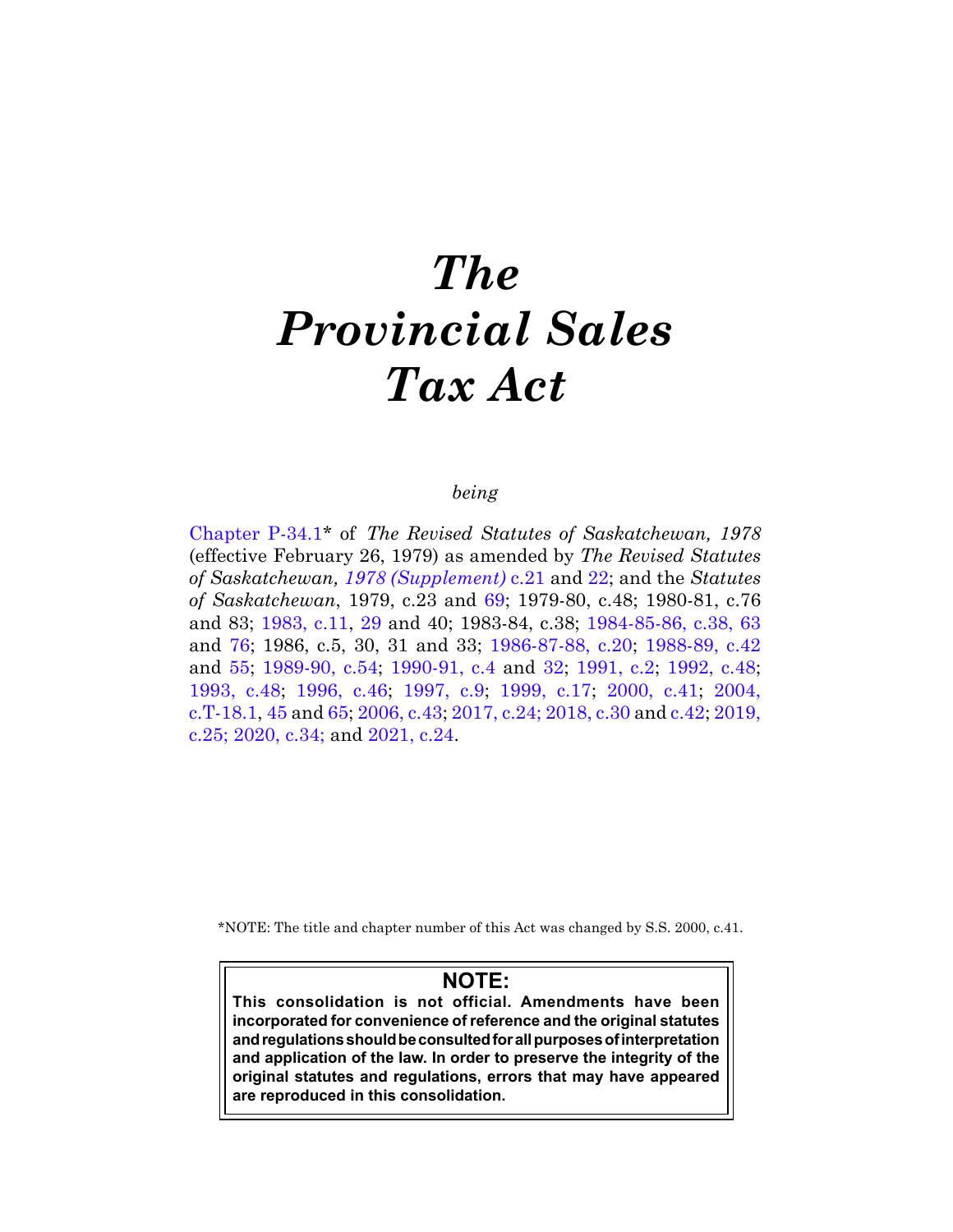# Table of Contents

#### SHORT TITLE

1 Short title

# THE TAX

2 Use of revenue

#### INTERPRETATION

- 3 Interpretation
- 3.1 Marketplace facilitators and operators of online accommodation platforms as vendors

#### LICENCES OF VENDORS

4 Vendor to have licence

#### TAX ON CONSUMER OR USER

- 5 Tax
- 5.1 Interpretation of sections 5.1 to 5.8
- 5.2 Saskatchewan distance ratio
- 5.3 Tax
- 5.4 Exemption from section 5 tax
- 5.5 Amount of tax
- 5.6 Adjustments of tax
- 5.7 Artificial reduction
- 5.8 Refunds and credits
- 5.9 Tax on insurance premiums
- 6 Several taxable services deemed to be one purchase
- 7 Use of private telecommunication channel
- 7.1 Repealed
- 8 Exemptions
- 8.1 Collection, remission, enforcement
- 8.11 Refunds and refund applications

#### RETURNING RESIDENTS

- 8.2 Interpretation of sections 8.2 to 8.8
- 8.3 Application
- 8.4 Payment of tax
- 8.5 Failure to report or pay taxes
- 8.6 Application for refund
- 8.7 Liability
- 8.8 Agreement for collection of taxes
- 9 to 11 Repealed
- 12 Revenue officers
- 13 Repealed
- 14 Payment of tax in respect of certain tangible personal property
- 15 to 18 Repealed
- 19 Repealed
- 19.1 Repealed
- 20 to 28 Repealed
- 29 Security for payment of tax in certain cases
- 29.01 Principal's obligation to ensure contractor has a valid licence
- 29.1 No refund of moneys collected as taxes
- 30 to 33 Repealed

#### OFFENCES AND PENALTIES

- 34 to 43 Repealed
- 43.1 Providing security or clearance letter re section 29
- 43.2 Offences and penalties re section 4
- 43.3 Limitation on prosecution
- 43.4 Immunity

#### REGULATIONS

- 44 Regulations
- 45 Transitional tax in relation to services to real property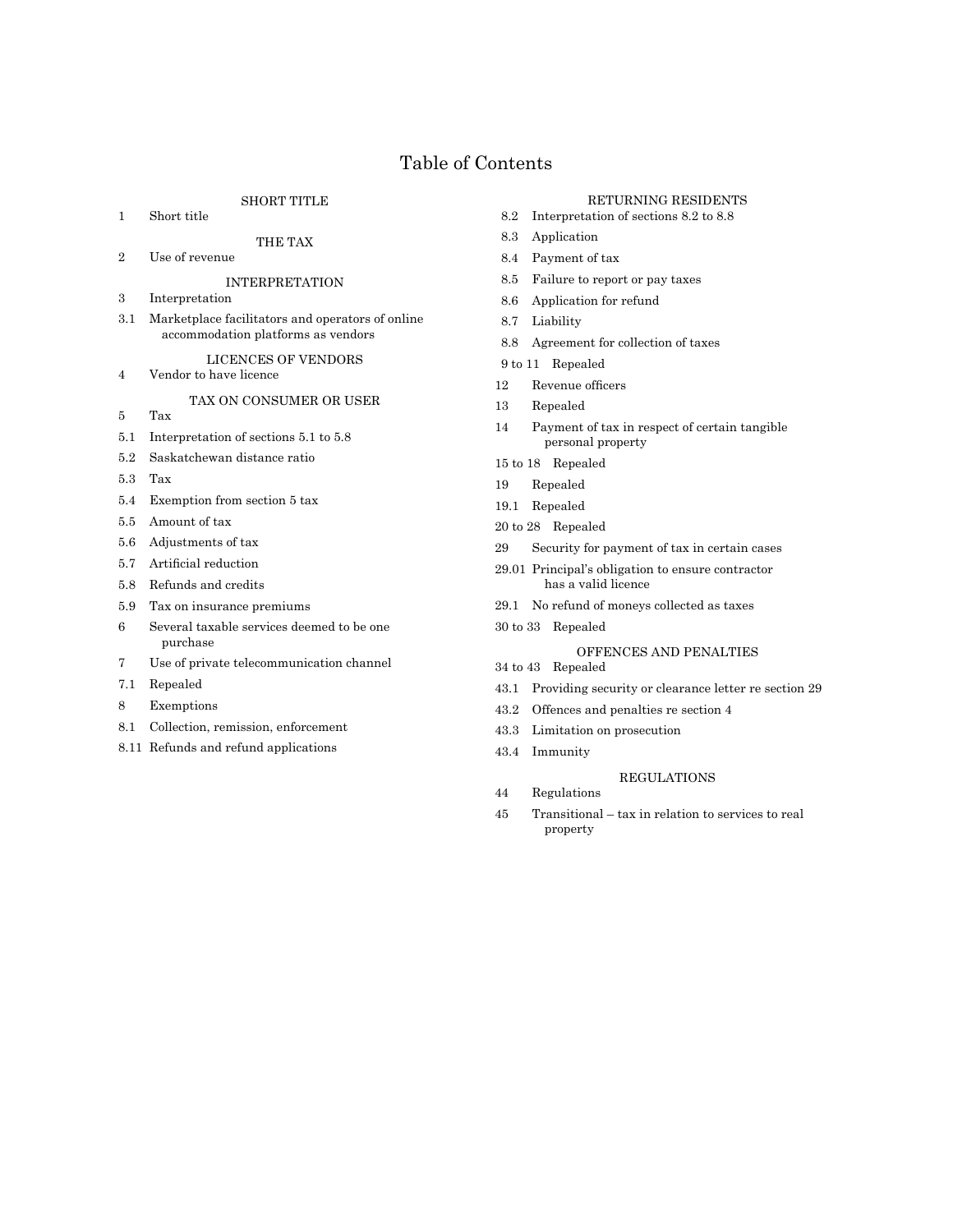# **CHAPTER P-34.1**

# An Act for the Imposition and Collection of Taxes on Consumers and Users of Tangible Personal Property and Certain Services

# SHORT TITLE

## **Short title**

**1** This Act may be cited as *The Provincial Sales Tax Act*.

2000, c.41, s.4.

# THE TAX

**Use of revenue**

**2** The proceeds of the tax imposed by this Act are to be used for general revenue purposes.

1979-80, c.48, s.4.

## INTERPRETATION

## **Interpretation**

**3**(1) In this Act:

(a) **"channel"** includes a space between a transmitter and receiver of telecommunications and any other channel of transmission of telecommunications;

(a.1) **Repealed.** 2017, c24, s.3.

(b) **"consideration"** means money paid or agreed to be paid, property delivered or exchanged or agreed to be delivered or exchanged, things done or agreed to be done, rights or any other consideration whatsoever and includes a service charge, transportation charge, or any other cost, or a tax, levy or duty imposed by any level of government other than the tax imposed pursuant to Part IX of the *Excise Tax Act* (Canada) in respect of the sale of a taxable service or tangible personal property whether or not the charge, cost, tax, levy or duty included is shown separately on any invoice or in the books of the seller or of the purchaser;

(c) **"consumer"** means a person who within the province purchases from a vendor tangible personal property at a retail sale in the province:

(i) for his own consumption or for the consumption of other persons at his expense, or on behalf of, or as the agent for, a principal who desires to acquire the property for consumption by the principal or other persons at the expense of the principal;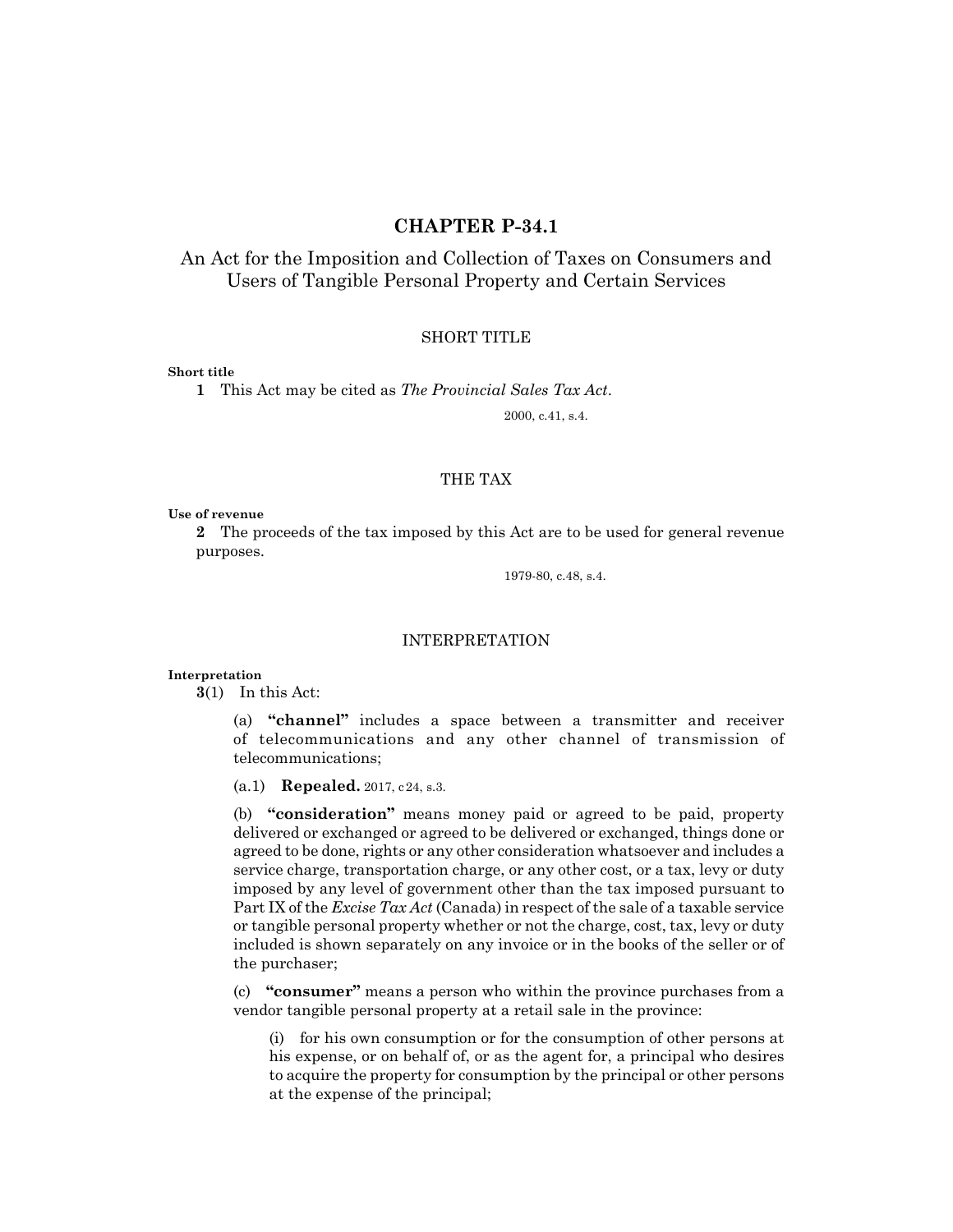**c P-34.1**

(ii) for the purpose of providing a taxable service with the tangible personal property; or

(iii) for the purpose of promotional distribution, to the extent that the value of the property is greater than any payment intended to be and subsequently specifically made for that tangible personal property by the person to whom the property is to be provided;

(c.1) **"consumption or use"** includes the provision, by way of promotional distribution, of tangible personal property or a taxable service, to the extent that the value of the tangible personal property or taxable service is greater than any payment intended to be and subsequently specifically made for that tangible personal property or taxable service by the person to whom it was provided;

(c.101) **"Crown"** means the Crown in right of Saskatchewan;

(c.102) **"electronic distribution platform"** means a website, internet portal, gateway, application or other means prescribed in the regulations that allow a consumer or user to purchase at a retail sale, whether singly, by subscription or in any other manner, including maintenance, updates and support, tangible personal property, services or contracts of insurance that are delivered through an electronic format;

(c.11) **"extended warranty or maintenance contract"** means a warranty or guarantee contract or any other agreement that provides for the repair, maintenance or replacement of tangible personal property;

#### (c.2) **"fuel petroleum product"** means:

(i) any liquid product that is obtained or recovered from petroleum, natural gas or coal, whether by distillation, condensation, absorption or otherwise;

(ii) any combination of liquid products that are obtained or recovered in the manner described in subclause (i); or

(iii) any natural gas or manufactured gas;

that, by combustion, develops the power required for the purpose of operating internal combustion engines, and includes crude oil and every other liquid product and combination of liquid products, whether or not obtained or recovered from petroleum, that is capable of fulfilling the same purpose by means of combustion;

- (c.3) **Repealed.** 2018, c42, s.41.
- (c.4) **"lease"** means:

(i) when used in relation to tangible personal property, an agreement under which a person is given a right to use tangible personal property, either directly or indirectly, with or without possession or control, for a specified or indefinite period and, without limiting the generality of the foregoing, includes:

- (A) a lease recognized in law or equity as a lease;
- (B) a licence;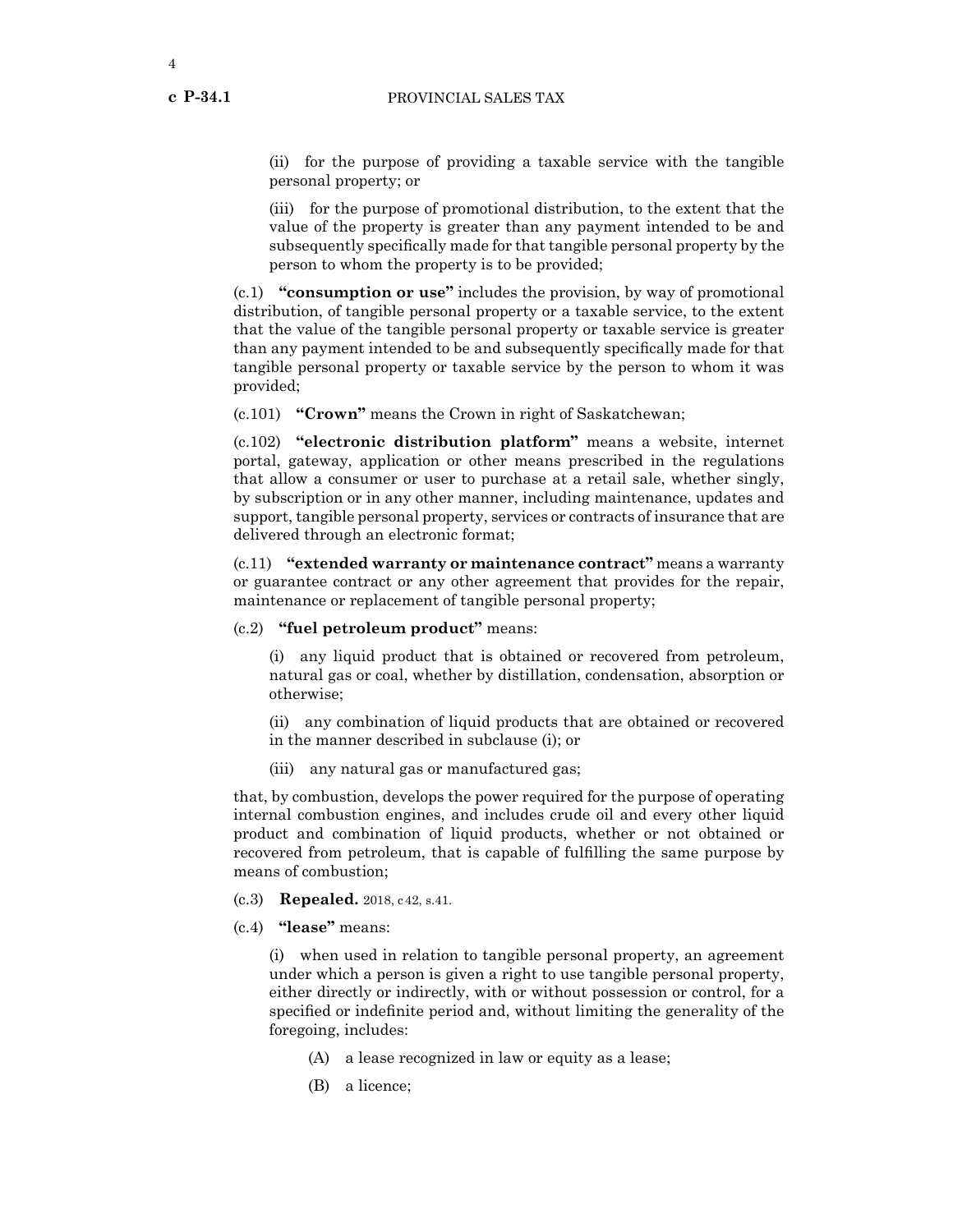(C) a bailment; and

(D) an agreement under which the person giving the right to use the tangible personal property supplies a person to operate, or to direct or oversee the operation of, the tangible personal property;

(ii) an agreement under which a person is given a right to use a taxable service for a specified or indefinite period; or

- (iii) any other agreement prescribed in the regulations;
- (c.5) **"marketplace facilitator"** means a person:

(i) that makes or facilitates a marketplace for retail sales by marketplace sellers; and

(ii) that, directly or indirectly, collects payment from a consumer or user and remits payment to a marketplace seller;

whether or not that person receives consideration in exchange for its services;

(c.6) **"marketplace seller"** means a person that makes retail sales through any physical or electronic marketplace operated, owned or controlled by a marketplace facilitator;

(d) **"minister"** means the member of the Executive Council to whom for the time being the administration of this Act is assigned;

(d.1) **"online accommodation platform"** means, subject to the regulations, an electronic marketplace that enables or facilitates transactions in relation to accommodation services located in Saskatchewan;

(e) **Repealed.** 1997, c.9, s.3.

(e.1) **"promotional distribution"** means the provision by a person to another person of tangible personal property or a taxable service for any one or more of the following purposes:

(i) to describe, give information relating to, promote or encourage the purchase, consumption or use of any goods, wares, services or property of any kind;

(ii) to furnish a directory, listing or compilation of persons, places, prices, services, commodities, places of business or persons who make use of any service; or

(iii) for any function, use or purpose prescribed by the Lieutenant Governor in Council in the regulations as a promotional distribution;

(f) **Repealed.** 1983, c.40, s.3.

(g) **"rent"** means consideration as defined in clause (b) and includes any other consideration given or agreed to be given for any royalty, franchise, maintenance, service, installation, financing or insurance in respect of tangible personal property that is the subject of a lease whether or not such other consideration is included in the lease or shown separately on any invoice or in the records of the lessor or lessee;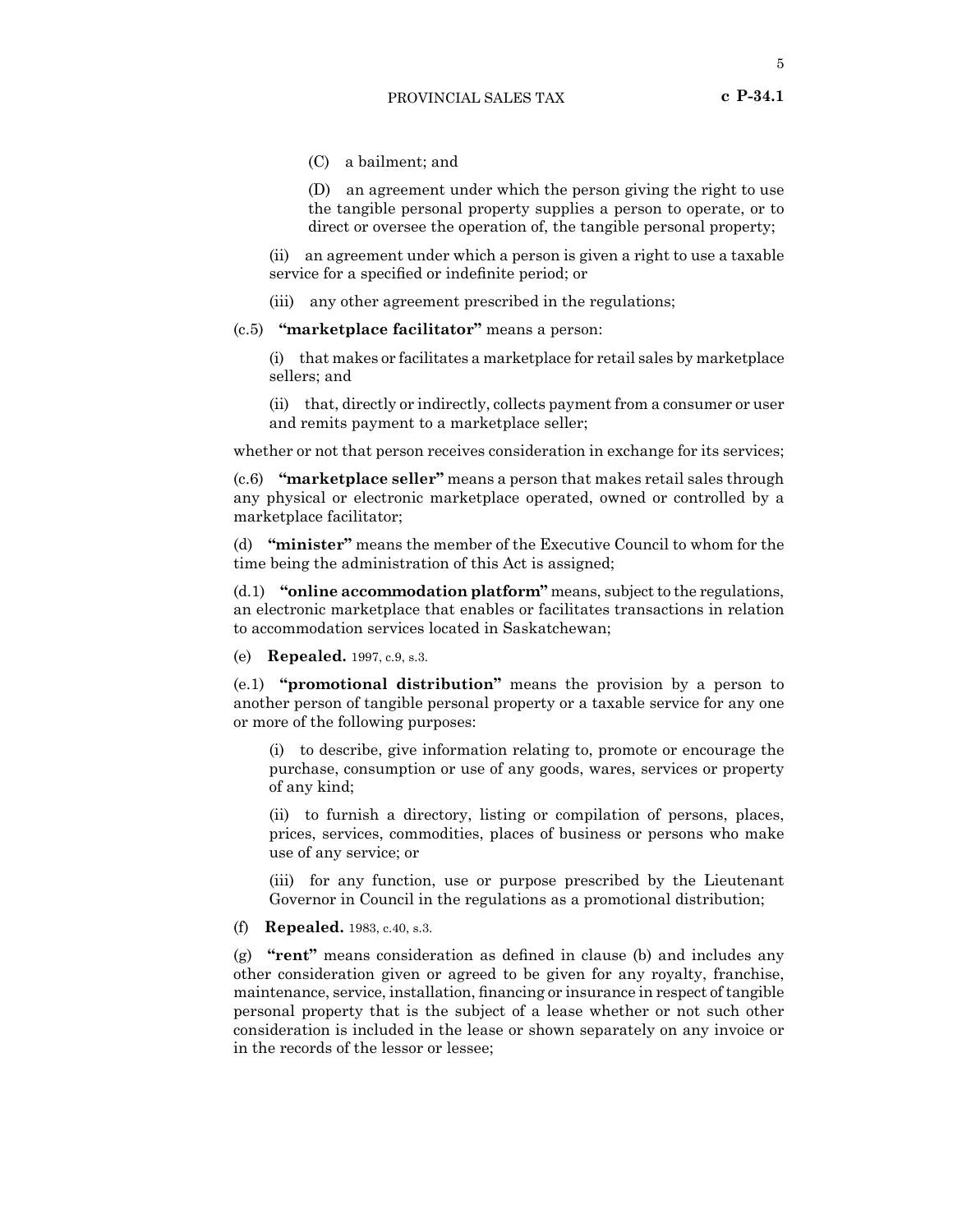**c P-34.1**

(h) **"retail sale"** means a sale, including a sale by auction, of:

(i) tangible personal property to a consumer or user for the purposes of consumption or use and not for resale as tangible personal property;

(ii) taxable services to a user for the purpose of use and not for resale;

(iii) tangible personal property to a consumer or user who purchases the tangible personal property for the purpose of providing a taxable service therewith; or

(iv) tangible personal property to a consumer or user to be used by the consumer or user for the purpose of promotional distribution;

(i) **"sale"** means:

(i) any transfer, exchange, barter or lease, conditional or otherwise in any manner or by any means whatsoever, of tangible personal property for a consideration;

(ii) the furnishing of a taxable service for a consideration;

and includes an agreement for sale of tangible personal property or a taxable service whether absolute or conditional;

(iii) the production, fabrication, processing, printing or imprinting of tangible personal property for a consideration for a person who furnishes either directly or indirectly all or a part of the tangible personal property consumed or used in the production, fabrication, processing, printing or imprinting; or

(iv) the transfer for a consideration of the title to or possession of tangible personal property that has been produced, fabricated, processed, printed or imprinted to the order of the purchaser;

(j) **"tangible personal property"** means personal property that can be seen, weighed or measured or that is in any way perceptible to the senses, and includes natural or manufactured gas and electricity;

- (k) **"taxable service"** means:
	- (i) computer services;
	- (ii) credit reporting or collection services;
	- (iii) dry cleaning or laundry services;
	- (iv) extended warranties or maintenance contracts;
	- (v) accommodation services;
	- (vi) real estate services;
	- (vii) repair or installation services;
	- (viii) security or private investigation services;
	- (ix) telecommunication services;
	- (x) telephone answering services;
	- (xi) veterinary services;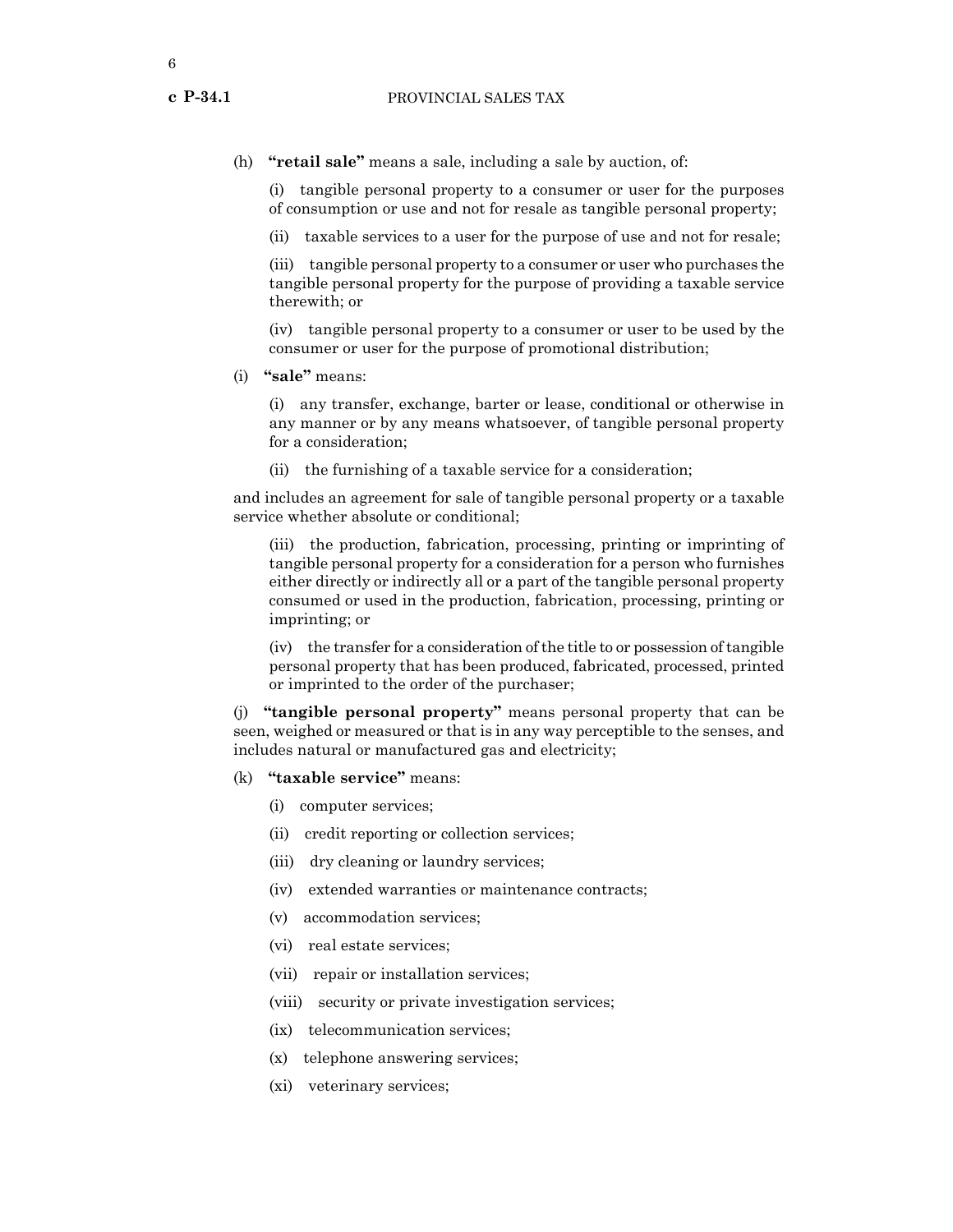- (xii) accounting services;
- (xiii) advertising services;
- (xiv) architectural services;
- (xv) commercial building cleaning services;
- (xvi) employment placement services;
- (xvii) engineering services;
- (xviii) legal services;

(xix) services performed by one person for another person for consideration, relating to:

(A) the construction, alteration, repair, erection, demolition, remodelling or improvement of real property or a building or other structure on real property; or

(B) any other thing done or agreed to be done in relation to real property or a building or other structure on real property;

whether those services improve the value of the property as real property or relate to the use, enjoyment or manipulation of the property for purposes other than an increase in its value as real property, and includes all related charges and fees in providing the services;

(xx) electronic distribution services that are delivered, streamed or accessed through an electronic distribution platform, including:

(A) the content delivered through the electronic distribution platform; and

(B) any associated or incidental services, including all transaction services, processing services and administration services;

(xxi) **Repealed.** 2021, c24, s.3.

(l) **"telecommunication service"** means any transmission, reception or distribution of signs, signals, words, writing, images, symbols, sounds or intelligence of any nature by means of electromagnetic waves and includes the provision of facilities required for such transmission, reception or distribution;

(m) **"user"** means any person who within the province:

(i) purchases or leases from a vendor tangible personal property at a retail sale in the province for his own use or for the use of other persons at his expense, or on behalf of, or as the agent of, a principal who desires to acquire the property for use by the principal or other persons at the expense of the principal;

(ii) purchases or leases from a vendor tangible personal property at a retail sale in the province for the purpose of providing a taxable service with such tangible personal property;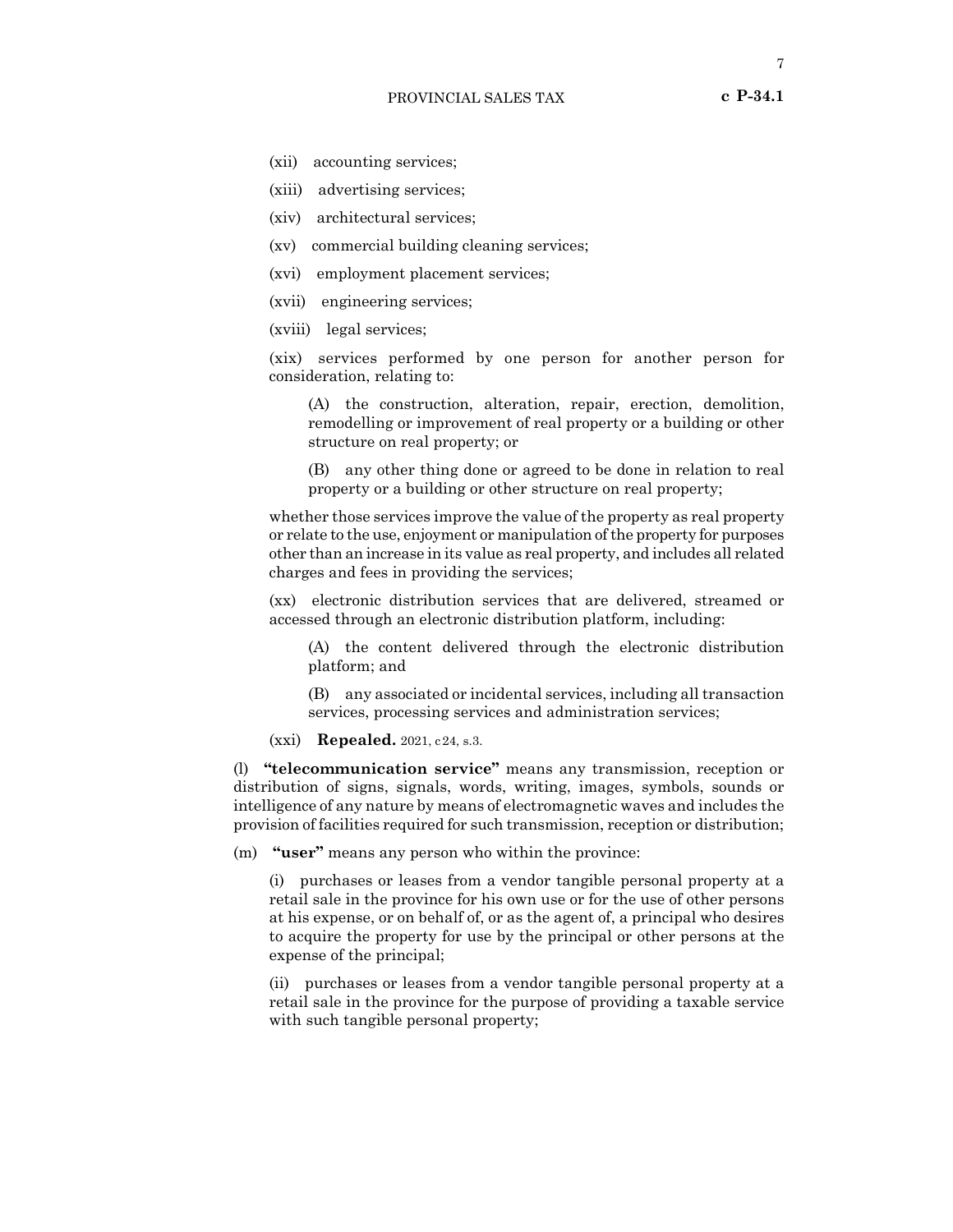**c P-34.1**

(iii) purchases or leases a taxable service from a vendor for a consideration for his own use or for the use of other persons at his expense, or on behalf of, or as agent of, a principal who desires to acquire the taxable service for use by the principal or other persons at the expense of the principal; or

(iv) purchases from a vendor tangible personal property at a retail sale in Saskatchewan for the purpose of promotional distribution, to the extent that the value of the property is greater than any payment intended to be and subsequently specifically made for that tangible personal property by the person to whom the property is to be provided;

(n) **"value"** means, subject to subsections 5(16), (17), (17.1) and (17.2), the consideration given or agreed to be given by the consumer or user for a taxable service or the transfer of the ownership of or title to tangible personal property and includes charges added for electrical energy under section 36 of *The Power Corporation Act*;

(n.1) **Repealed.** 1986, c.31, s.3.

(o) **"vendor"** means, unless otherwise specified, any person who, within the province and in the course of his business or in the course of continuous or successive acts:

(i) sells or leases tangible personal property to a consumer or user at a retail sale in the province for purposes of consumption or use, and not for resale;

(ii) sells or leases taxable services to a user at a retail sale in the province for purposes of use and not for resale; or

(iii) sells tangible personal property to a consumer or user to be used by the consumer or user for the purpose of promotional distribution.

(1.1) For the purpose of the definition of 'vendor' and subject to the regulations, a retail sale in the province includes a retail sale of tangible personal property or of a taxable service by a person who does not otherwise carry on business in Saskatchewan, if the tangible personal property or the taxable service is acquired for use or consumption in or relating to Saskatchewan.

(1.2) For the purpose of the definition of 'vendor' and subject to the regulations, a retail sale in Saskatchewan includes a retail sale of a contract of insurance as defined in subsection 5.9(1) by a person who does not otherwise carry on business in Saskatchewan, if the contract of insurance is acquired for use or consumption in or relating to Saskatchewan.

(2) A person to whom a licence has been issued under this Act shall be deemed to be a vendor unless the licence has been surrendered by him to the minister or has been cancelled or suspended by the minister.

> R.S.S. 1978, c.E-3, s.2; R.S.S. 1978 (Supp.), c.21, s.3; 1983, c.40, s.3; 1983-84, c.38, s.3; 1984-85-86, c.76, s.3; 1986, c.31, s.3; 1986, c.33, s.9; 1988-89, c.55, s.8; 1990-91, c.32, s.3; 1996, c.46, s.3; 1997, c.9, s.3; 2000, c.41, s.5; 2017, c24, s.3; 2018, c.30, s.3 and c42, s.41; 2020, c34, s.3; 2021, c24, s.3.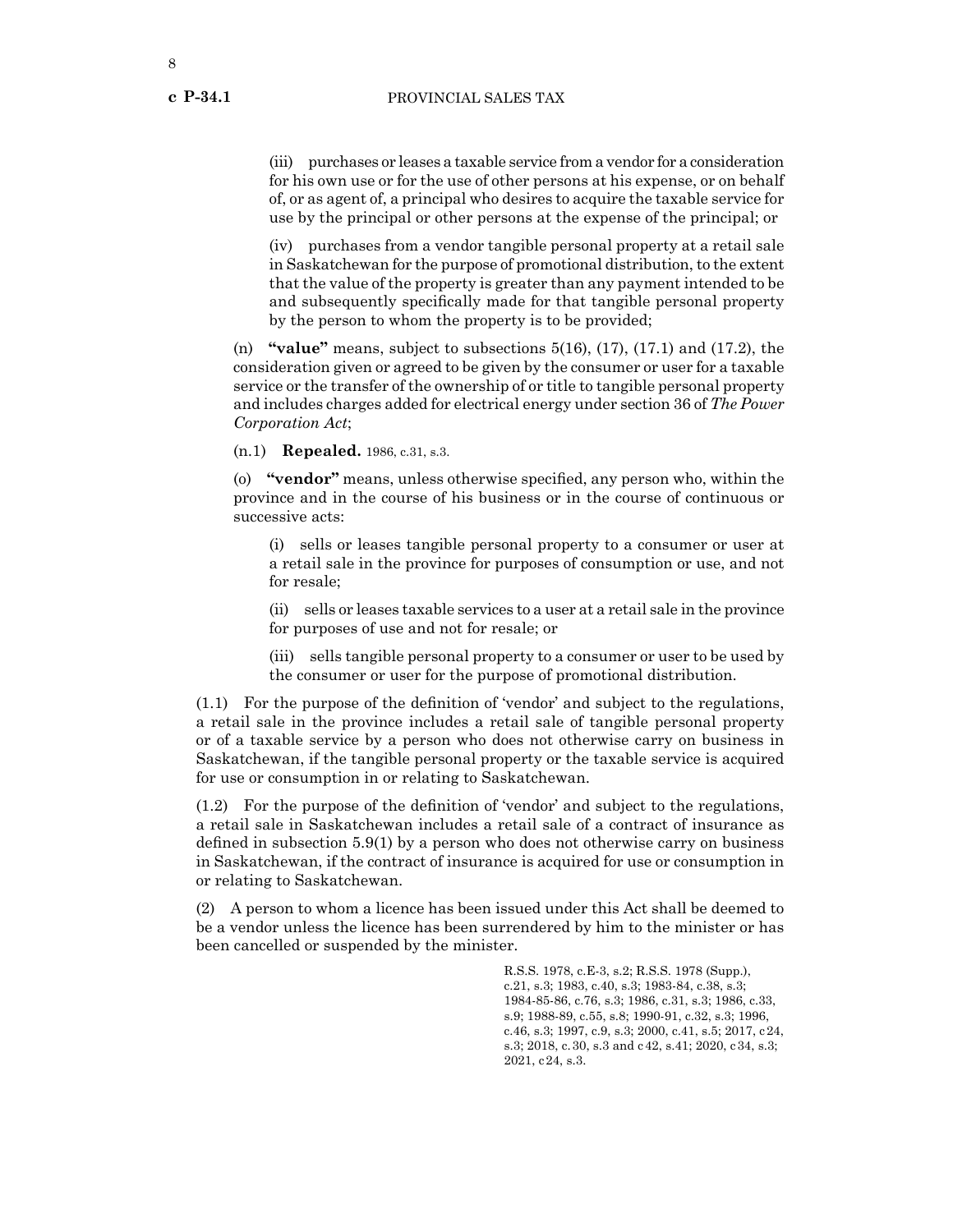#### **Marketplace facilitators and operators of online accommodation platforms as vendors**

**3.1**(1) For the purposes of the definition of 'vendor' in subsection 3(1) and subject to the regulations:

(a) a marketplace facilitator is deemed to be a vendor for the purposes of this Act, whether or not the marketplace facilitator carries on business in Saskatchewan, if the marketplace facilitator:

(i) makes or facilitates the marketplace in which the retail sale of tangible personal property, taxable services or contracts of insurance for consumption or use in or relating to Saskatchewan takes place; and

(ii) collects payment with respect to the retail sale mentioned in subclause (i) from a consumer or user of the tangible personal property, taxable service or contract of insurance acquired for consumption or use in or relating to Saskatchewan and remits payment to the marketplace seller of that tangible personal property, taxable service or contract of insurance; and

(b) the operator of an online accommodation platform is deemed to be a vendor for the purposes of this Act, whether or not the operator of that online accommodation platform carries on business in Saskatchewan, if the operator:

(i) makes or facilitates the marketplace in which a person who sells or makes available for retail sale accommodation services in Saskatchewan and the consumer or user of those services are brought together; and

(ii) collects payment with respect to the retail sale mentioned in subclause (i) from a consumer or user of accommodation services acquired for consumption or use in Saskatchewan and remits payment to the person who sells or makes available for retail sale those services.

(2) Subsection (1) applies with respect to a retail sale in or relating to Saskatchewan, notwithstanding that the retail sale is one for which:

(a) the marketplace facilitator is the same person as the marketplace seller; or

(b) the operator of the online accommodation platform is the same person as the person who sells or makes available for sale the accommodation services.

2021, c24, s.4.

### LICENCES OF VENDORS

**Vendor to have licence**

**4**(1) Subject to subsection (2.1), no vendor shall sell any tangible personal property in the province at a retail sale unless he holds a licence to do so issued to him by the minister and the licence is in force at the time of the sale.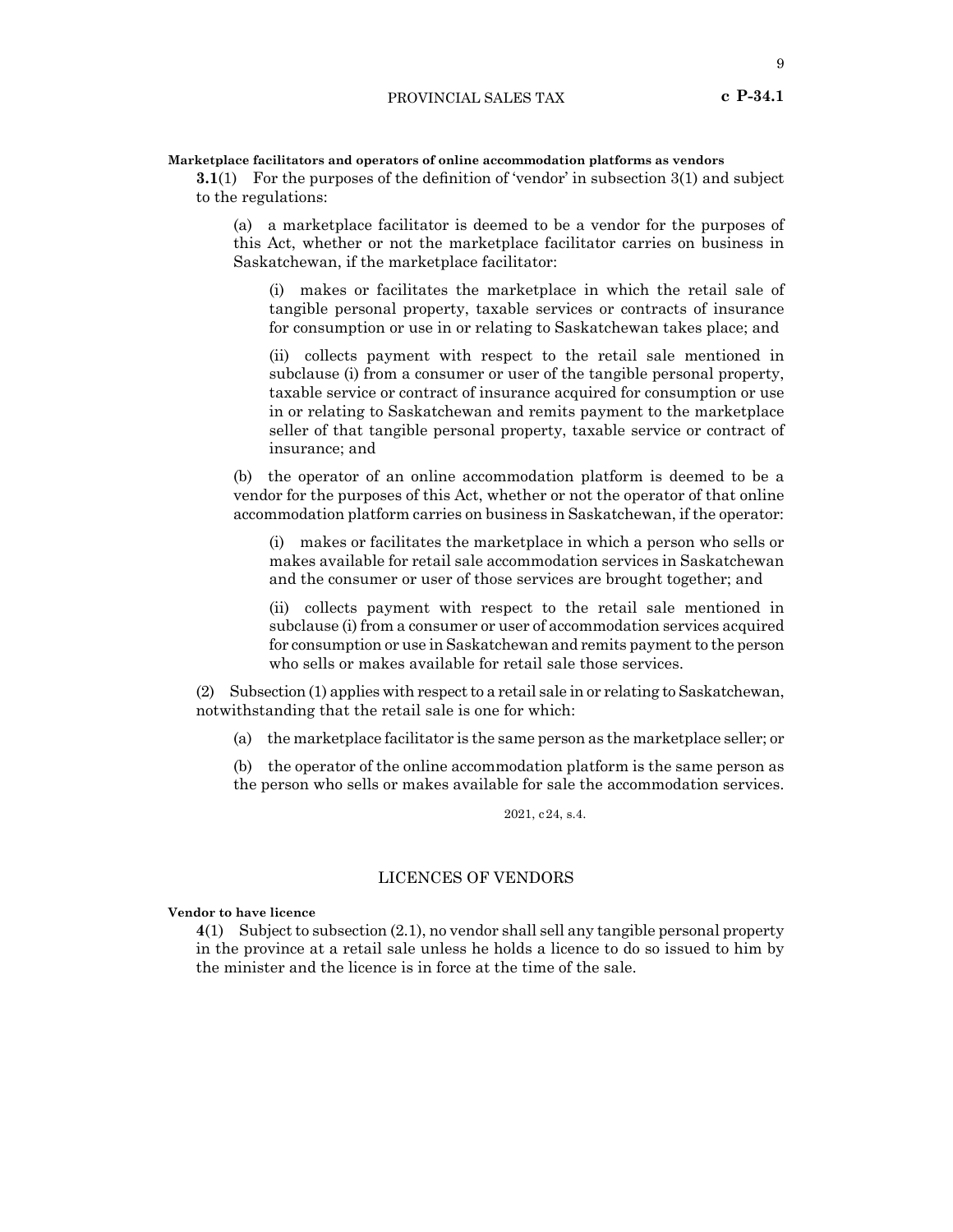**c P-34.1**

(2) Subject to subsection (2.1), no vendor shall sell any taxable service or any contract of insurance as defined in subsection 5.9(1) in or relating to Saskatchewan at a retail sale for a consideration unless he holds a licence to do so or a licence under subsection (1) issued to him by the minister and the licence is in force at the time of the sale.

(2.1) Subsections (1) and (2) do not apply to a vendor who makes retail sales only by way of an online accommodation platform or a marketplace facilitator if the operator of the online accommodation platform or the marketplace facilitator, as the case may be, holds a licence pursuant to this section and that licence is in force at the time of those retail sales.

(3) The licence shall be issued without fee and, if required by the regulations, shall be kept posted, in the manner prescribed thereby, in the place where the vendor carries on his business.

(4) The minister may cancel or suspend the licence of a vendor for his failure to comply with any of the provisions of this Act or the regulations or Part III of *The Revenue and Financial Services Act* or the regulations made pursuant to that Part, and thereupon any other licence of the vendor issued by any authority in the province authorizing him to carry on his business shall become and be cancelled and of no effect.

(5) to (7) **Repealed.** 1984-85-86, c.63, s.4.

R.S.S. 1978, c.E-3, s.4; 1984-85-86, c.63, s.4; 1988-89, c.42, s.34; 2000, c.41, s.6; 2017, c24, s.4; 2020, c34, s.5.

**Tax**

# TAX ON CONSUMER OR USER

**5**(1) Subject to subsections (9), (18), (20) and (21), every consumer of tangible personal property, purchased at a retail sale in Saskatchewan shall pay to the Crown for the raising of a general revenue, at the time of making his purchase, a tax in respect of the consumption of the property and such tax shall be computed at the rate of 6% of the value of the property to be consumed.

(2) Subject to subsections (9), (18), (20) and (21), every user of tangible personal property purchased at a retail sale in Saskatchewan shall pay to the Crown for the raising of a general revenue, at the time of making his purchase, a tax in respect of the use of the property, and such tax shall be computed at the rate of 6% of the value of the property to be used.

(2.1) **Repealed.** 2017, c24, s.5.

(3) Subject to subsections (19), (20) and (21), every user of a taxable service purchased at a retail sale in the province shall pay to the Crown for the raising of general revenue, at the time of making his purchase, a tax in respect of the use of such service, and such tax shall be computed at the rate of 6% of the value of the taxable service.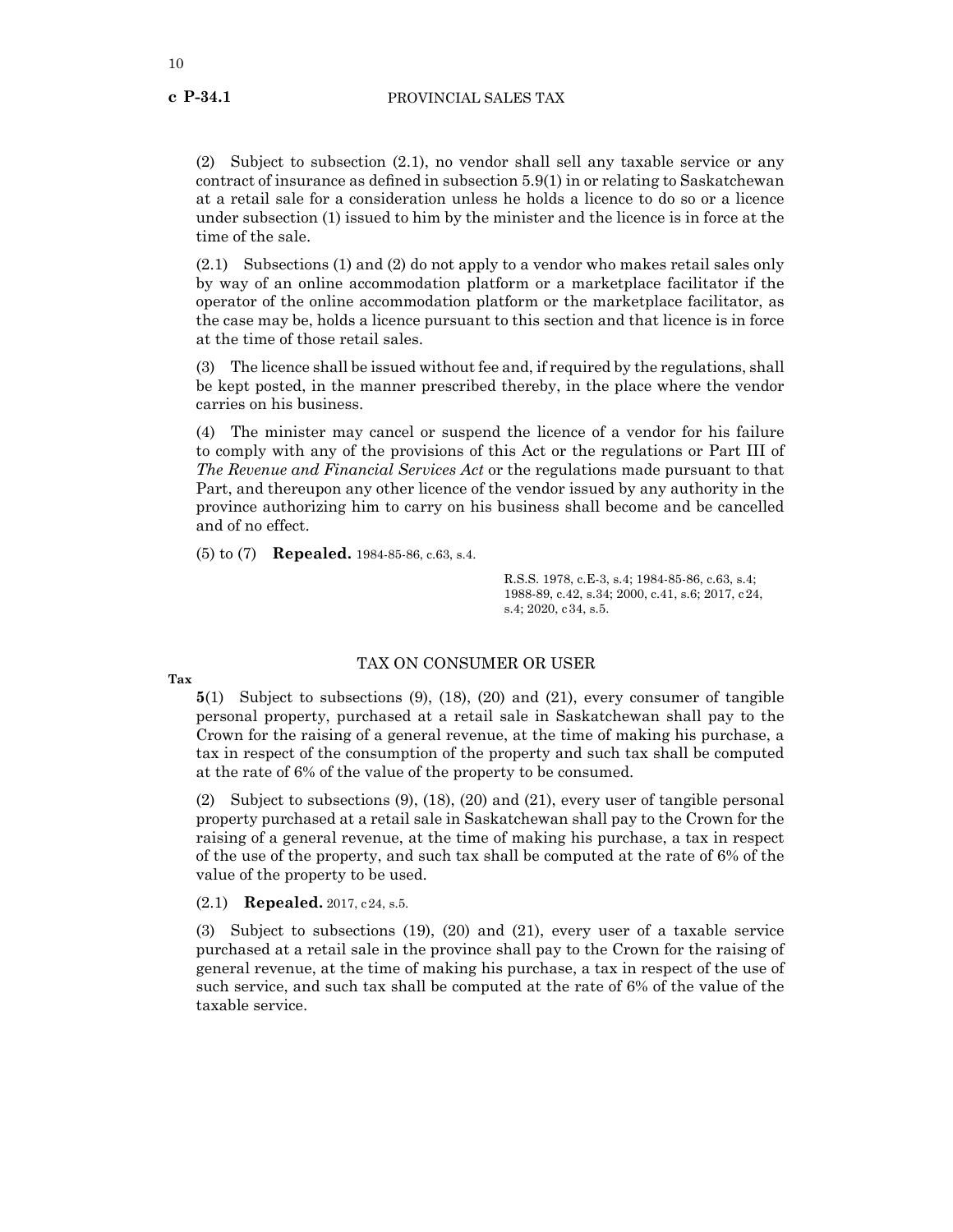#### PROVINCIAL SALES TAX

(4) Where the taxable service is a telecommunication service **"value of the service"** shall include all charges by the vendor to the user for the installation, supply, use and maintenance of the service including, without restricting the generality of the foregoing, all charges to the user for the apparatus, equipment and system installed, supplied or used for providing the service.

(5) A person who consumes or uses tangible personal property or a taxable service, acquired by him for resale or who consumes or uses tangible personal property or uses taxable services manufactured, processed or produced by him, other than prototypes for research and development purposes, shall be deemed to have purchased the property or the service, as the case may be, from a vendor at a retail sale in the province.

(6) Subject to subsections (6.1) and (6.2) and the regulations, where a contractor or manufacturer enters into a contract for the supply and installation of tangible personal property and during the carrying out of the contract consumes or uses tangible personal property produced, fabricated, processed, printed or imprinted by him the contractor or manufacturer shall be deemed to be a consumer or user of the tangible personal property and to have purchased the tangible personal property at a retail sale in the province at the time of consumption or use at a value that includes the total cost of the tangible personal property together with the total cost of its production, fabrication, processing, printing or imprinting to the time of such consumption or use.

(6.1) Subject to the regulations, and without limiting the generality of subsection (8), a contractor who provides a taxable service as set out in subclause  $3(1)(k)(vii)$ or (xix) is a vendor and is not a user or a consumer of tangible personal property sold as tangible personal property in relation to that service.

(6.2) A contractor who is a builder of premises intended for resale but not rental purposes is not a user or consumer of any services described in subclause  $3(1)(k)(xvi)$ or (xix) or tangible personal property used or consumed by the builder in relation to those premises, if:

(a) the premises are sold to a user or consumer at fair market value;

(b) the builder includes a sale of its services described in subclause  $3(1)(k)(\overline{x}i)$ to the user or consumer that encompasses all of those services for which the builder would have, but for this subsection, been the consumer or user; and

(c) the builder includes as a sale of tangible personal property to the user or consumer the value of all tangible personal property for which the builder would have, but for this subsection, been the user or consumer, and in those circumstances that tangible personal property is deemed to remain as tangible personal property until the sale of those premises by the builder to the user or consumer.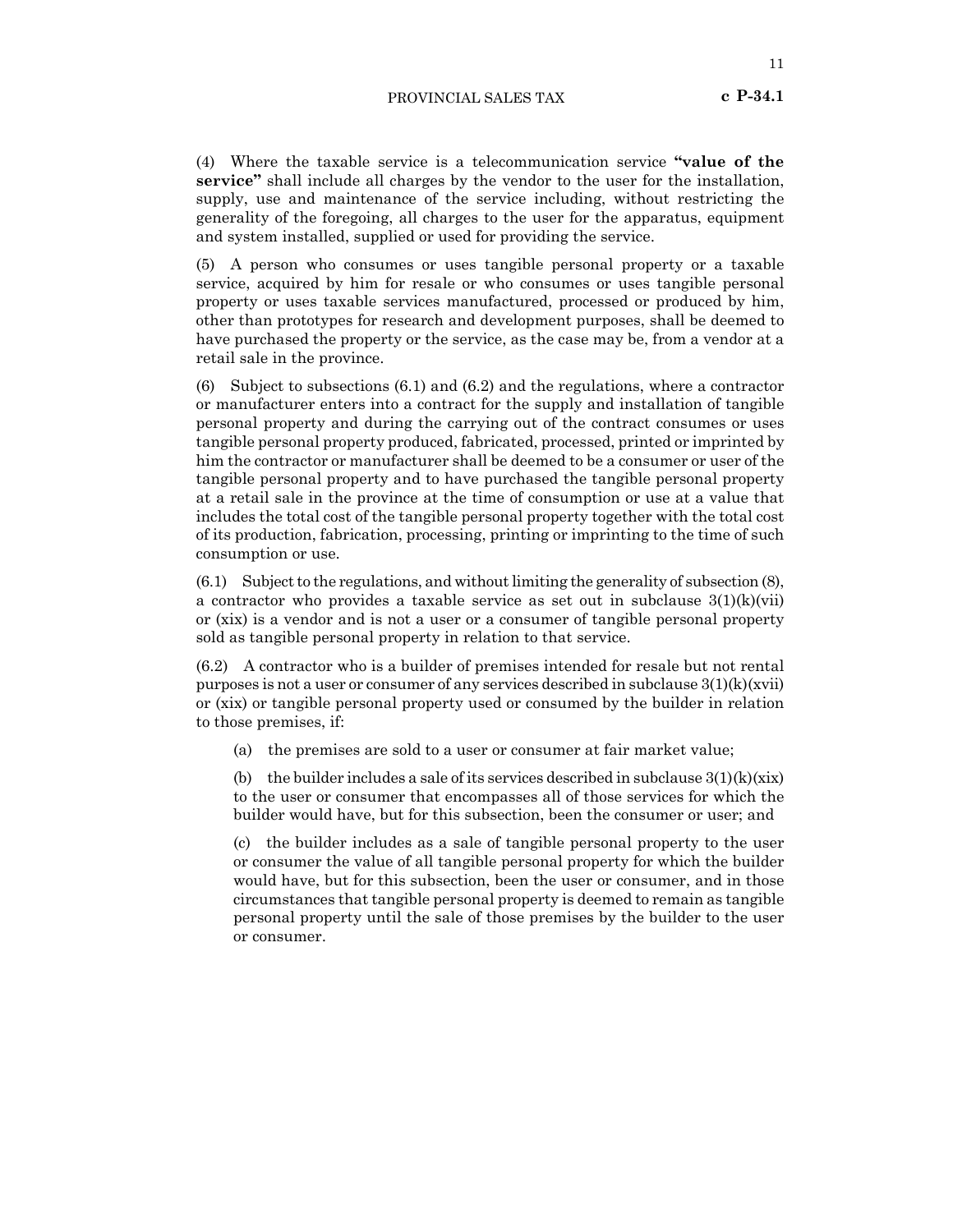(6.3) If, in the minister's opinion, the premises mentioned in subsection (6.2) are being used for purposes other than resale, the contractor is the user or consumer of the services described in subclauses  $3(1)(k)(xvi)$  and  $(xix)$  and of tangible personal property used in the building of the premises and is liable for the payment of tax imposed by this Act.

(7) A person who leases tangible personal property or taxable services from a vendor shall pay to the Crown for the raising of a general revenue a tax with respect to the use of the property or services, and that tax is required to be:

(a) computed at the rate of 6% of the amount of the rent payable from time to time; and

(b) levied and collected at the time of payment of the rent.

(8) Where a vendor in the ordinary course of his business sells any tangible personal property or any taxable service to a person who alleges that he is not purchasing it for consumption or use, the vendor shall nevertheless require that person to deposit with him an amount equal to the tax which would be payable under this Act if the property or taxable service were sold to a consumer or user as herein defined, but the minister shall refund the deposit on receipt of evidence satisfactory to him that the property or taxable service, as the case may be, was purchased for the purpose of resale by a licensed vendor.

(9) Every person residing or ordinarily resident or carrying on business in Saskatchewan who brings into the province or who receives delivery in the province of tangible personal property for his own consumption or use, or for the consumption or use of other persons at his expense, or on behalf of or as agent for a principal who desires to acquire the property for consumption or use by the principal or other persons at his expense, shall immediately report the matter to the minister or his appointee and forward or produce to him the invoice, if any, in respect of the property and any other information required by him with respect to the property and shall pay the same tax in respect of the consumption or use of the property as would have been payable if the property had been purchased at retail in the province at the price that would have been paid in Saskatchewan if the tangible personal property had been purchased at retail in the province.

(9.1) Every person residing or ordinarily resident or carrying on business in Saskatchewan who, on a temporary basis, brings into Saskatchewan or receives delivery in Saskatchewan of tangible personal property for a purpose or in a capacity described in subsection (9) shall:

(a) immediately report the matter to the minister or the minister's appointee;

(b) forward or produce to the minister the invoice, if any, with respect to the property and any other information required by the minister with respect to the property; and

(c) pay tax with respect to the consumption or use of the proportionate part of that property, determined in the manner prescribed in the regulations, that is attributable to its consumption or use within Saskatchewan, at the rate that would be applicable if the property had been purchased at retail in Saskatchewan.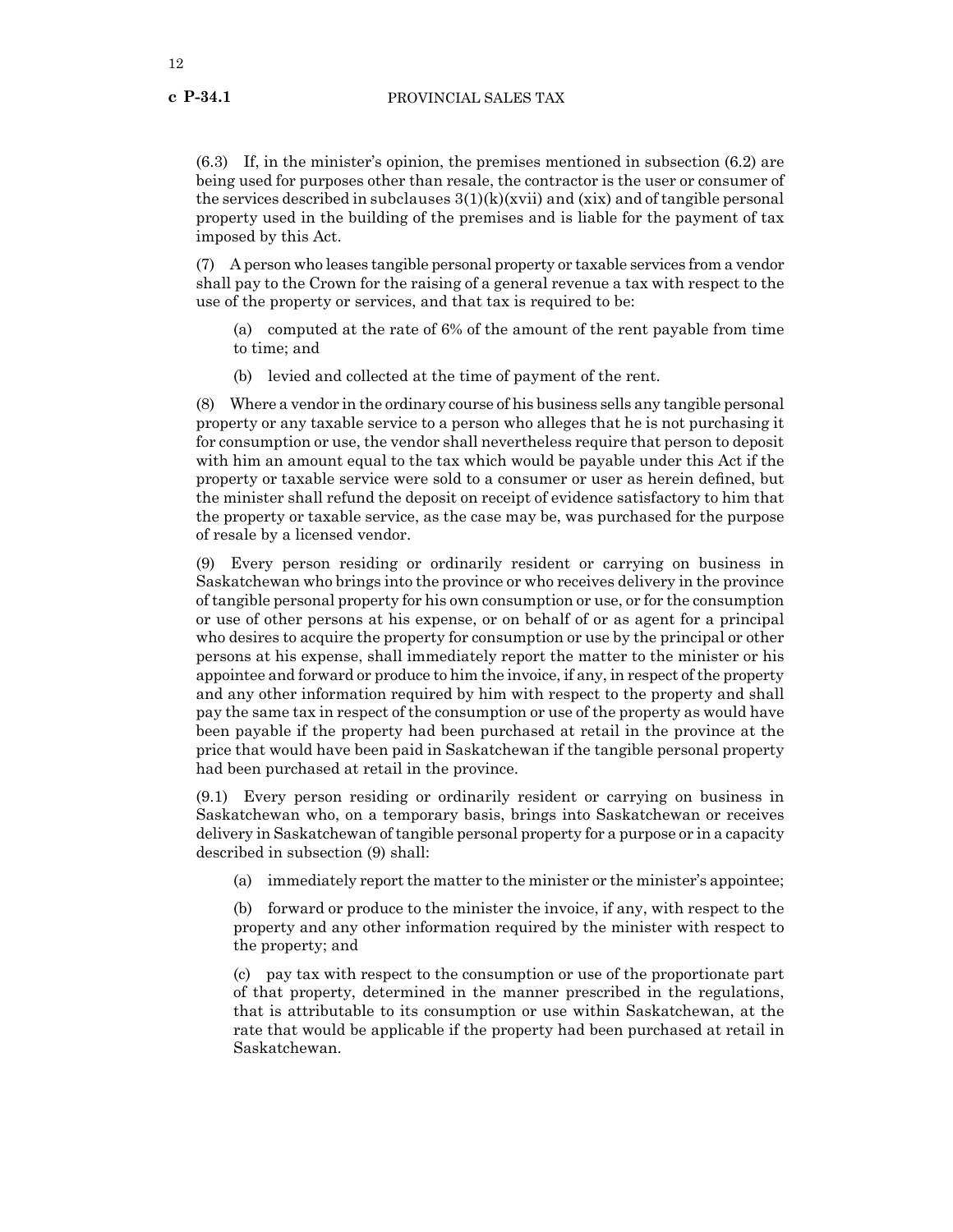(9.2) For the purpose of calculating the tax payable pursuant to subsection (9.1), the price of the tangible personal property is to be determined in the manner prescribed in the regulations.

(10) Every person residing, ordinarily resident or carrying on business in Saskatchewan who acquires, outside Saskatchewan, a taxable service, other than a taxable service prescribed pursuant to subsection (10.4), for his or her own use or for the use of other persons at his or her expense, or on behalf of or as agent for a principal for use by the principal or other persons at his or her expense, shall, immediately after the taxable service is acquired, comply with:

(a) subsection (10.1) if all of that taxable service relates to Saskatchewan in the manner prescribed in the regulations; or

(b) subsection (10.2) if only a portion of that taxable service relates to Saskatchewan in the manner prescribed in the regulations.

(10.1) A person required to comply with this subsection shall:

(a) report the matter to the minister and forward to or produce for the minister the invoice, if any, and any other information required by the minister respecting the taxable service; and

(b) pay tax computed at a rate of 6% of the value of the taxable service.

(10.2) A person required to comply with this subsection shall:

(a) make and retain a record containing a reasonable estimate of the value of the taxable service that relates to Saskatchewan and the basis on which the estimate is made;

(b) report the matter to the minister and forward to or produce for the minister the invoice, if any, a copy of the record mentioned in clause (a) and any other information required by the minister respecting the taxable service; and

(c) pay tax computed at a rate of 6% of the value of the taxable service that is estimated to relate to Saskatchewan.

(10.3) Where a person mentioned in subsection (10.2) does not make an estimate, or makes an estimate that is not, in the minister's opinion, a reasonable estimate, the minister may set an amount that the minister considers to be the value of the taxable service that relates to Saskatchewan.

(10.4) Every person residing, ordinarily resident or carrying on business in Saskatchewan shall comply with subsection (10.5) where that person, for his or her own use or for the use of other persons at his or her expense, or on behalf of or as agent for a principal for use by the principal or other persons at his or her expense:

(a) takes or sends tangible personal property out of Saskatchewan primarily for the purpose of having a taxable service prescribed in the regulations provided respecting that tangible personal property; and

(b) brings or sends to Saskatchewan or receives delivery in Saskatchewan of that tangible personal property after the taxable service has been provided.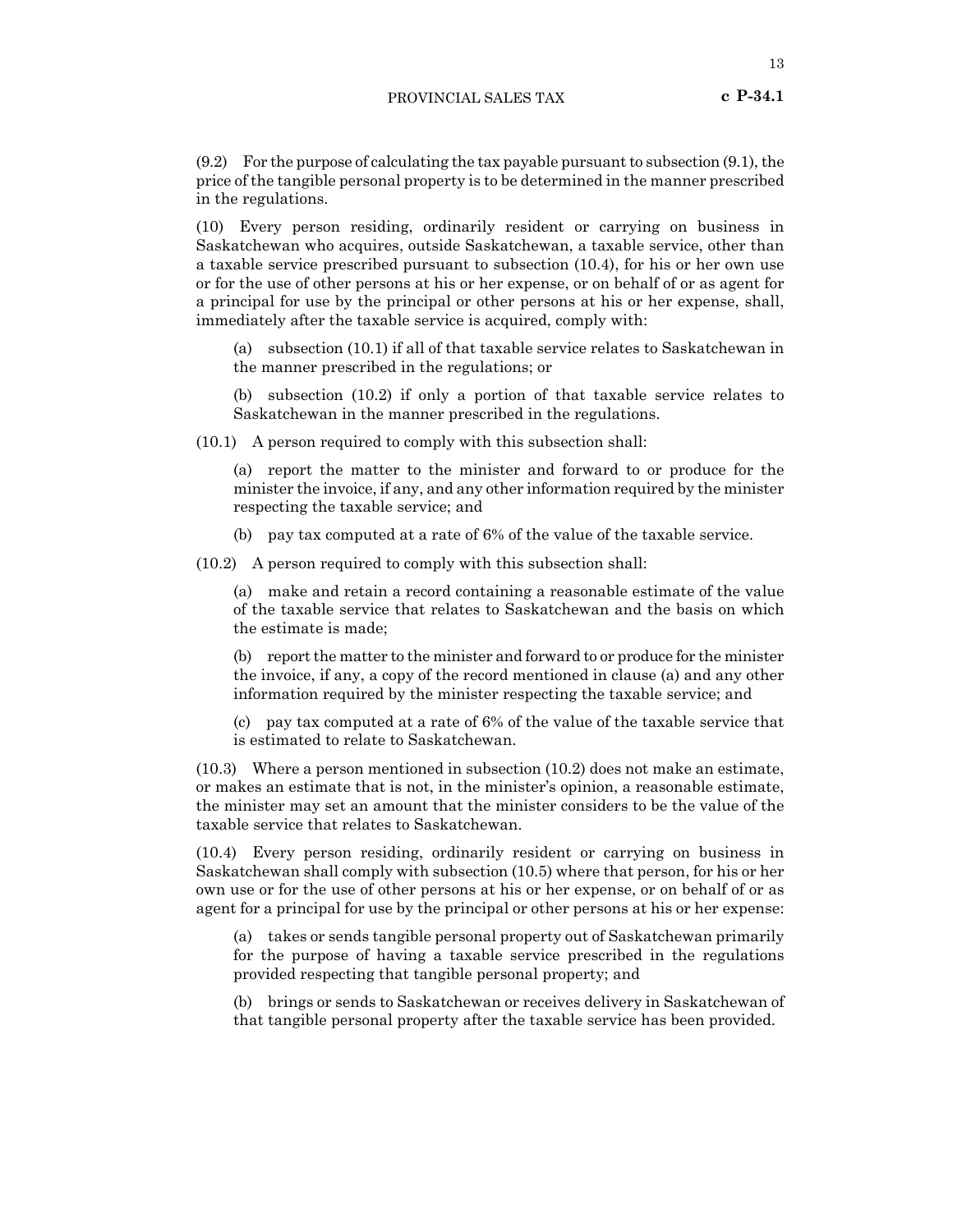(10.5) A person required to comply with this subsection shall:

(a) immediately after the tangible personal property is returned to Saskatchewan, report the matter to the minister and forward to or produce for the minister the invoice, if any, and any other information required by the minister respecting the taxable service; and

(b) pay tax computed at 6% of the value of the taxable service.

(11) Every person residing, ordinarily resident or carrying on business in Saskatchewan who purchases, from a person who is not a vendor, tangible personal property or a taxable service in Saskatchewan for his or her own consumption or use, or for the consumption or use of other persons at his or her expense, or on behalf of or as agent for a principal who desires to acquire the property or service for consumption or use by the principal or other persons at his or her expense, shall:

(a) immediately report the matter to the minister;

(b) forward or produce to the minister the invoice, if any, respecting the property or service and any other information required by the minister respecting the property or service; and

(c) pay tax computed at the rate of 6% of the value of the property or service.

(12) The expression **"price"** in subsections (9) and (9.2) includes the value of the tangible personal property, transportation costs and any other costs whatsoever incurred in bringing the property into Saskatchewan and in preparing the property for use or consumption in Saskatchewan, borne or to be borne by the user or consumer or any person at his expense or on his behalf or as his agent.

(13) Where the tangible personal property in respect of which a person is liable to pay a tax under subsection (9) or (9.1) is leased from a vendor who, although he is not in Saskatchewan, is the holder of a subsisting licence issued under section 4 that person shall in lieu of the tax payable under subsection (9) or (9.1) pay to the vendor a tax computed at the rate of 6% of the amount of the rent payable from time to time, and every sum paid to a vendor pursuant to this subsection shall be deemed to be a tax collected by the vendor and shall be forwarded by him to the minister.

(14) Subject to subsection (15), where the tangible personal property in respect of which a person is liable to pay a tax under subsection (9) or (9.1) is leased from a person who is not the holder of a subsisting licence issued under section 4, the lessee shall pay to the minister or his appointee, at such time or times as the minister or his appointee may specify, a tax computed at the rate of 6% of the value of the property.

(15) Where a person who is liable to pay a tax under subsection (14) in respect of tangible personal property regularly files returns and remits tax pursuant to the Act or regulations he may, with the written consent of the minister or his appointee, report and pay to the minister or his appointee in lieu of the tax payable under subsection (14) a tax computed at the rate of 6% of the amount of the rent payable in respect of the property from time to time.

(16) Where the minister or his appointee deems fit, he may make a valuation of any tangible personal property or taxable service that passes at or is furnished pursuant to a sale and thereupon the value for the purpose of taxation under this Act shall be the value as determined by the minister or his appointee.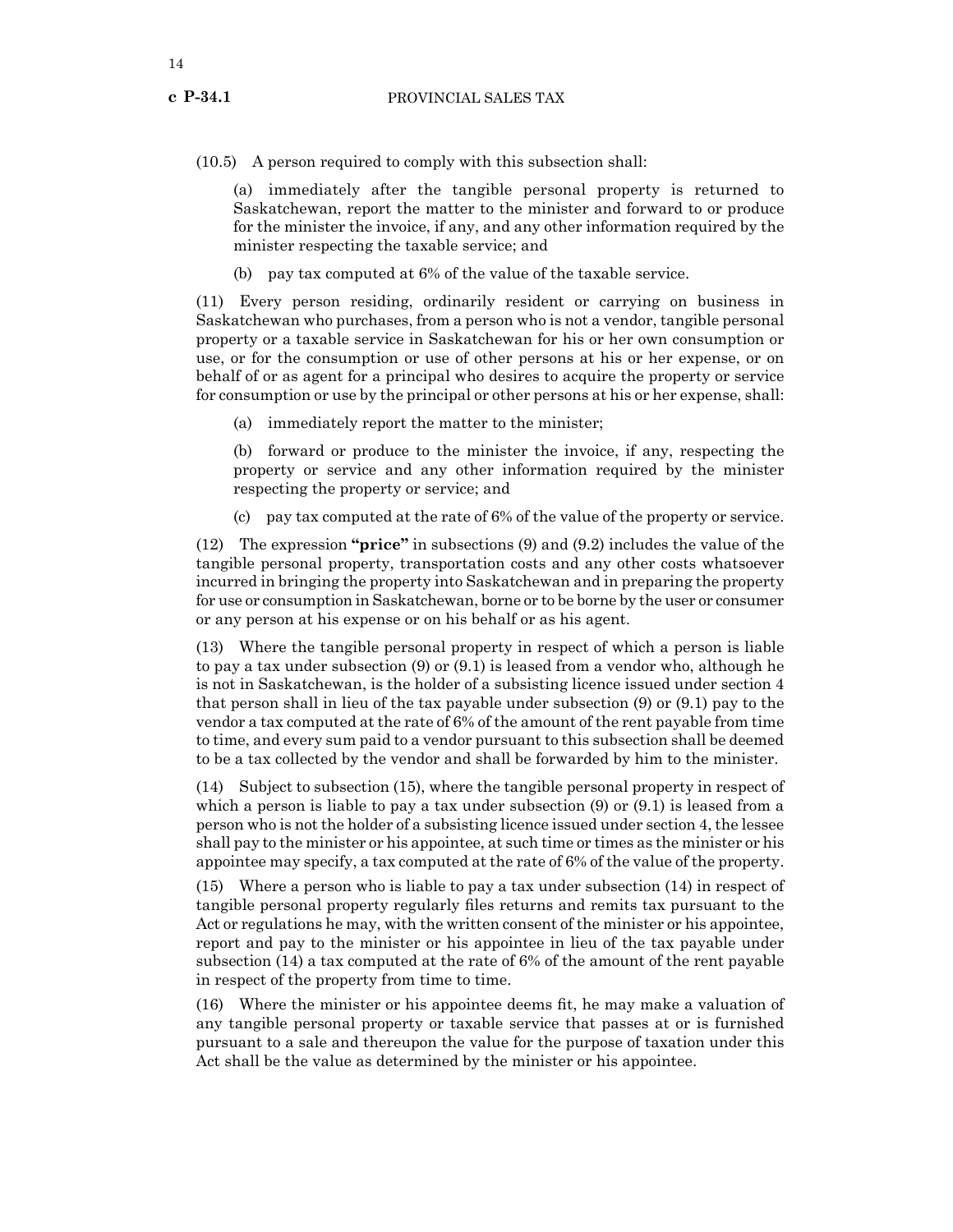(17) Where the minister or his appointee deems fit, he may in the case of a leasing of tangible personal property fix an amount which shall be deemed to be the amount of the rent payable and thereupon the rent for the purpose of taxation under this Act shall be as fixed by the minister or his appointee.

(17.1) Where a vendor imposes a penalty for the late payment of an invoice by a consumer or user, the penalty is to be excluded in determining the value of any tangible personal property or taxable service.

(17.2) Where a vendor, with respect to the sale of taxable goods or a taxable service, provides:

- (a) a price reduction; or
- (b) a credit subsequent to the sale;

to a consumer or user for a volume purchase or for early payment, the value of the taxable goods or a taxable service is to be reduced by the amount of the reduction or credit, as the case may be, in determining the amount of tax to be collected or accounted for.

(18) Where the purchase price of any article or articles of tangible personal property purchased by a consumer or user at a retail sale at one and the same time from any vendor exceeds the sum of twenty-five cents but does not exceed the sum of  $49¢$ , the consumer or user shall pay a minimum tax of  $3¢$  in respect of the consumption or use of such property.

(19) If the purchase price of any taxable service or taxable services purchased by a user at one and the same time from a vendor exceeds the sum of twenty-five cents but does not exceed the sum of  $49¢$ , the user shall pay a minimum tax of  $3¢$ in respect of the use of such taxable service.

(20) No tax shall be payable where the price of the property or taxable service purchased does not exceed twenty-five cents unless the property or service forms part of several items or taxable services purchased at one and the same time and deemed to be one purchase within the meaning of subsection (21).

(21) Subject to subsections (18) and (20), the tax shall be computed to the nearest cent, and one-half cent shall be considered one cent, but where on the same occasion or as part of one transaction several items of tangible personal property or several taxable services are purchased the total of the purchases shall be deemed one purchase for the purposes of this Act.

(21.1) Subject to subsections (21.2) to (21.6) and the regulations, where tangible personal property is accepted on trade at the time of sale by a person or a vendor respecting other tangible personal property sold, the consumer or user shall pay the tax on the difference between the value of the tangible personal property sold and the credit allowed for the tangible personal property accepted on trade.

(21.2) Subject to the regulations, where a consumer or user purchases prescribed goods, other than a vehicle, on which the tax imposed by this Act has previously been paid, the consumer or user may, before determining the tax due, deduct from the value of those goods, an amount, if any, prescribed in the regulations.

(21.21) Subject to the regulations, subsections (21.1) and (21.5) do not apply with respect to the sale of a light vehicle during the period commencing on April 1, 2017 and ending on April 10, 2018*.*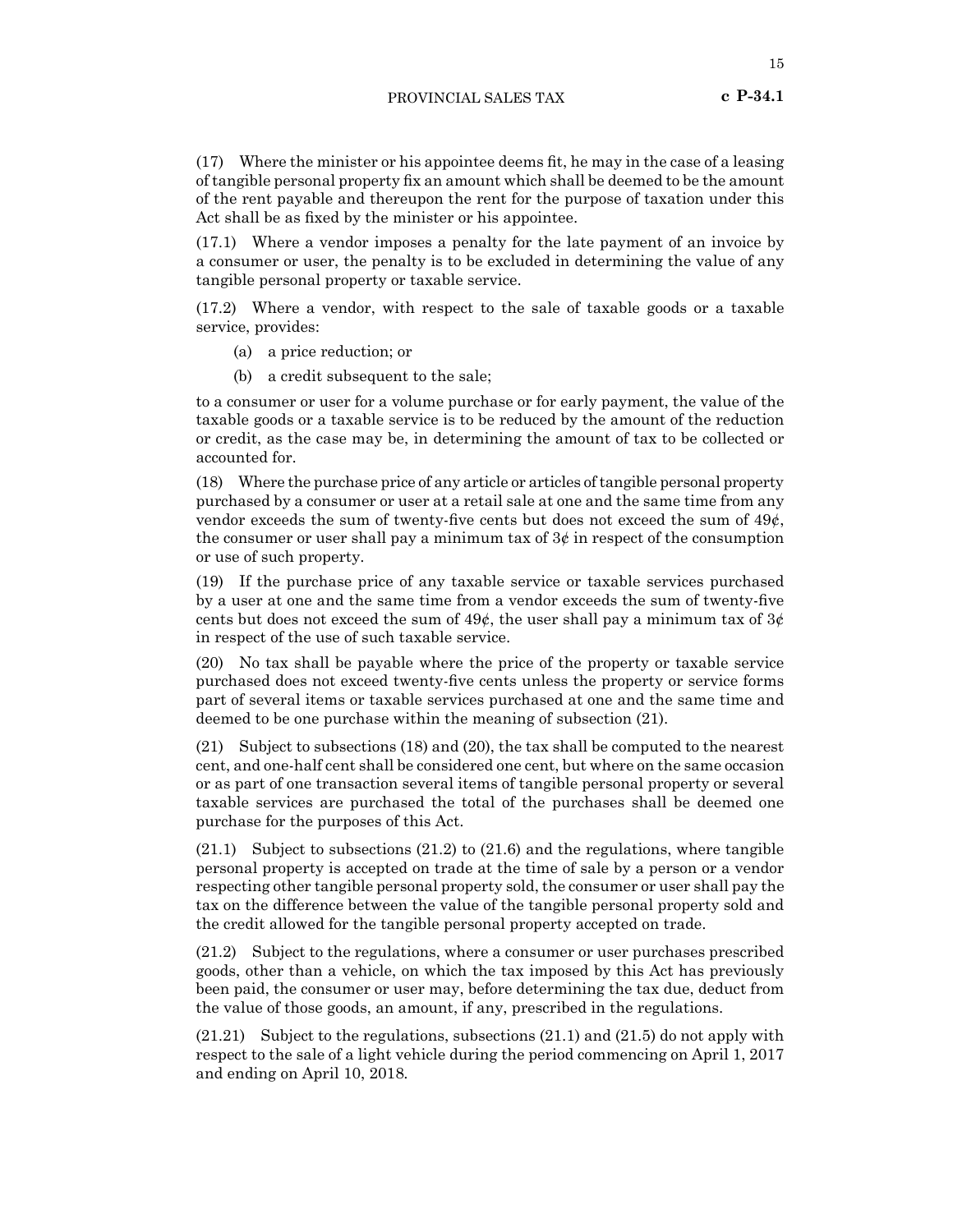(21.3) Subject to the regulations, where a consumer or user purchases a vehicle on which the tax imposed by this Act has been paid in full from a person prescribed in the regulations, the consumer or user may, before determining the tax due, deduct from the value of the vehicle, an amount, if any, prescribed in the regulations.

(21.4) Subsection (21.3) does not apply respecting vehicles on which tax has been paid pursuant to subsection (9.1) or to the interjurisdictional vehicles taxed in accordance with sections 5.1 to 5.8.

(21.5) Where a consumer or user eligible for the deduction mentioned in subsection (21.3) has a vehicle accepted on trade at the time of sale, he or she may decline the deduction and elect to determine the tax payable on the vehicle in the manner set out in subsection (21.1).

 $(21.6)$  Subject to the regulations, subsection  $(21.1)$  does not apply if:

(a) the tangible personal property accepted in trade is exempt from the tax imposed by this Act or the tax imposed by this Act has not been paid at the time the tangible personal property is accepted in trade;

(b) the tangible personal property is not tendered in trade by the purchaser at the time of sale; or

(c) the tangible personal property tendered in trade does not belong to the purchaser.

- (22) **Repealed.** 1999, c.17, s.3.
- (23) **Repealed.** 1986, c.31, s.4.

R.S.S. 1978, c.E-3, s.5; R.S.S. 1978 (Supp.), c.22, s.3; 1979-80, c.48, s.5; 1983-84, c.38, s.4; 1984-85-86, c.76, s.4; 1986, c.31, s.4; 1986-87-88, c.20, s.3; 1990-91, c.4, s.3; 1990-91, c.32, s.4; 1992, c.48, s.3; 1993, c.48, s.3; 1997, c.9, s.4; 1999, c.17, s.3; 2000, c.41, s.7; 2004, c.45, s.3; 2006, c.43, s.3; 2017, c24, s.5; 2018, c.30, s.4 and c42, s.41.

#### **Interpretation of sections 5.1 to 5.8**

- **5.1** In this section and in sections 5.2 to 5.8:
	- (a) **"acquisition year"** means the year in which:

(i) in the case of an interjurisdictional vehicle that is purchased, the vehicle is purchased; or

(ii) in the case of an interjurisdictional vehicle that is leased, the lessee first becomes entitled to have access to the vehicle pursuant to the lease agreement;

(b) **"fleet"** means one or more interjurisdictional vehicles that are designated as a fleet by the person licensing the vehicles;

16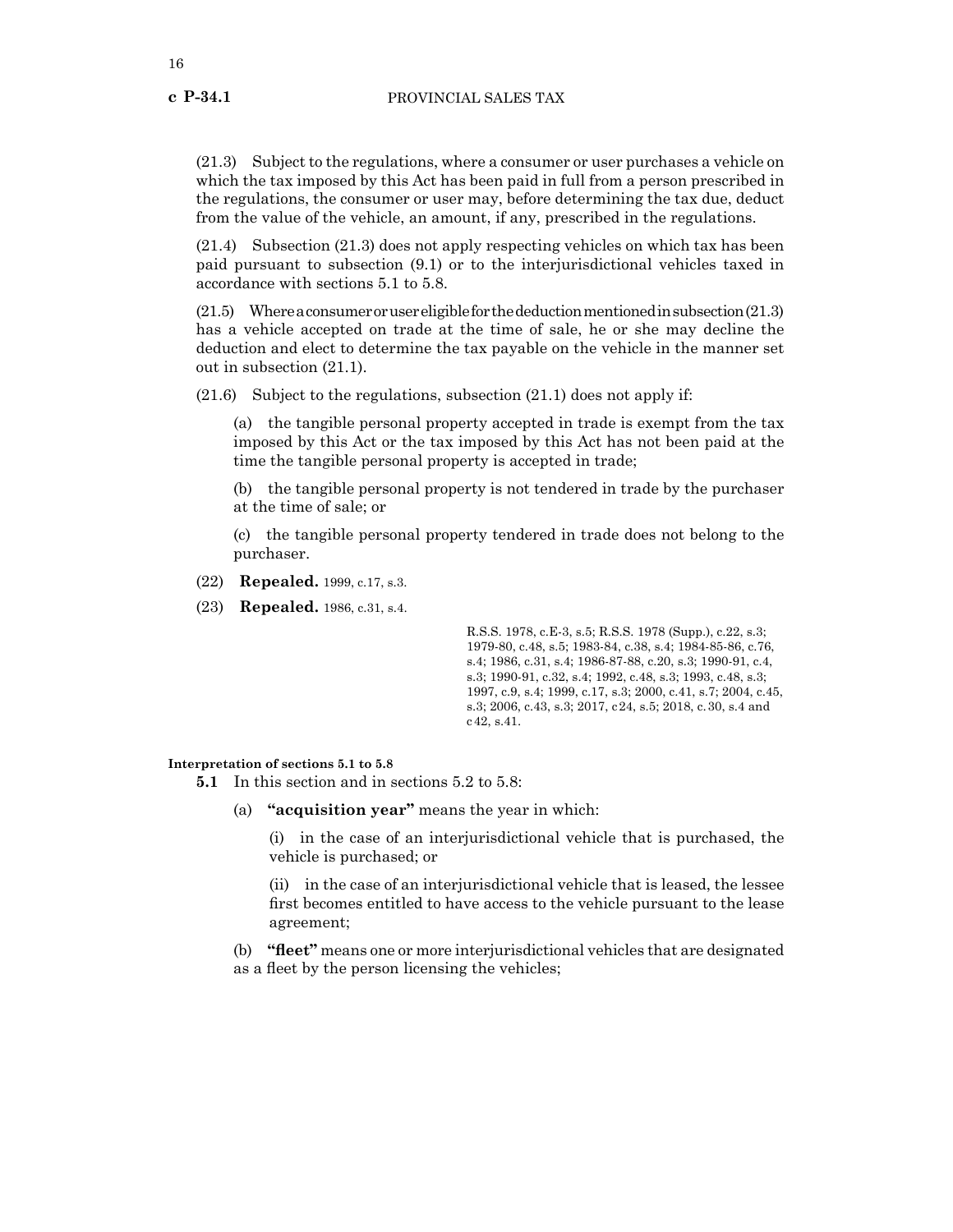(c) **"fleet year"** means the period:

(i) commencing on the first day in the year that interjurisdictional vehicles in a fleet are licensed as a fleet; and

(ii) ending on the earlier of:

(A) the day before the anniversary of the date mentioned in subclause (i); and

(B) the date that interjurisdictional vehicles in the fleet cease to be a fleet;

(d) **"interjurisdictional commercial purpose"** means engaging in interprovincial or international trade by way of the commercial carriage of passengers or goods;

(e) **"interjurisdictional vehicle"** means a vehicle that is eligible to be licensed pursuant to a reciprocal agreement for an interjurisdictional commercial purpose;

(f) **"reciprocal agreement"** means an agreement that is prescribed in the regulations and that is between Saskatchewan and one or more other provinces or territories of Canada or states of the United States of America in which the parties agree to prorate licensing fees or taxes on interjurisdictional vehicles and to collect and remit the other parties' portions of the licensing fees or taxes;

(g) **"reciprocal jurisdiction"** means a province or territory of Canada or a state of the United States of America that has entered into a reciprocal agreement with Saskatchewan;

(h) **"Saskatchewan distance ratio"** means the ratio calculated pursuant to section 5.2;

- (i) **"tax"** means the tax imposed pursuant to section 5.3;
- (j) **"taxable value"** means:

(i) in the case of an interjurisdictional vehicle that is purchased, the greater of:

(A) the purchase price of the vehicle in the vehicle's acquisition year; and

(B) the fair market value of the vehicle in the vehicle's acquisition year;

(ii) in the case of an interjurisdictional vehicle that is leased, the greater of:

(A) the purchase price of the vehicle in the vehicle's acquisition year as described in the lease agreement; and

(B) the fair market value of the vehicle in the vehicle's acquisition year;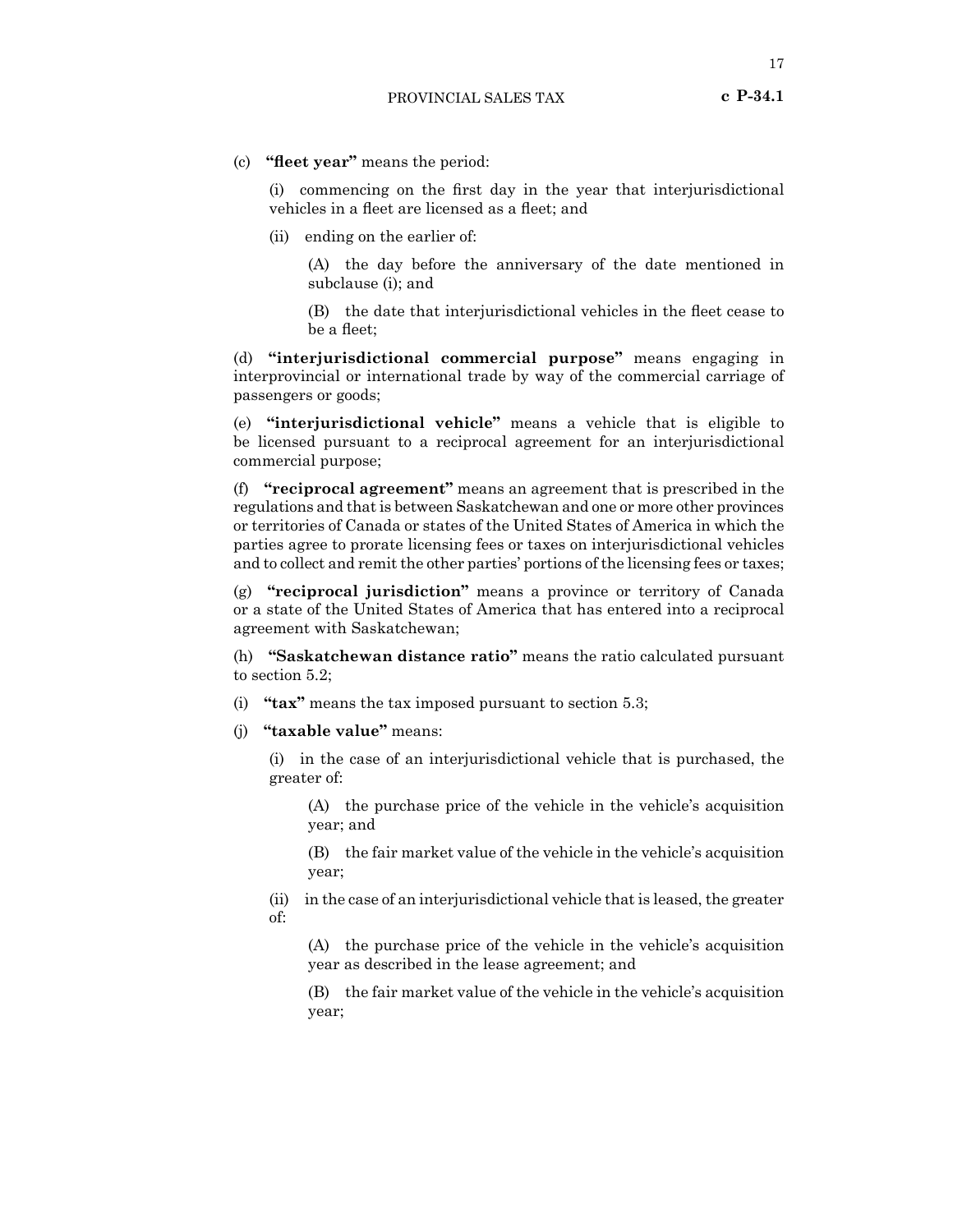(k) **"vehicle licence period"** means the period commencing on the date that an interjurisdictional vehicle is licensed and ending on the earlier of:

- (i) the expiry date of the licence; and
- (ii) the date the licence is cancelled, surrendered or terminated.

1996, c.46, s.4.

#### **Saskatchewan distance ratio**

**5.2**(1) In this section:

(a) **"active interjurisdictional fleet"** means a fleet in which at least one of the vehicles was licensed as an interjurisdictional vehicle for at least 90 days during the calculation year preceding the start of the fleet year;

(b) **"calculation year"** means the period commencing on July 1 in one year and ending on June 30 in the following year.

(2) The Saskatchewan distance ratio is:

(a) in the case of an interjurisdictional vehicle that is part of an active interjurisdictional fleet, the ratio of:

(i) the actual distance travelled in Saskatchewan by the fleet in the period that:

(A) commences on the later of:

(I) the date in the preceding calculation year that it began operating as an interjurisdictional fleet; and

- (II) the first day of the preceding calculation year; and
- (B) ends on the last day of the preceding calculation year; and

(ii) the total actual distance travelled by that fleet during the period mentioned in subclause (i);

(b) in any other case, the ratio of:

(i) a reasonable estimate of the distance that the fleet will travel in Saskatchewan during the fleet year; and

(ii) a reasonable estimate of the total distance that the fleet will travel in the fleet year.

1996, c.46, s.4.

**Tax**

**5.3**(1) Every person who licenses an interjurisdictional vehicle for use in Saskatchewan and in one or more reciprocal jurisdictions shall pay the tax to the Crown with respect to each vehicle licence period for the interjurisdictional vehicle.

(2) A person who is required to pay the tax shall pay the tax in the manner prescribed in the regulations.

(3) The tax is payable:

(a) if the interjurisdictional vehicle is licensed in Saskatchewan, at the time the vehicle is licensed pursuant to *The Traffic Safety Act*;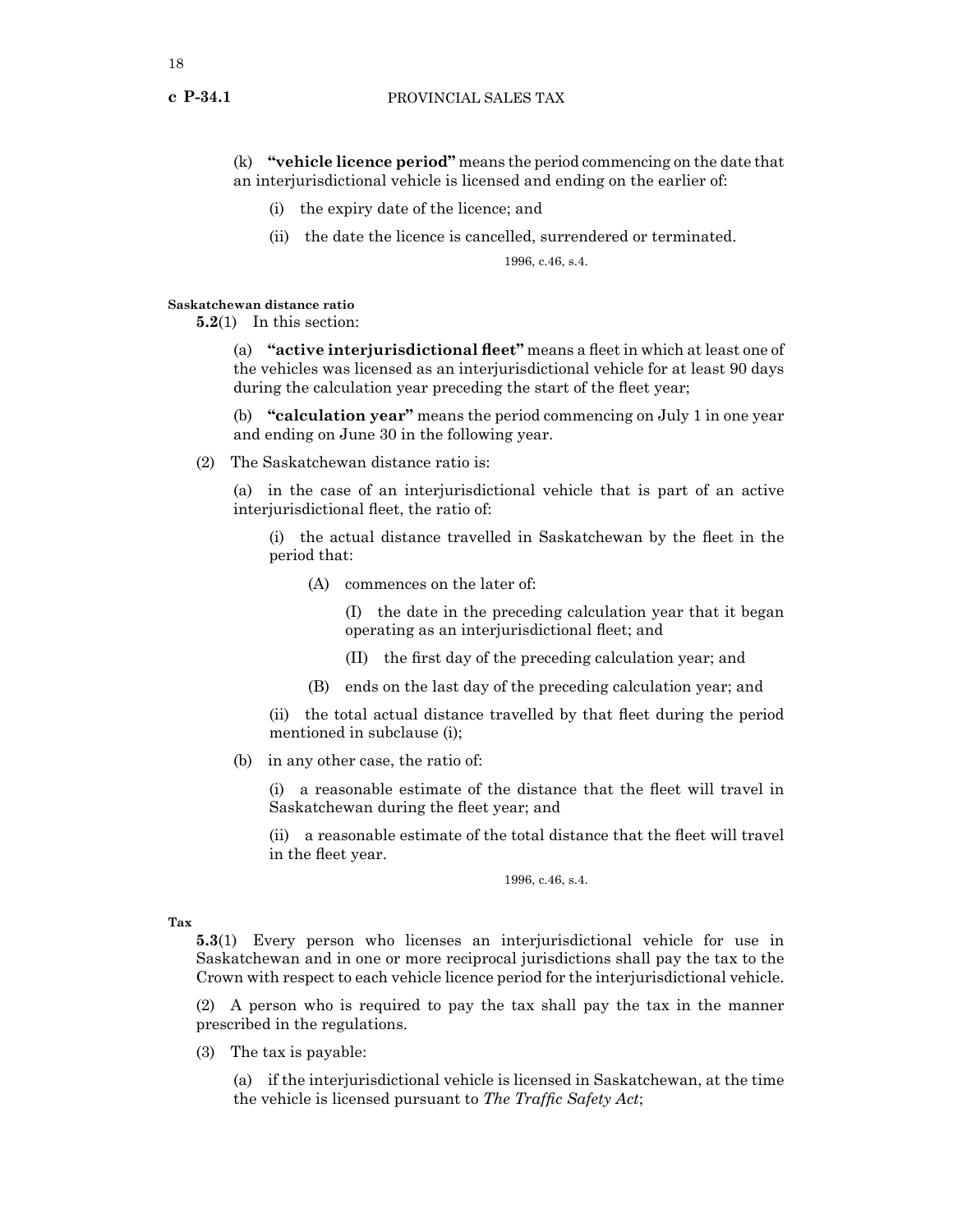(b) if the interjurisdictional vehicle is not licensed in Saskatchewan:

(i) at the time the interjurisdictional vehicle is licensed in the reciprocal jurisdiction; or

(ii) if not paid at the time mentioned in subclause (i), at the time the interjurisdictional vehicle first enters Saskatchewan during the interjurisdictional vehicle's vehicle licence period.

(4) If the tax is payable by a person for a vehicle licence period, any other person who had management of or the right to determine the utilization of the interjurisdictional vehicle while it was in Saskatchewan during the vehicle licence period is jointly and severally liable with the first-mentioned person to pay the tax for the vehicle licence period.

> 1996, c.46, s.4; 2004, c.T-18.1, s.297; 2018, c42, s.41.

# **Exemption from section 5 tax**

**5.4**(1) The following are exempt from the tax payable pursuant to section 5:

(a) an interjurisdictional vehicle with respect to which the tax is paid, while the interjurisdictional vehicle is used for an interjurisdictional commercial purpose;

(b) a trailer used with an interjurisdictional vehicle mentioned in clause (a), while the trailer is used for an interjurisdictional commercial purpose;

(c) any repair parts prescribed in the regulations that are used on, or repair or installation services prescribed in the regulations respecting, an interjurisdictional vehicle mentioned in clause (a) or a trailer mentioned in clause (b), while the interjurisdictional vehicle or trailer is used for an interjurisdictional commercial purpose.

(2) Notwithstanding subsection (1), a person shall pay the tax payable pursuant to section 5 on:

(a) any equipment that is:

(i) permanently mounted on or attached to a trailer used with an interjurisdictional vehicle; and

(ii) used or designed for a purpose other than the commercial carriage of goods or passengers; and

(b) any vehicle mentioned in clause (1)(a) or trailer mentioned in clause (1)(b) that is not used or ceases to be used for an interjurisdictional commercial purpose and any repair parts mentioned in clause (1)(c) used with a vehicle or trailer that ceases to be used for an interjurisdictional commercial purpose.

1996, c.46, s.4; 2000, c.41, s.8.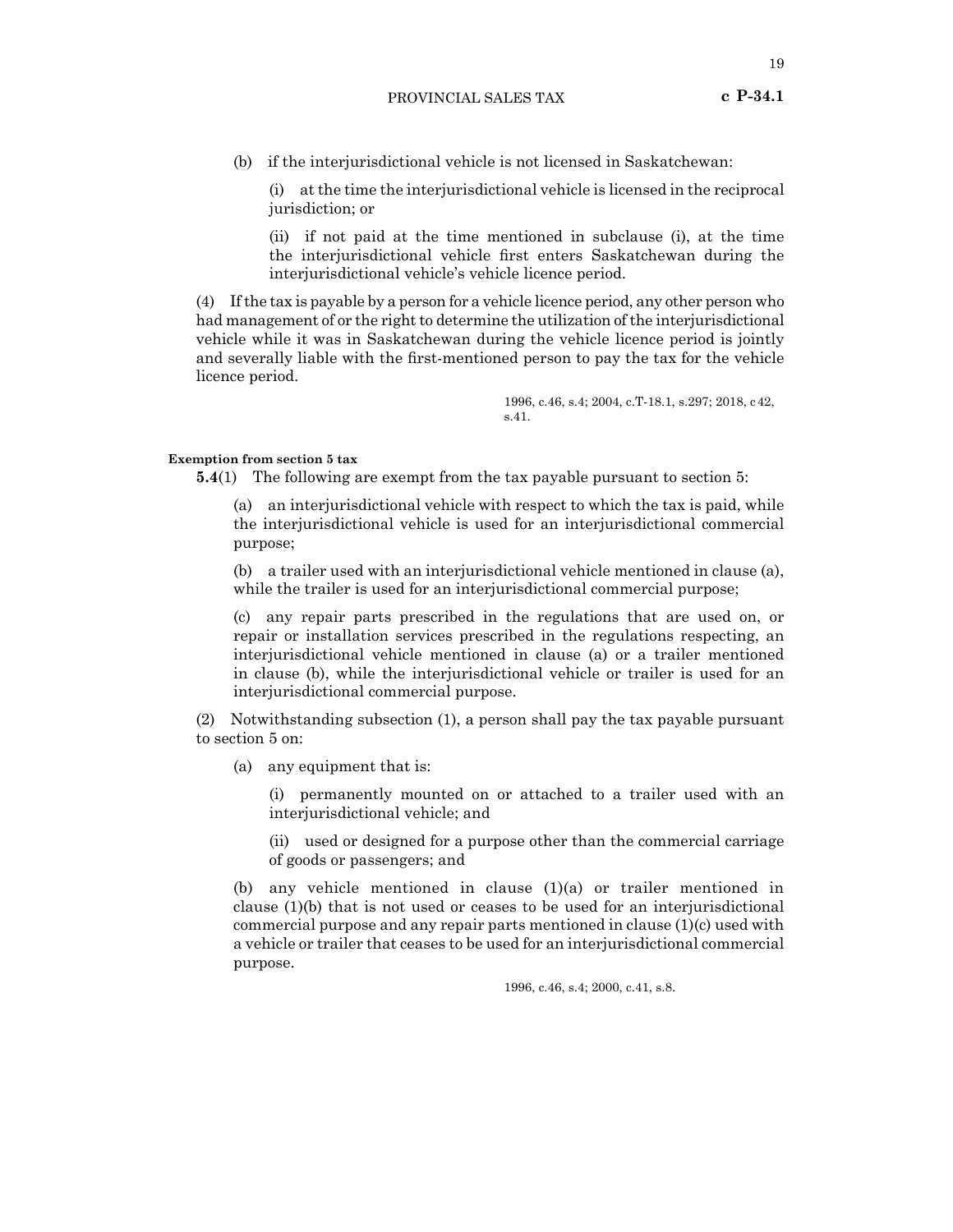#### **Amount of tax**

**5.5**(1) The amount of the tax payable with respect to an interjurisdictional vehicle is the amount calculated in accordance with the following formula:

 $Tax = TV x R x SDR x T$ 

where:

TV is the taxable value of the interjurisdictional vehicle;

R is the tax rate prescribed pursuant to subsection (2);

SDR is the Saskatchewan distance ratio for the interjurisdictional vehicle; and

T is the number of whole or partial calendar months left in the interjurisdictional vehicle's vehicle licence period at the time that the interjurisdictional vehicle is licensed divided by 12.

(2) For the purposes of subsection (1), the tax rate with respect to an interjurisdictional vehicle is the rate shown opposite the appropriate year for the interjurisdictional vehicle:

| <b>YEAR</b>                                                               | Truck<br><b>Tax Rate</b> | <b>Bus</b><br><b>Tax Rate</b> |
|---------------------------------------------------------------------------|--------------------------|-------------------------------|
|                                                                           |                          |                               |
| the acquisition year                                                      | 2.823%                   | 1.765%                        |
| the calendar year following the acquisition year                          | 2.268%                   | 1.418%                        |
| the second calendar year following the<br>acquisition year                | 1.866%                   | 1.166%                        |
| the third calendar year following the<br>acquisition year                 | 1.575%                   | 0.985%                        |
| the fourth calendar year following the<br>acquisition year                | 1.369%                   | 0.855%                        |
| the fifth calendar year following the<br>acquisition year                 | 1.352%                   | 0.845%                        |
| the sixth calendar year following the<br>acquisition year                 | 1.293%                   | 0.808%                        |
| the seventh calendar year following the<br>acquisition year               | 1.274%                   | 0.796%                        |
| the eighth calendar year following the<br>acquisition year                | 1.283%                   | 0.802%                        |
| the ninth and subsequent calendar years<br>following the acquisition year | 1.314%                   | 0.821\%                       |

1996, c.46, s.4; 1997, c.9, s.5; 1999, c.17, s.4; 2004, c.45, s.4; 2006, c.43, s.4; 2017, c24, s.6.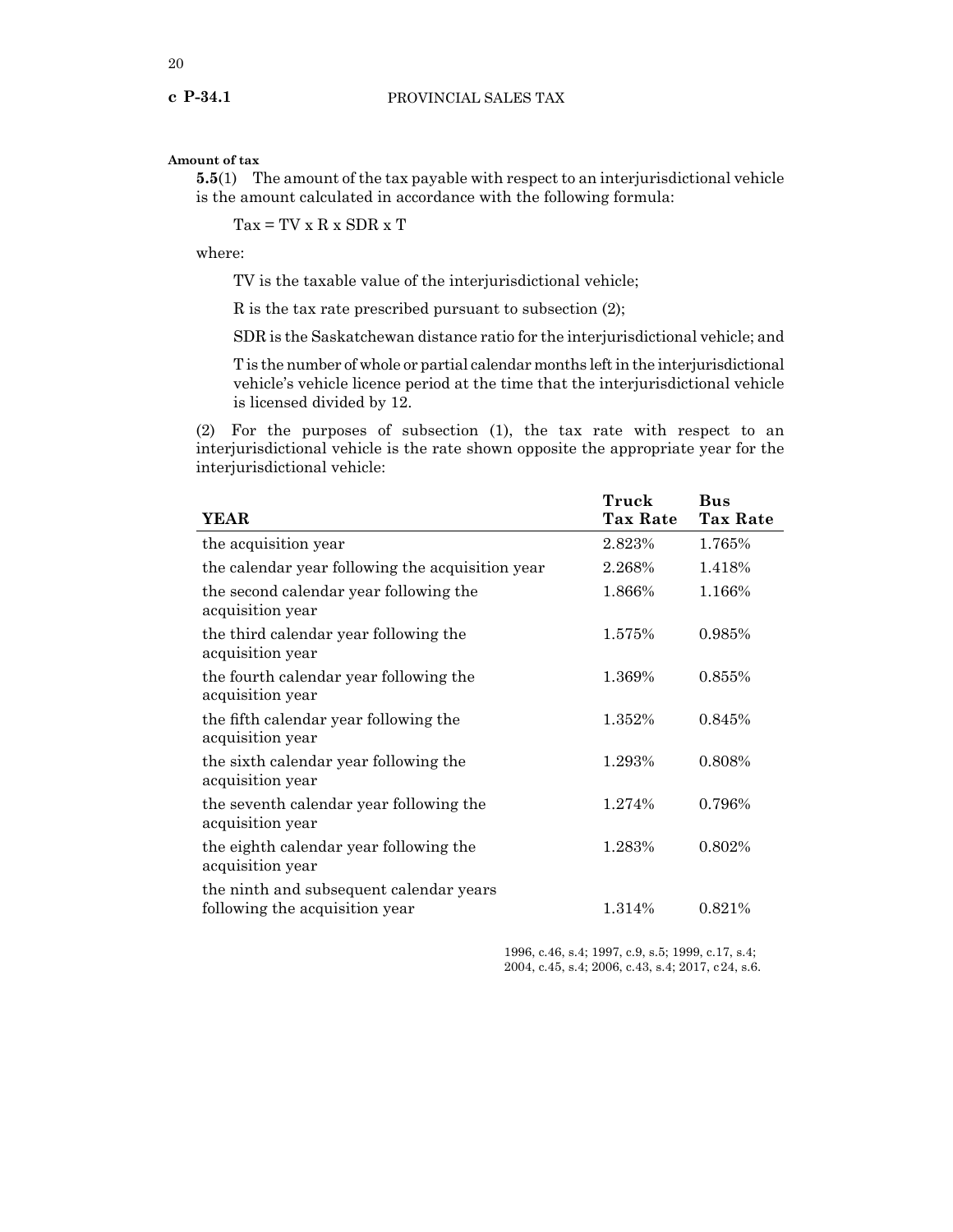#### **Adjustments of tax**

**5.6**(1) Notwithstanding sections 5.2 to 5.5, the minister may adjust the amount of tax payable by using actual distances travelled by a fleet during a fleet year to calculate the Saskatchewan distance ratio if:

(a) an estimate of the distances to be travelled by the fleet has been used initially to calculate the Saskatchewan distance ratio; and

(b) in the minister's opinion, using the actual distances travelled by the fleet during the fleet year would result in a materially different Saskatchewan distance ratio.

(2) The minister may make an adjustment pursuant to subsection (1) at any time following the end of the fleet year.

(3) If the minister makes an adjustment of tax pursuant to this section, the minister shall send written notice of the adjustment to the persons liable to pay the tax.

(4) If as a result of an adjustment pursuant to this section, the tax payable is:

(a) increased, the persons liable to pay the tax shall pay the increased tax in the manner and at the time directed by the minister;

(b) decreased, the minister shall provide the persons who paid the tax with a refund or credit in the amount of the overpayment.

1996, c.46, s.4.

# **Artificial reduction**

**5.7**(1) If, in the opinion of the minister, the result of one or more acts, agreements, arrangements, transactions or operations is to unduly or artificially reduce a person's liability for the tax, the minister may calculate the tax as if the act, agreement, arrangement, transaction or operation had not occurred.

(2) For the purposes of subsection (1), the minister may estimate the amount of the tax that would have been payable had the act, agreement, arrangement, transaction or operation not occurred.

1996, c.46, s.4.

#### **Refunds and credits**

**5.8**(1) If an interjurisdictional vehicle that was licensed by a person as part of a fleet is, before the end of the fleet year applicable to that fleet, licensed by that person as part of a different fleet:

(a) the person licensing the interjurisdictional vehicle shall, with respect to that vehicle's new vehicle licence period, pay the tax to the Crown; and

(b) on an application by the person mentioned in clause (a) and on receipt of evidence satisfactory to the minister, the minister shall provide to the person a refund or credit of a portion of the tax previously paid with respect to the interjurisdictional vehicle.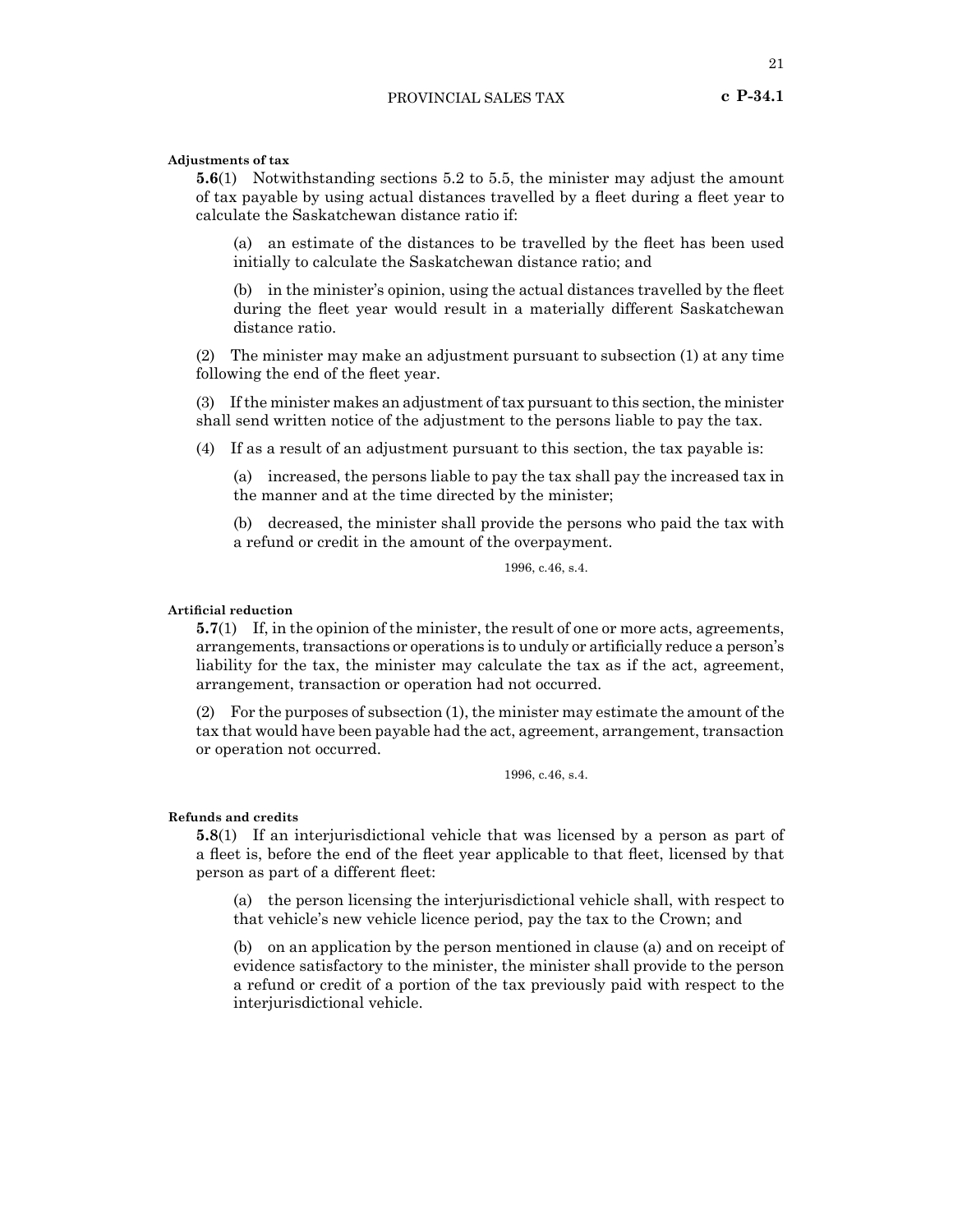**c P-34.1**

(2) If a person pays the tax with respect to an interjurisdictional vehicle and the interjurisdictional vehicle is subsequently licensed for use solely within Saskatchewan:

(a) the owner or lessee of the vehicle shall pay to the Crown, at the time of licensing, the amount of tax payable on the value of the vehicle as required pursuant to section 5; and

(b) on an application by the owner or lessee mentioned in clause (a) and on receipt of evidence satisfactory to the minister, the minister shall provide to the owner or lessee a refund or credit.

(3) The minister may provide a refund or credit to a person who purchased an interjurisdictional vehicle in Saskatchewan or who brought or sent an interjurisdictional vehicle into Saskatchewan if:

(a) the person, on purchasing the interjurisdictional vehicle or on bringing or sending the interjurisdictional vehicle into Saskatchewan, has paid the amount of tax payable pursuant to section 5 on the interjurisdictional vehicle; and

(b) the interjurisdictional vehicle was purchased or was first brought or sent into Saskatchewan by the person after December 31, 1992 and before the coming into force of this section.

(4) The maximum amount of a refund or credit that may be provided pursuant to subsection (3) is the amount of the tax payable with respect to the interjurisdictional vehicle.

(5) The amount of a refund or credit authorized to be provided pursuant to section 5.6 or this section is to be calculated in the manner prescribed in the regulations.

(6) At the time and in the manner prescribed in the regulations, the minister may:

(a) pay a refund or credit authorized to be provided by section 5.6 or this section out of the general revenue fund, and any refund or credit is to be accounted for as a reduction of revenues received pursuant to this Act; or

(b) apply the amount of the refund or credit against the amount of any tax that the person entitled to the refund or credit owes pursuant to this Act.

1996, c.46, s.4; 2018, c42, s.41.

**5.9**(1) In this section:

(a) **"contract of insurance"** includes any policy, certificate, interim receipt, renewal receipt, endorsement or writing evidencing the contract of insurance, whether sealed or not;

(b) **"insurance"** means the undertaking by one person to indemnify another person against loss or liability for loss with respect to certain risks or perils to which the object of the insurance might be exposed or to pay a sum of money or other thing of value on the happening of a certain event and, without limiting the generality of the foregoing, includes life insurance;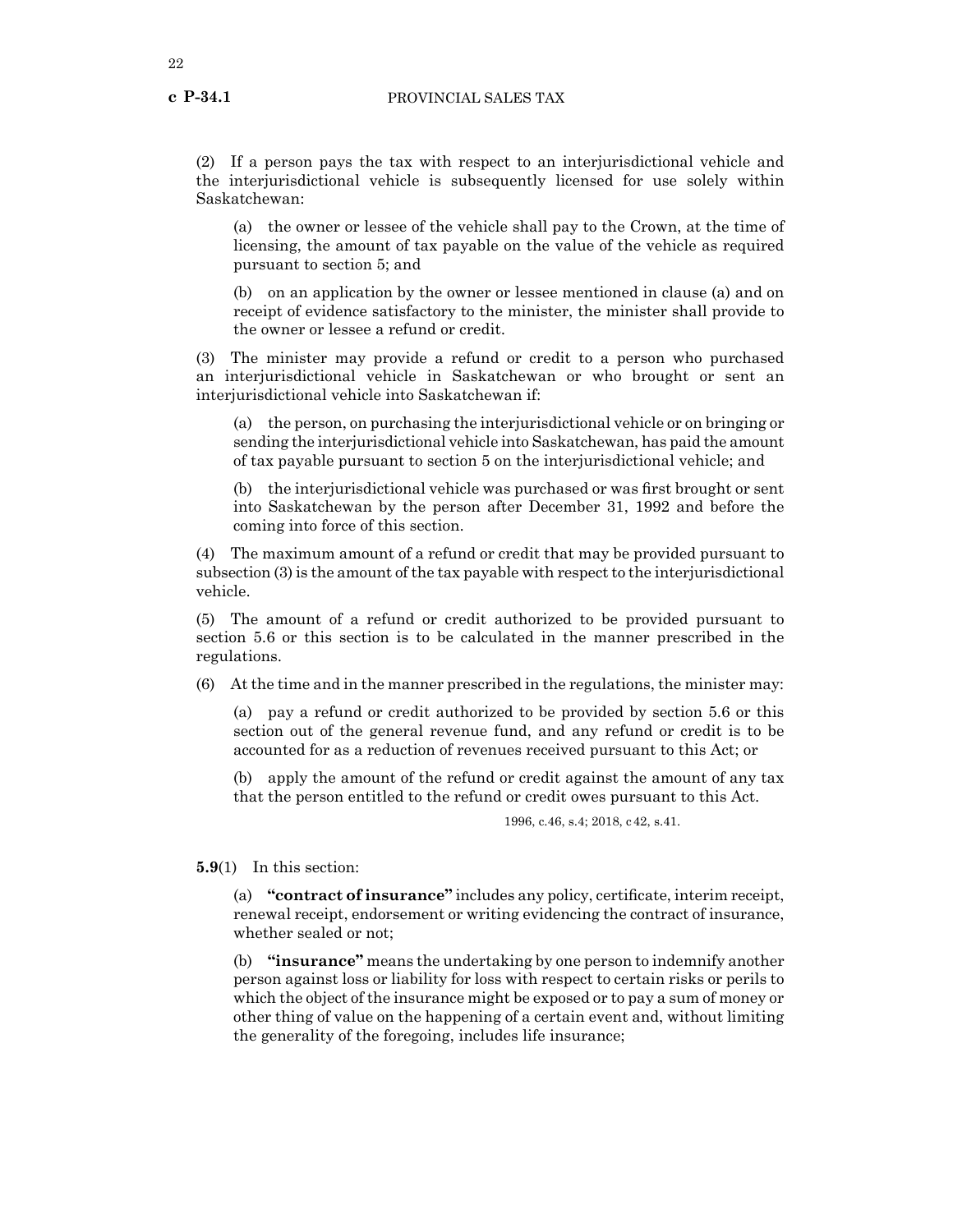(c) **"insurer"** means any person who undertakes or effects, or agrees or offers to undertake or effect, a contract of insurance and includes the underwriters or syndicates of underwriters operating on the plan known as Lloyd's and a reciprocal insurance exchange;

(d) **"premium"** means the single or periodic amount due as consideration under a contract of insurance, including all dues, assessments, transaction fees, processing fees, policy fees, administration fees and any other consideration due for the administration or servicing with respect to the contract of insurance;

(e) **"vendor"** includes an insurer and an agent of an insurer who is responsible for the collection of a premium and the tax on that premium.

(2) Subject to the regulations, a consumer who enters into, renews or amends a contract of insurance in or relating to Saskatchewan shall pay to Her Majesty the Queen for the raising of a general revenue a tax at the rate of 6% of the premium for that insurance as of the day on which that the premium is due.

(3) The tax imposed by subsection (2) is to be collected, and for the purpose of the imposition, assessment, collection and enforcement of the payment of that tax, as if:

(a) the contract of insurance were tangible personal property; and

(b) there were, on each occasion when the premium is due, a retail sale in the province at which the person paying the premium was the consumer and the insurer or the agent of the insurer was the vendor.

(4) In the case of a contract of insurance that includes coverage with respect to matters outside Saskatchewan, the consideration subject to tax with respect to the Saskatchewan portion of the contract is the amount T calculated in accordance with the following formula:

$$
T = \frac{P}{I} x C
$$

where:

P is the total monetary value of the contract of insurance in or relating to Saskatchewan;

I is the total monetary value of the contract of insurance; and

C is the consideration due for the entire contract of insurance.

(5) If a contract of insurance is entered into, amended or renewed and the premium for that insurance is due in its entirety at the time the contract is entered into, amended or renewed, the tax imposed pursuant to subsection (2) is due at that time.

(6) If premiums are due on a periodic basis, the tax imposed pursuant to subsection (2) is due at the time each of the periodic payments is due.

(7) If tax has been collected or remitted to the minister pursuant to this section and a refund of the whole or part of the premium is made by the insurer or the agent of the insurer after the expiration, termination or cancellation of the contract of insurance, the minister or vendor shall refund to the person who paid the premium an amount of tax proportionate to the amount of premium refunded.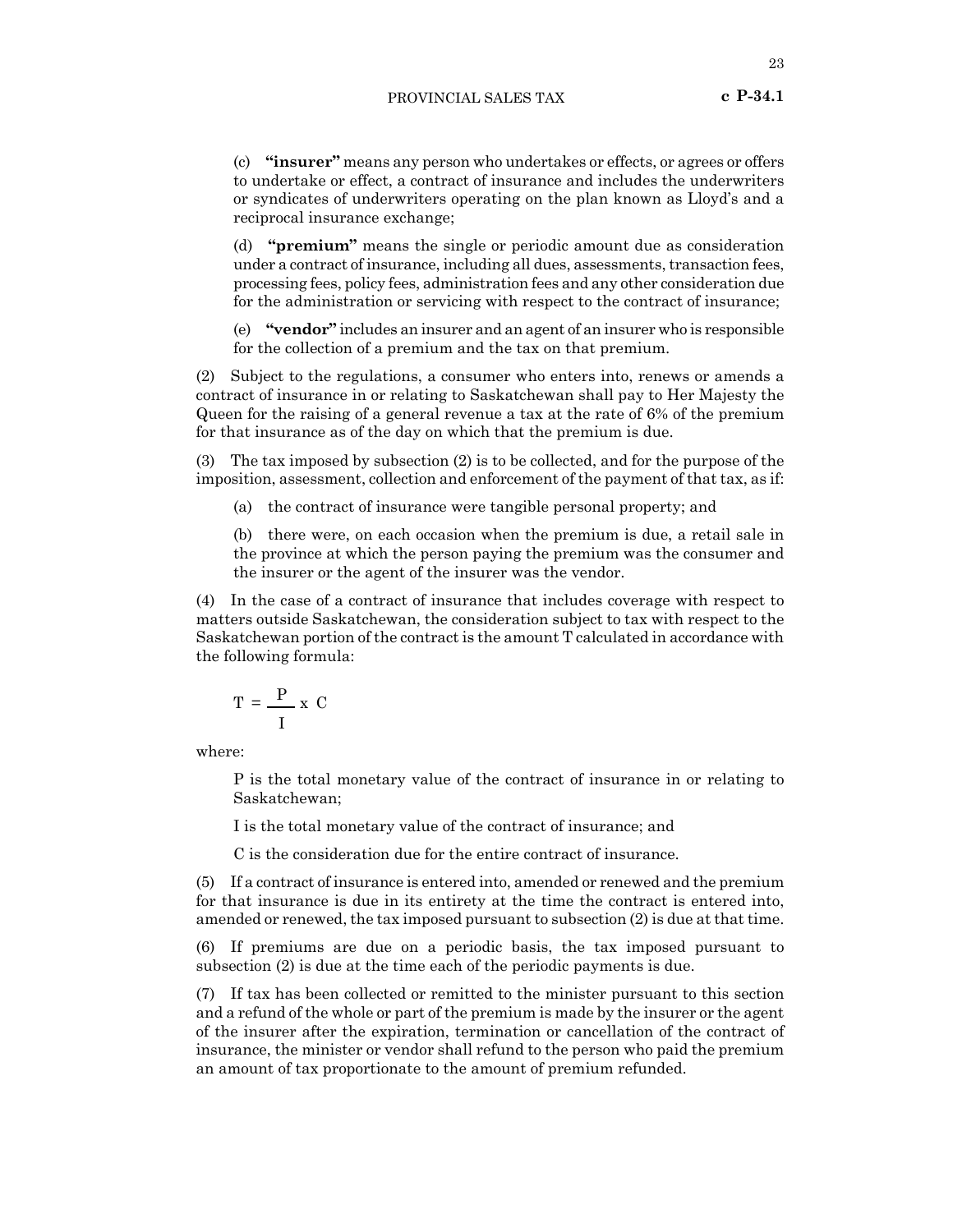(8) The vendor, when reporting the total amount of tax collected by him or her, may deduct from the tax to be remitted to Her Majesty the Queen the amount of tax he or she has refunded pursuant to subsection (7).

(9) A person who enters into, amends or renews a contract of insurance mentioned in subsection (2) is required to pay the tax imposed in this section whether or not the vendor is licensed pursuant to section 4.

2017, c24, s.7.

**Several taxable services deemed to be one purchase**

**6** Where in the usual course of business an invoice or statement is issued by a vendor in respect of the purchase of several taxable services, the purchases shall be deemed to be one purchase for the purposes of this Act.

R.S.S. 1978, c.E-3, s.6.

#### **Use of private telecommunication channel**

**7** Where a purchaser uses a private telecommunication channel that provides a telecommunication service between one or more transmitters and receivers within the province and one or more transmitters or receivers outside the province the use of which channel is contracted for on the basis of determinable intervals of time the value of services subject to the tax shall be deemed to be the same proportion of the total purchase price of the said telecommunication service as the length of the part of such private telecommunications channel within the province is to the total length and where the purchase price is only partly payable for the private use of such channel the minister or his appointee may determine the portion of the purchase price imputable to such use.

R.S.S. 1978, c.E-3, s.7.

#### **7.1 Repealed.** 1979, c.23, s.3.

#### **Exemptions**

**8**(1) The following classes of tangible personal property and taxable services are exempt from the tax imposed by this Act:

- (a) **Repealed.** 1993, c.48, s.4.
- (a.1) agricultural products, including livestock, when sold by the producer;

(a.2) aircraft that are registered pursuant to the *Aeronautics Act* (Canada) as commercial aircraft for the purpose of transporting freight or passengers for gain, including repair parts or repair or installation services respecting those aircraft;

- (b) artificial limbs and prosthetic appliances and equipment;
- (b.1) **Repealed.** 1991, c.2, s.2.
- (c) **Repealed.** 2000, c.41, s.9.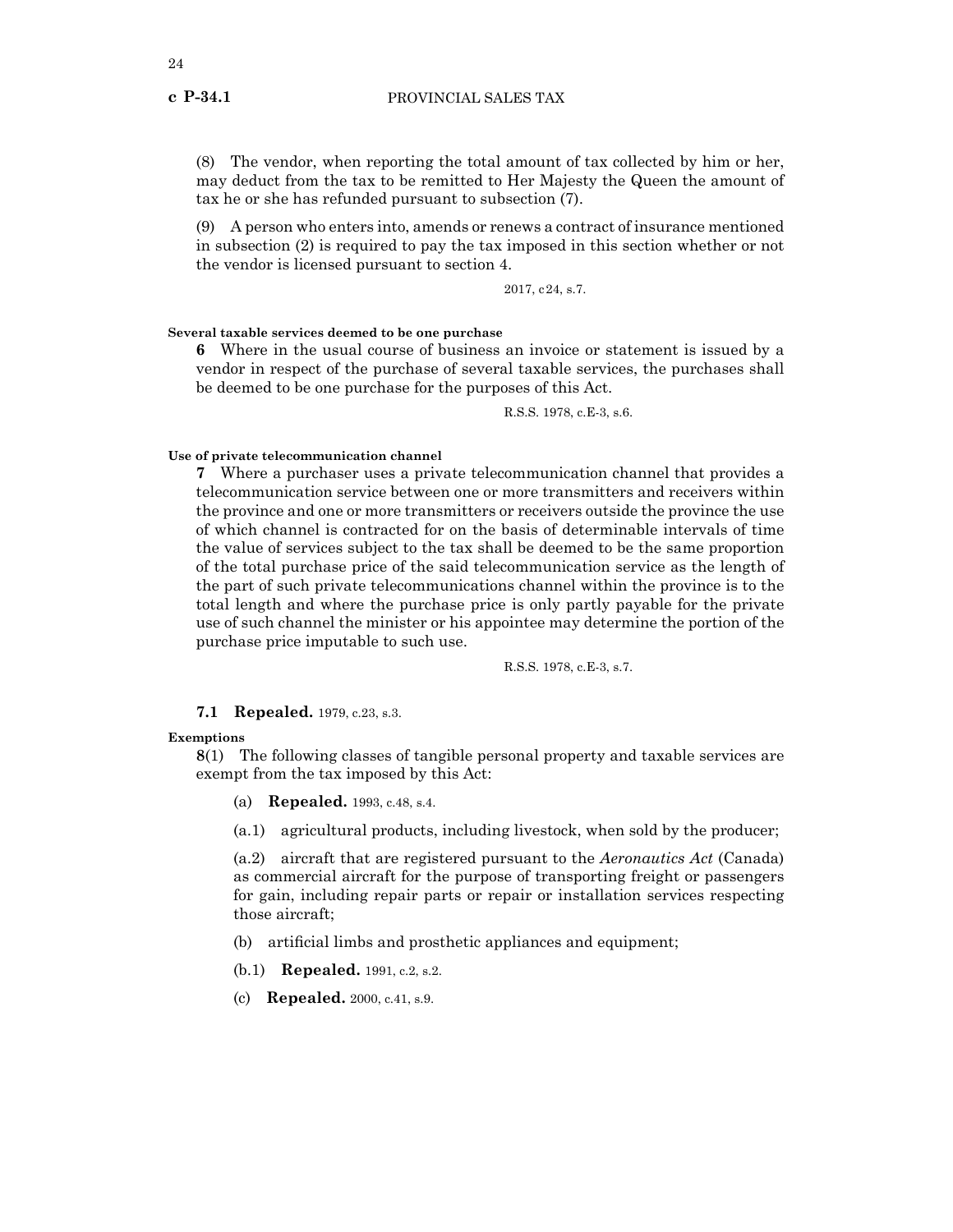(c.1) baby diapers, whether disposable or cloth, toilet training pants, including rubber pants, and diaper inserts and liners;

(c.2) basic groceries as set out in Part III of Schedule VI to the *Excise Tax Act* (Canada);

- (d) beer, wine or spirits taxable under *The Liquor Consumption Tax Act*;
- (e) Bibles, testaments, prayer books, missals and hymn books;
- (f) books, magazines and periodicals;
- (g) clay and earth;
- (g.1) **Repealed.** 2017, c24, s.8.
- (h) coal;

(i) coins made by the Royal Canadian Mint where their sale price does not exceed their face value;

- (j) dental appliances prescribed by a dentist;
- (k) dentures;
- (l) **Repealed.** 1983, c.40, s.4.
- (m) drugs and medicines:

(i) for use by humans that can only be obtained by prescription from a duly qualified medical practitioner; or

- (ii) purchased for livestock that are part of a primary farming activity;
- (n) electricity purchased for use in:
	- (i) a residential dwelling unit or a farm;

(ii) heating a building where the heating is produced solely by the electricity;

(iii) operating irrigation systems for use in primary farming activity when the electricity is separately metered;

(iv) public curling rinks, skating rinks and swimming pools that are not operated for profit; or

(v) street lighting when purchased by a municipality;

(o) equipment designed solely for the use of blind persons, physically handicapped persons or chronic invalids;

(p) farm production equipment and machines when acquired for use directly in primary farming activity;

(p.1) feminine hygiene products;

- (q) fertilizer;
- (r) fishing nets;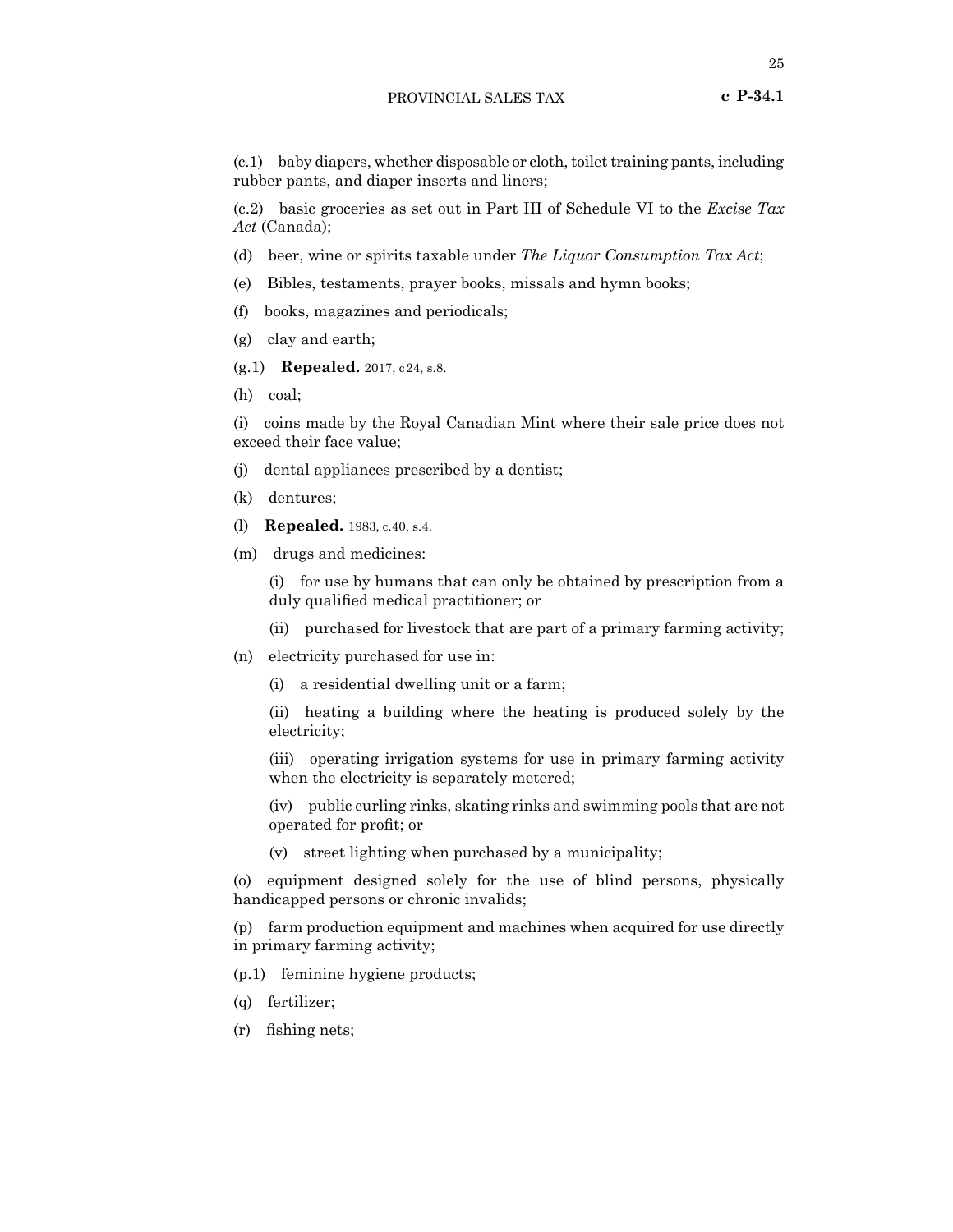- **c P-34.1**
	- (s) **Repealed.** 2017, c24, s.8.
	- (t) forage crop seed;
	- (u) **Repealed.** 1983, c.40, s.4.
	- (v) the following fuel petroleum products:

(i) natural gas when used in the operation of a stationary internal combustion engine for farming purposes, and for the purposes of heating in homes or buildings;

(ii) domestic fuel oil when used for the purposes of heating or cooking in homes or buildings, and for purposes of heating in railway rolling stock;

(iii) any fuel petroleum product not mentioned in subclauses (i) and (ii) that is used for heating or to power an internal combustion or turbine engine that is not a stationary engine;

(w) **Repealed.** 2000, c.41, s.9.

(w.1) gas and gas mixtures provided in cylinders for medical purposes and for diagnostic purposes in private laboratories, medical laboratories and hospitals;

- (x) grain;
- (y) hearing aids;

(z) insecticides, fungicides and herbicides purchased for use on a farm or railway right of way or by a municipality or other similar authority for use on roadways or road allowances;

(aa) **Repealed.** 1983, c.40, s.4.

(aa.1) **Repealed.** 1991, c.2, s.2.

(bb) matches;

(bb.1) medical devices and monitoring equipment prescribed in the regulations;

(bb.2) **Repealed.** 2017, c24, s.8.

(bb.3) naloxone, and any other non-prescription drug as set out in paragraph 2(e) of Part I of Schedule VI of the *Excise Tax Act* (Canada), for use in life-threatening circumstances;

- (cc) natural water, including ice and steam;
- (dd) newspapers;

(ee) notes as defined in the *Bank of Canada Act* (Canada) where their sale price does not exceed their face value;

- (ff) optical appliances prescribed by an optometrist or physician;
- (gg) orthopaedic appliances;
- (gg.1) precious metals purchased as financial instruments;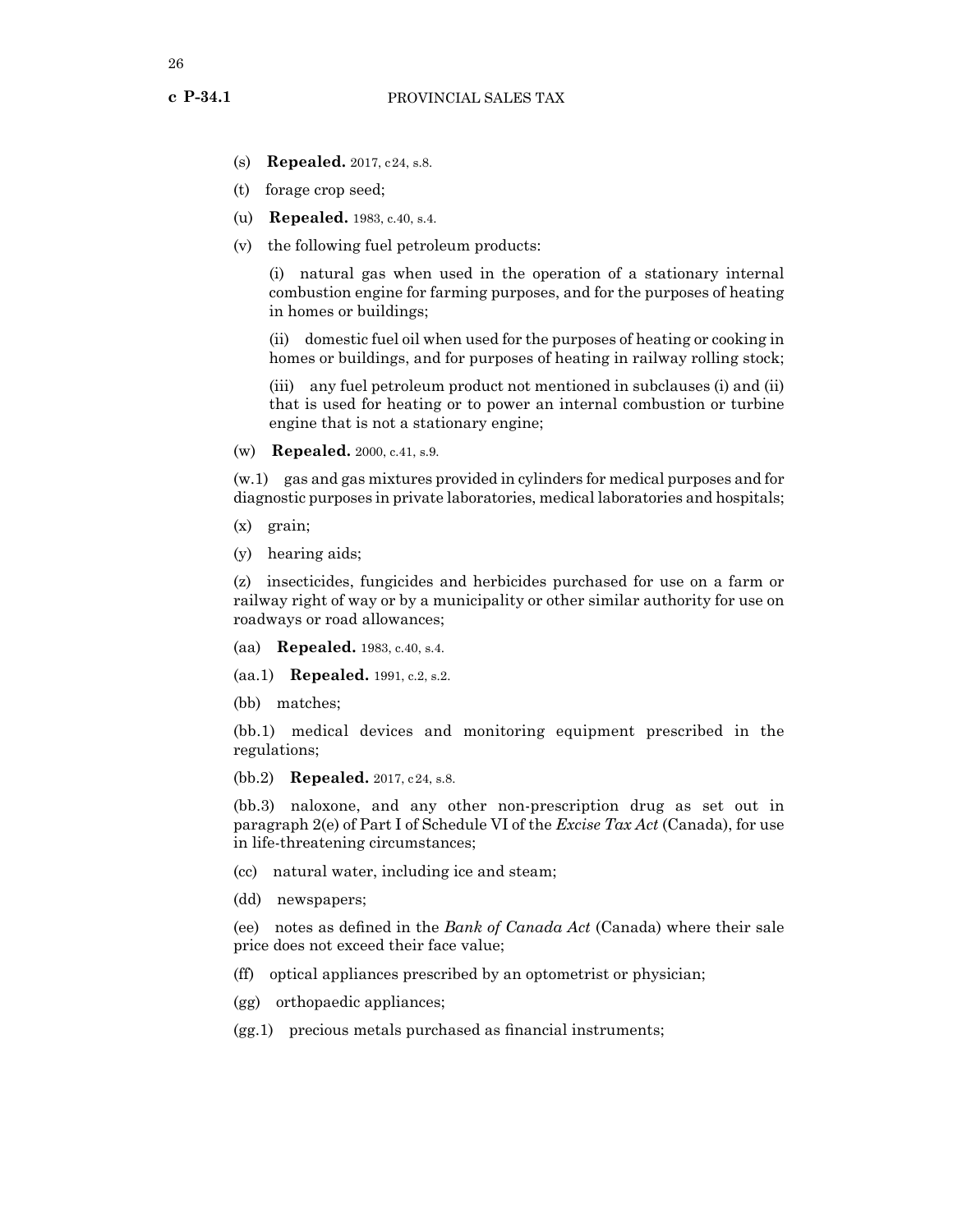(gg.2) prepared food and beverages sold by charitable or non-profit organizations at a community concession in the circumstances prescribed in the regulations;

(hh) **Repealed.** 2000, c.41, s.9.

(ii) **Repealed.** 2000, c.41, s.9.

(ii.1) sand or gravel purchased for use by a municipality or by the ministry over which the minister responsible for the administration of *The Highways and Transportation Act, 1997* presides;

(jj) tangible personal property, or repair or installation services respecting tangible personal property, sold to a non-resident for delivery outside Saskatchewan where the vendor immediately ships the property by common carrier;

(kk) tangible personal property purchased for the purpose of being processed, fabricated or manufactured into, attached to, or incorporated into tangible personal property for resale or for use as prototypes for research and development purposes;

(ll) **Repealed.** 2000, c.41, s.9.

(mm) **Repealed.** 1992, c.48, s.4.

(mm.1) toll-free telephone services as prescribed in the regulations;

(nn) **Repealed.** 2000, c.41, s.9.

(oo) uncancelled Canada postage stamps and uncancelled federal revenue stamps valid for transportation of mail or for revenue purposes where their sale price does not exceed their face value;

- (pp) weed control chemicals;
- (qq) wood.
- (rr) **Repealed.** 1993, c.48, s.4.

(2) Tangible personal property purchased to provide a taxable service other than extended warranties or maintenance contracts is not exempt from the provisions of this Act or from the computation of the amount of tax leviable or payable by the consumer or user thereof.

(3) No taxable service is exempt from the tax imposed by this Act by reason of the fact that the tangible personal property used in providing the taxable service is tangible personal property with respect to which the tax imposed pursuant to this Act, or any *Education and Health Tax Act*, has previously been paid.

> R.S.S. 1978, c.E-3, s.8; 1979, c.23, s.4; 1979-80, c.48, s.6; 1983, c.11, s.25 and c.40, s.4; 1983-84, c.38, s.5; 1984-85-86, c.76, s.5; 1986, c.5, s.5; 1986, c.30, s.2; 1986, c.31, s.5; 1988-89, c.42, s.34; 1990-91, c.4, s.4 and c.32, s.5; 1991, c.2, s.2; 1992, c.48, s.4; 1993, c.48 s.4; 1996, c.46, s.5; 1997, c.9, s.6; 1999, c.17, s.5; 2000, c.41, s.9; 2004, c.65, s.25; 2017, c24, s.8; 2018, c.30, s.5 and c42, s.41; 2019, c25, s.20.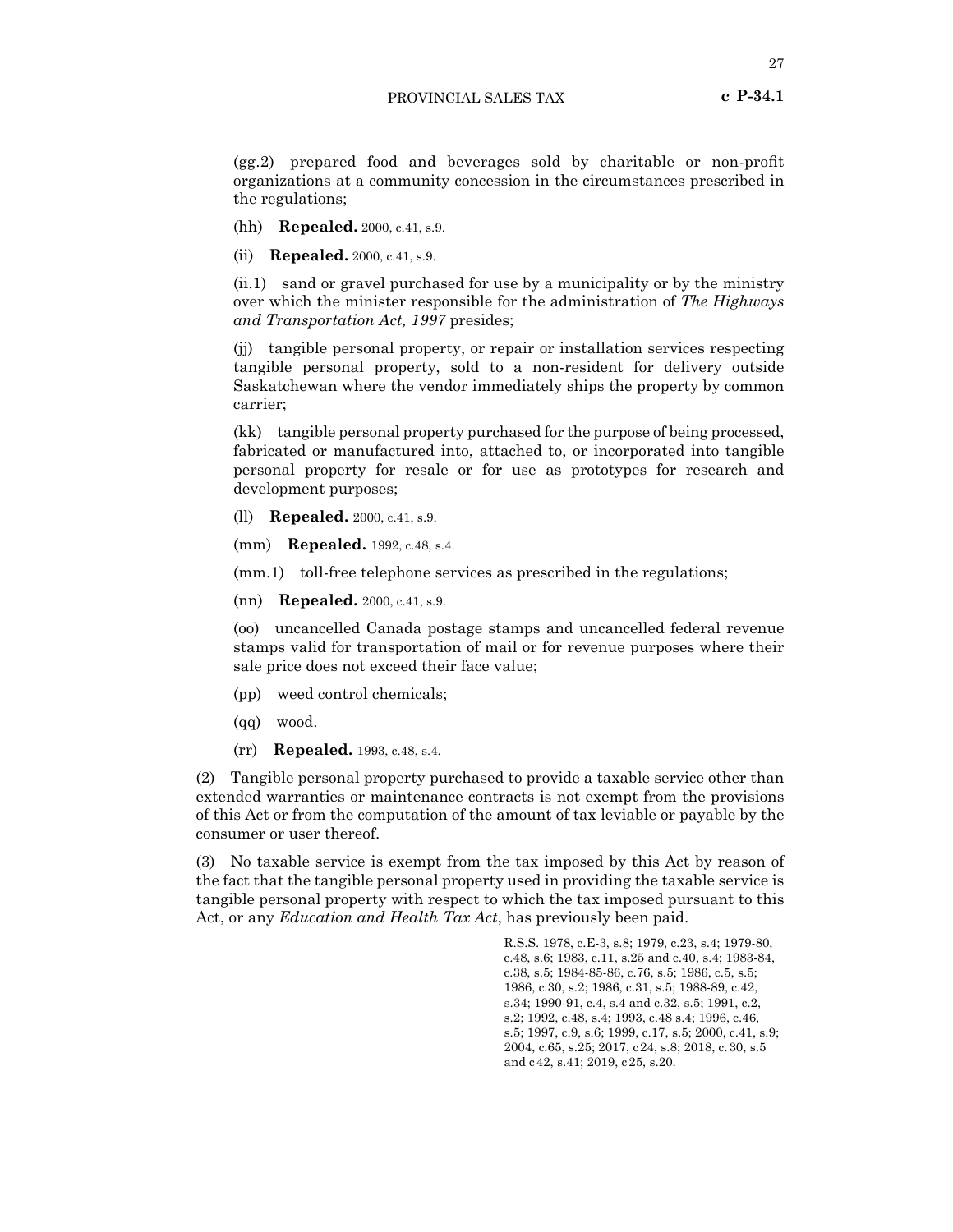# **c P-34.1**

# **Collection, remission, enforcement**

**8.1**(1) Unless otherwise provided for in this Act, all taxes imposed pursuant to this Act are to be collected and remitted to the minister in accordance with Part III of *The Revenue and Financial Services Act* and the regulations made pursuant to that Part.

(2) The minister may enforce the collection and remission of taxes imposed pursuant to this Act or any violation of any provision of this Act in accordance with Part III of *The Revenue and Financial Services Act* and the regulations made pursuant to that Part.

(3) Notwithstanding any other provision of this Act or any other Act or law, but subject to subsection (6), if a person as a customer under a contract has paid in error, in addition to the contract price, an amount as tax with respect to the contract price or the materials portion of the contract price, the maximum amount that may be refunded to that person is the amount by which the amount paid in error exceeds the amount of tax that would have been paid, but remains unpaid, by the contractor on the tangible personal property consumed, used, manufactured or supplied under the contract had the contractor self-assessed that tax in accordance with this Act.

(4) The amount paid in error that is prevented from being refunded by subsection (3) is deemed to have been paid by the person on behalf of the contractor with respect to the tangible personal property supplied under the contract.

(5) In subsections (3) and (4), **"contract"** includes:

(a) a contract for the construction or improvement of real property or the supply and installation of tangible personal property into real property; and

(b) a contract to which subsection 5(6) applies.

(6) If, in the minister's opinion, the amount paid in error pursuant to subsection (3) cannot be reasonably determined, the minister may determine the amount of the tax paid in error in the manner prescribed in the regulations.

> 1984-85-86, c.63, s.4; 1988-89, c.42, s.34; 2017,  $c24$ , s.9.

# **Refunds and refund applications**

**8.11**(1) If a person, vendor, consumer or user believes that he or she has made an overpayment of tax pursuant to this Act, he or she may do one or more of the following:

(a) apply to the minister for a refund;

(b) whether or not he or she has applied to the minister for a refund, commence an action in the Court of Queen's Bench.

(2) The person, vendor, consumer or user applying for a refund pursuant to clause (1)(a) shall apply in a form acceptable to the minister and include:

(a) all the documents or information the minister requires to be satisfied of the person's, vendor's, consumer's or user's claim to a refund; and

(b) evidence satisfactory to the minister that any returns required to be filed pursuant to this Act were filed.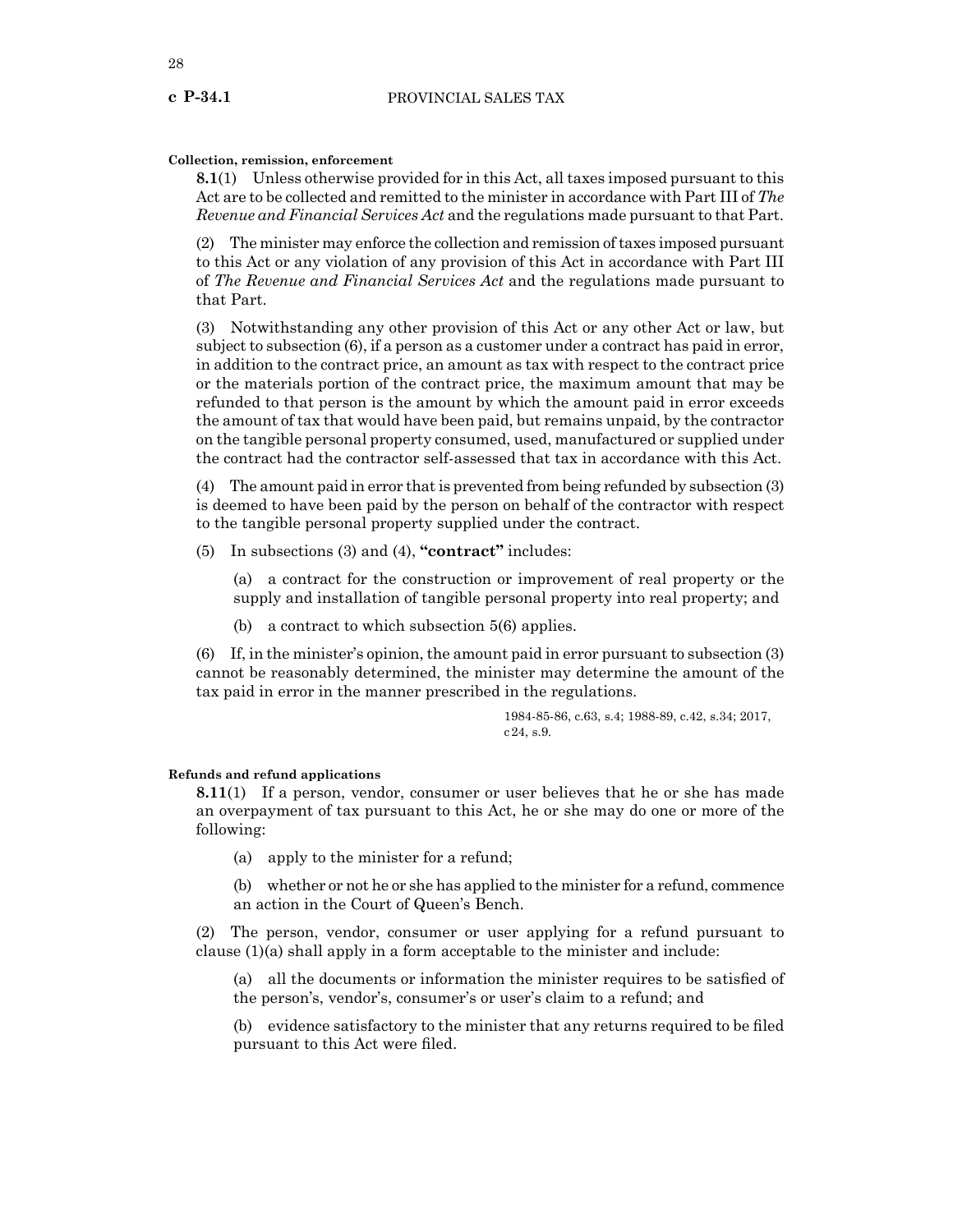(3) The minister shall respond to the application mentioned in subsection (2) within 120 days after receiving the application.

(4) The minister may, with respect to the application mentioned in subsection (2):

- (a) allow the claim, in part or in whole; or
- (b) deny the claim.

(5) If the minister allows the claim, in part or in whole, pursuant to clause  $(4)(a)$ , the minister may pay interest in accordance with clause 56(1)(b) of *The Revenue and Financial Services Act*.

(6) If a person, vendor, consumer or user is dissatisfied with the decision of the minister made pursuant to subsection (4), he or she may commence an action in the Court of Queen's Bench.

(7) No action may be brought to recover an overpayment after the expiration of the period mentioned in clause 56(4)(b) of *The Revenue and Financial Services Act*.

(8) Any refund of an overpayment of tax or any interest that is paid pursuant to this section is to be paid out of the general revenue fund and is to be accounted for as a reduction of revenues received pursuant to this Act with respect to which the overpayment of tax or interest was made.

2018, c.30, s.6.

# RETURNING RESIDENTS

#### **Interpretation of sections 8.2 to 8.8**

**8.2** In this section and sections 8.3 to 8.8:

- (a) **"agreement"** means an agreement mentioned in section 8.8;
- (b) **"collection agent"** means:

(i) an officer as defined in section 2 of the *Customs Act* (Canada) who is employed at a customs office in Saskatchewan; and

(ii) if an agreement is in force between the Minister of National Revenue and Canada Post Corporation providing for the collection of tax pursuant to this Act:

- (A) Canada Post Corporation; or
- (B) a collection agent for Canada Post Corporation;
- (c) **"returning resident"** means a person who:
	- (i) resides, ordinarily resides or carries on business in Saskatchewan; and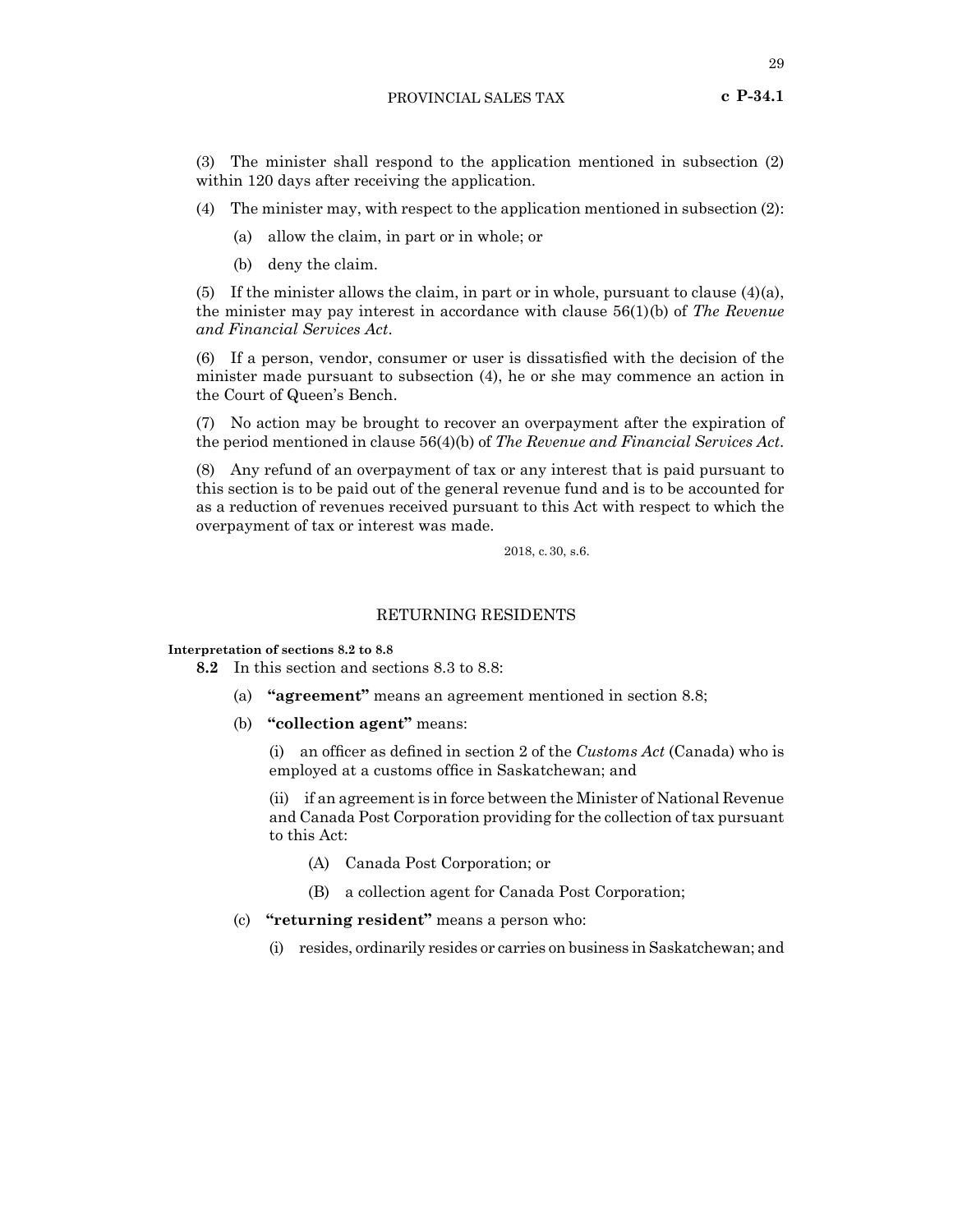(ii) brings specified tangible personal property into Saskatchewan from outside Canada, causes it to be brought into, or receives delivery of it in, Saskatchewan from outside Canada:

(A) for that person's own consumption or use;

(B) for consumption or use by another person at the first person's expense; or

(C) on behalf of, or as agent for, a principal for consumption or use by the principal or by other persons at his or her expense;

(d) **"specified tangible personal property"** means tangible personal property, but does not include:

(i) vehicles prescribed in the regulations for the purposes of this section;

(ii) tangible personal property that, if purchased in Saskatchewan, would be exempt from tax; or

(iii) tangible personal property that is prescribed in the regulations as not being specified tangible personal property for the purposes of this section.

2000, c.41, s.10.

#### **Application**

**8.3** Sections 8.2 to 8.8 only apply when an agreement is in force.

2000, c.41, s.10.

# **Payment of tax**

**8.4**(1) On bringing specified tangible personal property into Saskatchewan or causing it to be brought into Saskatchewan or on receiving delivery of it in Saskatchewan, a returning resident shall:

(a) immediately report the matter to a collection agent;

(b) forward or provide to the collection agent the invoice, if any, respecting the specified tangible personal property and any other information required by the collection agent respecting the property; and

(c) pay the same tax respecting the consumption or use of that tangible personal property that would have been payable if the property had been purchased from a vendor at a retail sale in Saskatchewan.

(2) No tax is payable on specified tangible personal property with respect to which no tax is payable pursuant to Division III of Part IX of the *Excise Tax Act* (Canada).

2000, c.41, s.10.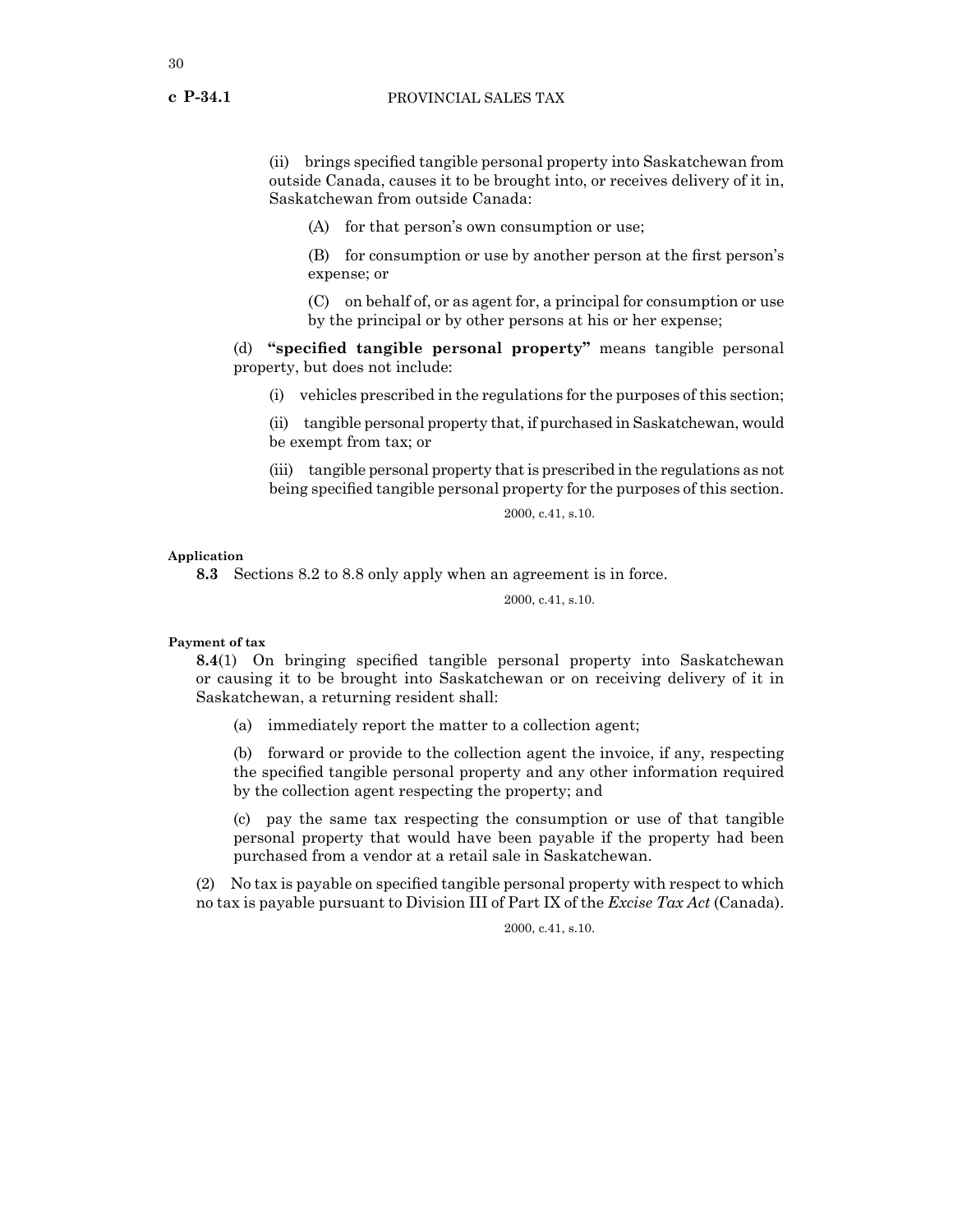#### **Failure to report or pay taxes**

**8.5**(1) If a returning resident fails or refuses to comply with subsection 8.4(1), the collection agent may detain the specified tangible personal property until the earlier of:

(a) the date on which the tax on the specified tangible personal property and the costs, if any, relating to its detention are paid; and

(b) the expiration of 60 days after the detention began.

(2) Ifthe tax and any costs related to the detention ofthe specified tangible personal property are paid before the expiration of 60 days, the specified tangible personal property shall be returned to the returning resident.

(3) If the tax and any costs are not paid before the expiration of 60 days, the specified tangible personal property is forfeited to the Crown and may be disposed of as directed by the minister.

2000, c.41, s.10; 2018, c42, s.41.

#### **Application for refund**

**8.6** A returning resident may apply to the Minister of National Revenue, in that Minister's capacity as agent for the Crown, for a refund of tax paid to a collection agent if it is subsequently determined that no tax was payable by the returning resident pursuant to section 8.4.

2000, c.41, s.10; 2018, c42, s.41.

#### **Liability**

**8.7** No action or other proceeding for damages shall be instituted against a collection agent acting pursuant to an agreement for any loss or damage suffered by any person by reason of anything done, attempted, caused or permitted to be done or omitted to be done in good faith by the collection agent:

(a) pursuant to or in the performance or supposed performance of any duty pursuant to this Act, the regulations or the agreement; or

(b) pursuant to or in the exercise or supposed exercise of any power given by this Act, the regulations or the agreement

#### 2000, c.41, s.10.

#### **Agreement for collection of taxes**

**8.8**(1) The minister may, on behalf of the Crown, enter into an agreement with the Government of Canada respecting the administration and enforcement of this Act respecting tangible personal property that is:

(a) brought or sent into Saskatchewan from outside Canada by a returning resident; or

(b) delivered in Saskatchewan from outside Canada to a returning resident.

(2) An agreement mentioned in subsection (1) may authorize payment to the Government of Canada respecting services provided under the agreement.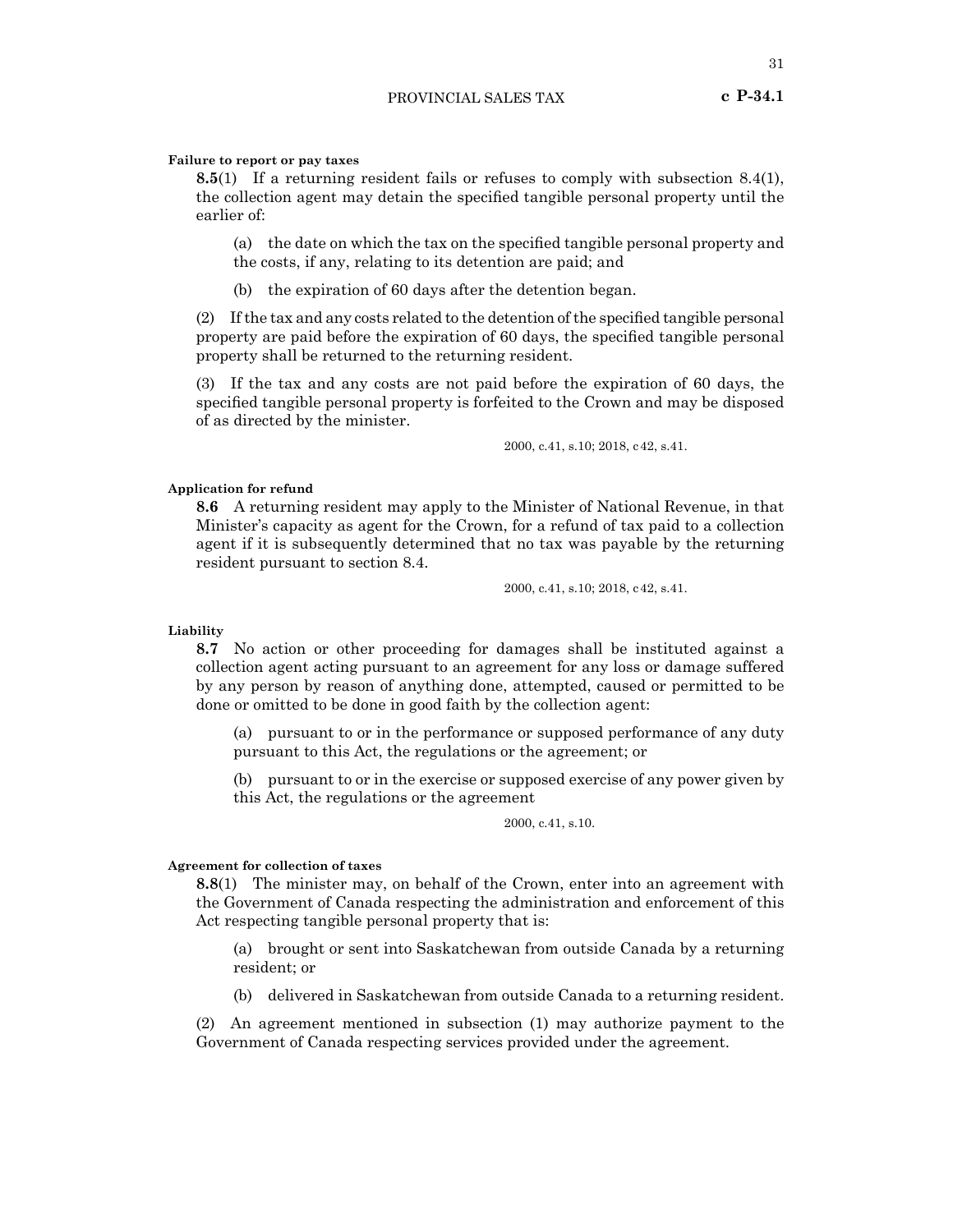(3) Payments respecting the ongoing costs of services provided under the agreement may be paid out of the amounts collected on behalf of the Crown and may be accounted for as a reduction of revenues received pursuant to section 8.4.

(4) The Government of Canada may, as agent of the Crown, act in accordance with the agreement to:

(a) collect tax owing respecting tangible personal property that is released by a collection agent without payment of all or part of the tax imposed by this Act; and

(b) refund an amount charged or collected by a collection agent that is in excess of the amount of tax payable respecting the tangible personal property.

(5) An agreement made pursuant to subsection (1) must specify the circumstances under which the collection agent may require that a returning resident claiming an exemption from tax must nevertheless pay the tax to the collection agent.

2000, c.41, s.10; 2018, c42, s.41.

**9 to 11 Repealed.** 1984-85-86, c.63, s.4.

#### **Revenue officers**

**12** Every vendor and every person authorized to collect or receive taxes from a vendor shall be a revenue officer within the meaning of *The Revenue and Financial Services Act* and shall be subject to the duties and liabilities of a revenue officer under that Act.

> R.S.S. 1978, c.E-3, s.12; 1983, c.11, s.25; 1988- 89, c.42, s.34.

#### **13 Repealed.** 1984-85-86, c.63, s.4.

**Payment of tax in respect of certain tangible personal property**

**14** Every person who, in each of two months or more during a year:

(a) is deemed, pursuant to subsection (5) or (6) of section 5, to have purchased tangible personal property at a retail sale in the province; or

(b) is required, pursuant to subsection  $5(9)$ ,  $(9.1)$  or  $(11)$ , to report and pay tax in respect of tangible personal property;

that has a value in excess of an amount prescribed by regulation for the purposes of this section by the Lieutenant Governor in Council, shall, at the times and in the manner prescribed by Part III of *The Revenue and Financial Services Act* and the regulations made pursuant to that Part, forward to the minister or to such officer as the minister may appoint for the purpose the amount of tax imposed by this Act on the consumption or use of the tangible personal property and shall furnish returns to the minister or to such officer as the minister may appoint for the purpose as required by Part III of *The Revenue and Financial Services Act* or the regulations made pursuant to that Part.

> R.S.S. 1978, c.E-3, s.14; 1984-85-86, c.63, s.4; 1988-89, c.42, s.34; 1989-90, c.54, s.7; 1990-91, c.4, s.5; 1993, c.17, s.23.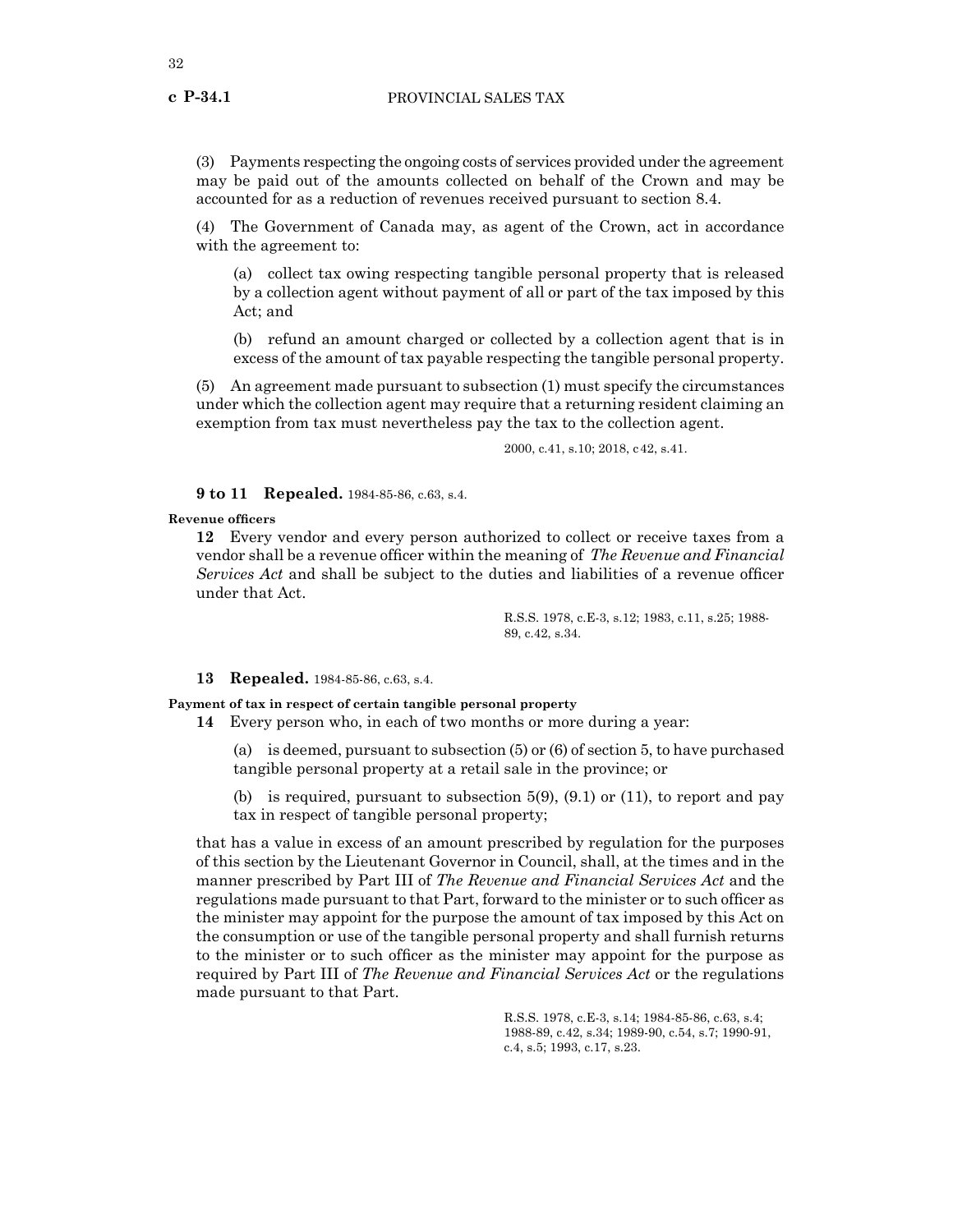**15 to 18 Repealed.** 1984-85-86, c.63, s.4.

**19 Repealed.** 1979-80, c.48, s.7.

**19.1 Repealed.** 1986-87-88, c.20, s.4.

**20 to 28 Repealed.** 1984-85-86, c.63, s.4.

#### **Security for payment of tax in certain cases**

**29**(1) Subject to the regulations and subsection (4), where a person, whether ordinarily resident in Saskatchewan or not, in this section referred to as the contractor, enters into a contract with another person, in this section referred to as the principal, under which or in the carrying out of which items, including but not limited to those listed in clauses (a) to (c), will be used or consumed by the contractor in Saskatchewan, the contractor shall deposit with the minister a sum equivalent to 6% of the total amount to be paid by the principal under the contract, or provide to the minister a guarantee bond, satisfactory to the minister, in a penal sum equivalent to 6% of the total amount to be paid by the principal under the contract, to secure payment of the tax imposed by this Act with respect to any of the items in clauses (a) to (c), or any other item consumed or used by the contractor under or in the carrying out of the contract:

- (a) tangible personal property;
- (b) taxable services;
- (c) a contract of insurance.

(2) In a case to which subsection (1) applies, it is the duty of the principal to see that the contractor deposits a sum or provides a bond in accordance with that subsection, and if the principal fails to do so the principal is personally liable for payment of the tax imposed by this Act, together with penalty and interest with respect to the items mentioned in subsection (1) consumed or used by the contractor under or in the carrying out of the contract, and sections 60 to 65 of *The Revenue and Financial Services Act* apply, with any necessary modification, for the purpose of recovering the tax, together with penalty and interest, from the principal.

(3) A principal who is liable pursuant to subsection (2) for payment of a tax, together with penalty and interest, is entitled to be indemnified by any person who ought to have paid the tax, together with penalty and interest, and is entitled to withhold out of any indebtedness to that person a sum equivalent to the amount of the tax, together with penalty and interest, paid by the principal.

(4) The minister may provide a contractor mentioned in subsection (1) with a clearance letter, and in that case the contractor is not required to provide the security mentioned in that subsection.

2018, c.30, s.7.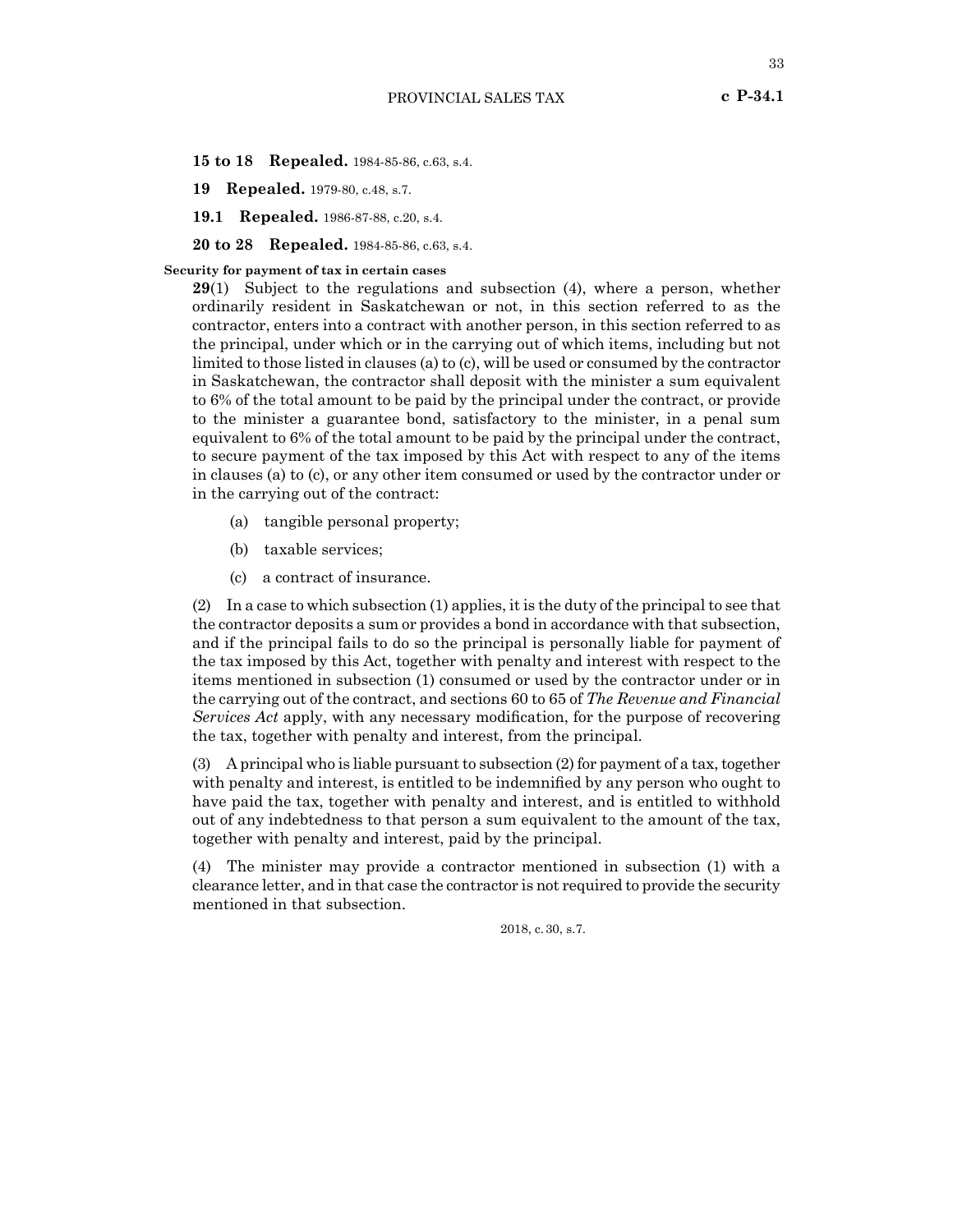#### **Principal's obligation to ensure contractor has a valid licence**

**29.01**(1) Subject to the regulations, if a person, in this section referred to as the principal, enters into a contract with another person, whether ordinarily resident in Saskatchewan or not, in this section referred to as the contractor, under which the principal is liable to pay tax in accordance with this Act, it is the duty of the principal, before making payment of the tax to the contractor, to ensure that the contractor holds a valid licence issued pursuant to section 4 as of the date of the payment, and if the principal fails to do so and makes payment of tax to the contractor, the principal is personally liable for payment of an amount equal to any tax, together with penalty and interest, that the contractor fails to remit to the minister with respect to that contract, and sections 60 to 65 of *The Revenue and Financial Services Act* apply, with any necessary modification, for the purpose of recovering those amounts from the principal.

(2) A principal who is liable pursuant to subsection (1) for payment of an amount equal to the tax, together with penalty and interest, that the contractor failed to remit to the minister, is entitled to be indemnified by any person who ought to have remitted the tax, together with penalty and interest, and is entitled to withhold out of any indebtedness to that person a sum equivalent to the amount, together with penalty and interest, paid by the principal.

2018, c.30, s.8.

#### **No refund of moneys collected as taxes**

**29.1**(1) A person who, on or after April 1, 1969 and before the day on which this section comes into force, paid to Her Majesty money as taxes pursuant to this Act or any *Education and Health Tax Act* with respect to the consumption or use in Saskatchewan of tangible personal property that was brought or received in Saskatchewan on a temporary basis is not entitled to a refund of the money so paid, and no action or other proceedings shall be brought or continued to recover that money.

(2) The money mentioned in subsection (1) shall be applied against and in satisfaction of the portion of the tax imposed by subsection 5(9.1) that is imposed retroactively on the person who paid the money to Her Majesty.

1990-91, c.4, s.6; 2000, c.41, s.11.

**30 to 33 Repealed.** 1984-85-86, c.63, s.4.

#### OFFENCES AND PENALTIES

**34 Repealed.** 1997, c.9, s.8.

**35 to 43 Repealed.** 1984-85-86, c.63, s.4.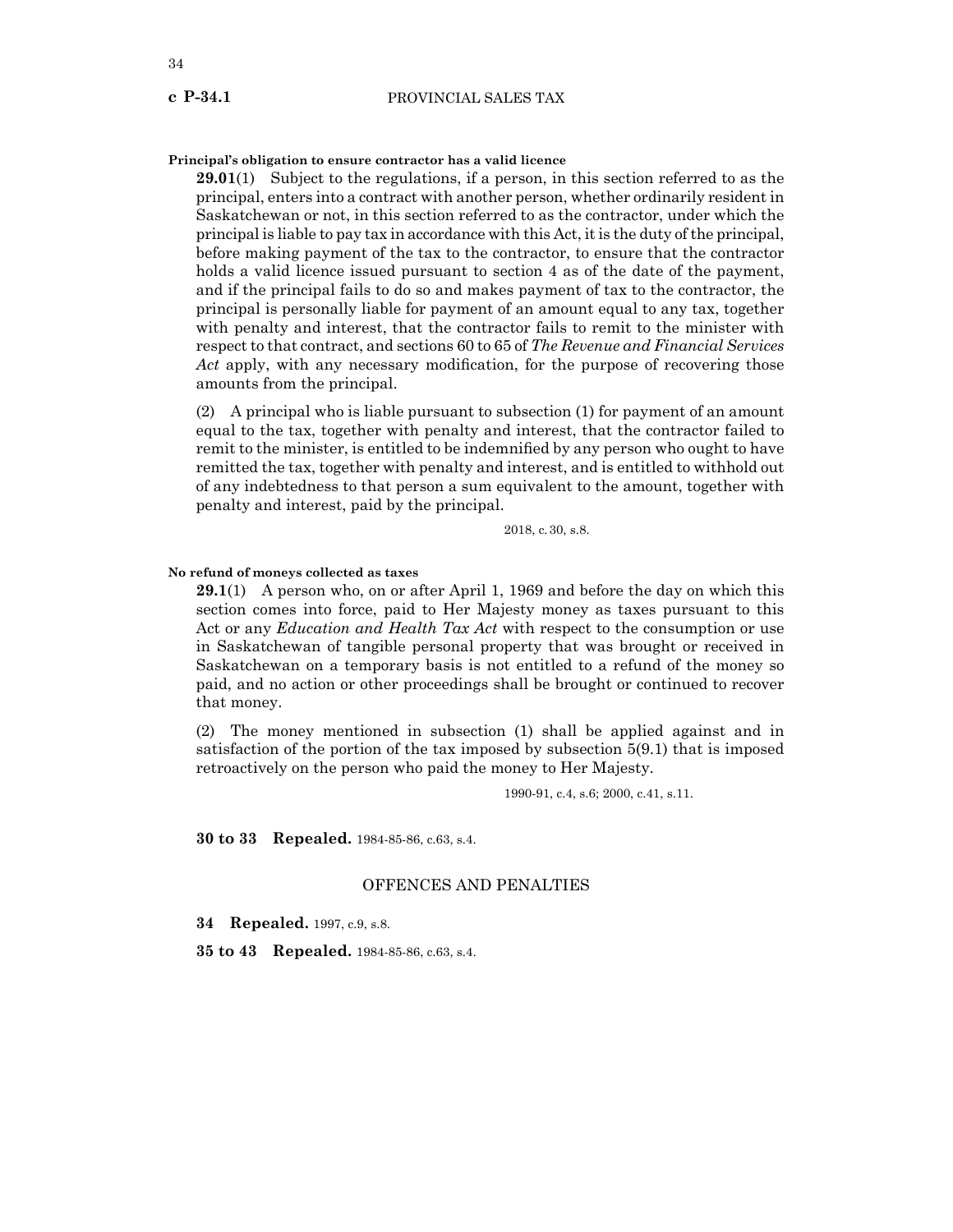#### **Providing security or clearance letter re section 29**

**43.1**(1) No person to whom subsection 29(1) applies shall fail to provide security to the minister in accordance with that subsection.

(2) No person to whom subsection 29(2) applies shall fail to ensure that a contractor described in subsection 29(1) deposits an amount or provides a bond in accordance with that subsection or holds a clearance letter in accordance with subsection 29(4).

2017, c24, s.11; 2018, c.30, s.9.

#### **Offences and penalties re section 4**

**43.2**(1) Every person who contravenes section 4 is guilty of an offence and liable on summary conviction:

(a) for a first offence, to a fine in an amount equal to the amount of the tax paid or that would have been payable, not exceeding \$5,000;

(b) for a second offence, to a fine in an amount equal to two times the amount of the tax paid or that would have been payable, not exceeding \$25,000;

(c) for a third and each subsequent offence, to a fine in an amount equal to three times the amount of taxes paid or that would have been payable, not exceeding \$50,000.

(2) If a corporation commits an offence pursuant to this Act, any officer, director or agent of the corporation who directed, authorized, assented to, acquiesced in or participated in the commission of the offence is guilty of the offence and liable on summary conviction to the penalties mentioned in this section whether or not the corporation has been prosecuted or convicted.

(3) **Repealed.** 2018, c.30, s.10.

2017, c24, s.11; 2018, c.30, s.10.

#### **Limitation on prosecution**

**43.3** No proceeding to enforce any provision of this Act or the regulations is to be commenced more than six years after the facts on which the proceeding is based first came to the knowledge of the minister.

2018, c.30, s.11.

**Immunity**

**43.4** No action or proceeding lies or shall be commenced against the Crown, the minister, the ministry over which the minister presides or any officer or employee or administrator or agent of the minister, if that person is acting pursuant to the authority of this Act or the regulations, for anything in good faith done, caused or permitted or authorized to be done, attempted to be done or omitted to be done by that person or by any of those persons pursuant to or in the exercise or supposed exercise of any power conferred by this Act or the regulations or in the carrying out or supposed carrying out of any duty imposed by this Act or the regulations.

2021, c24, s.6.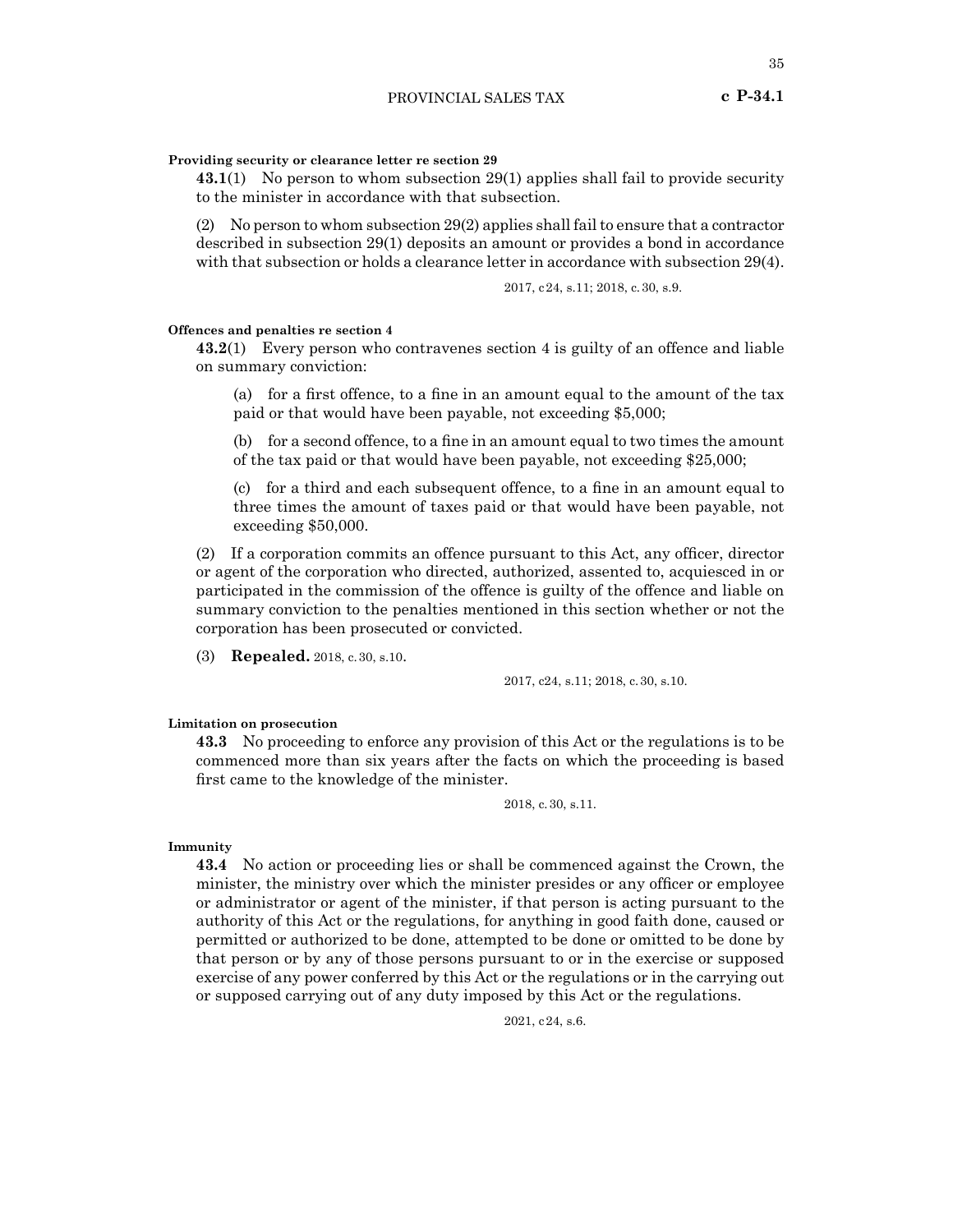#### PROVINCIAL SALES TAX

## REGULATIONS

#### **Regulations**

**44**(1) For the purpose of carrying into effect the provisions of this Act according to their true intent or of supplying any deficiency therein, the Lieutenant Governor in Council may make such regulations not inconsistent with the spirit of this Act as are considered necessary or advisable.

(2) Without limiting the generality of the provision contained in subsection (1) the Lieutenant Governor in Council may make regulations:

(a) prescribing the forms to be used for the purposes of this Act or the regulations;

- (b) **Repealed.** 1984-85-86, c.63, s.4.
- (c) **Repealed.** 1984-85-86, c.63, s.4.
- (d) prescribing penalties for the violation of the regulations;

(e) prescribing the method of collection of the tax and any other conditions or requirements affecting such collection;

(f) **Repealed.** 1984-85-86, c.63, s.4.

(g) defining, enlarging or restricting the meaning of any word or expression used in this Act or the regulations and not defined herein;

 $(g.1)$  for the purposes of clause  $3(1)(c.102)$ , prescribing other means that allow a consumer or user to purchase at a retail sale tangible personal property, services or contracts of insurance that are delivered through an electronic format;

 $(g.2)$  for the purposes of clause  $3(1)(d.1)$ , respecting the definition of "online" accommodation platform";

- (h) **Repealed.** 1979-80, c.48, s.8.
- (i) **Repealed.** 1984-85-86, c.63, s.4.

(j) exempting a contractor or manufacturer or a class of contractors or manufacturers or a contract or class of contracts for the supply and installation of tangible personal property from the application of subsection 5(6);

(j.01) exempting a contractor or a class of contractors or a contract or class of contracts with respect to a taxable service as set out in subclause  $3(1)(k)(vii)$ or (xix) from the application of this Act;

(j.1) for the purposes of subsection 5(9.1), prescribing the manner of determining the proportionate part of any tangible personal property or category of personal property that is attributable to its consumption or use in Saskatchewan by any person or category of persons;

(j.2) for the purposes of subsection 5(9.2), prescribing the manner of determining the price of tangible personal property described in subsection 5(9.1);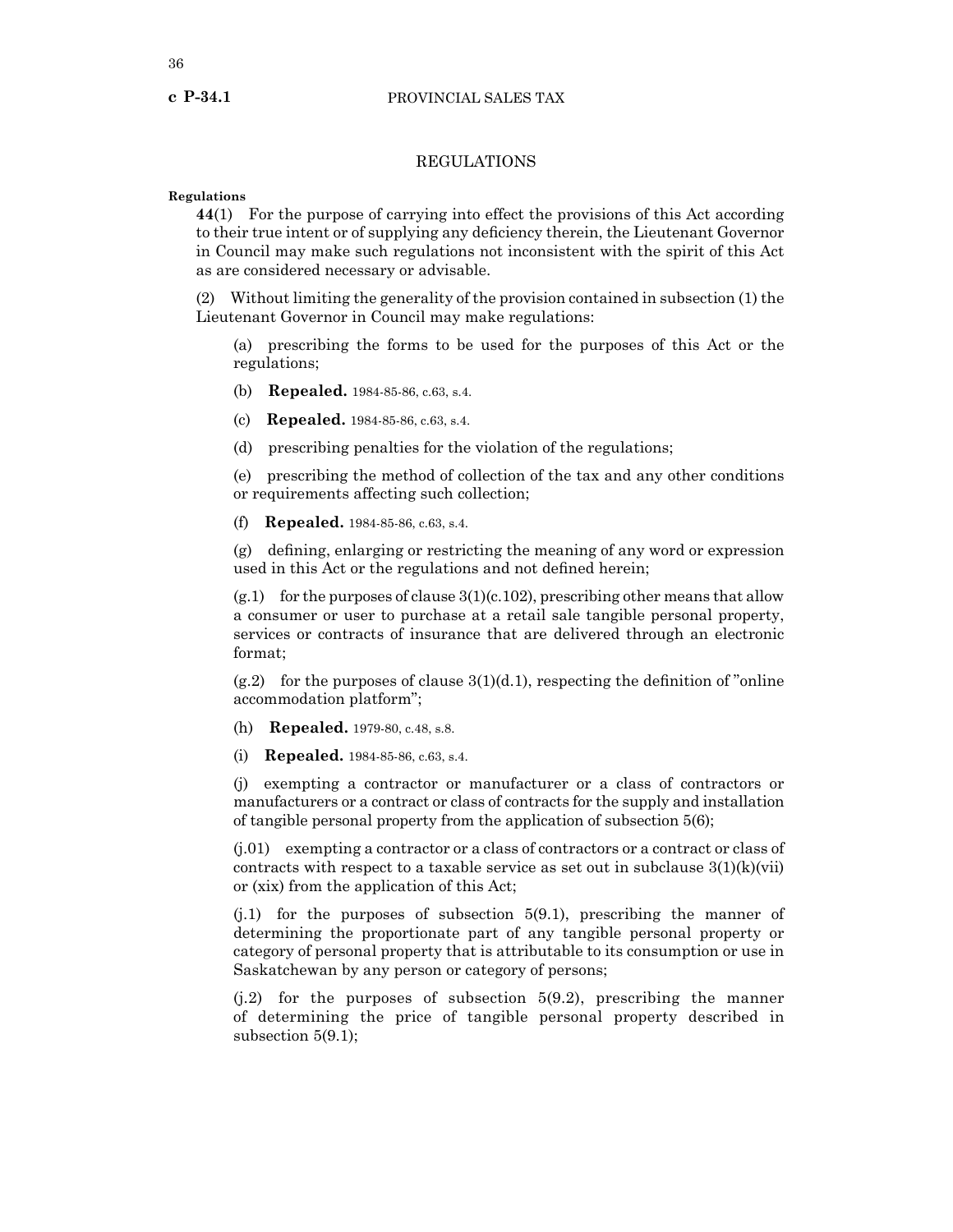$(j.3)$  for the purposes of subsection  $5(21.21)$ , respecting the application of subsections  $5(21.1)$  and  $(21.5)$  to the sales of light vehicles;

(k) enlarging or restricting the meaning of any word or expression used in subsection 8(1);

(l) prescribing, for the purposes of subclause  $3(1)(e.1)(iii)$ , any function, use or purpose as a promotional distribution;

 $(1.1)$  for the purposes of subsections  $3(1.1)$  and  $(1.2)$ , respecting the persons, vendors, consumers or users to whom, and the circumstances in which, those subsections apply;

(l.2) for the purposes of section 3.1, governing marketplace facilitators and operators of online accommodation platforms as vendors;

(m) prescribing agreements for the purposes of clause  $5.1(f)$ ;

(n) prescribing the manner in which the tax payable pursuant to section 5.3 is to be paid;

(o) prescribing repair parts for the purposes of clause  $5.4(1)(c)$ ;

(p) prescribing how refunds or credits granted pursuant to sections 5.6 and 5.8 are to be calculated;

(q) prescribing the time and manner in which refunds and credits may be paid or applied to tax pursuant to subsection 5.8(6);

(r) prescribing the taxable services for the purposes of subsections 5(10) and (10.4);

(s) respecting when a taxable service relates to Saskatchewan;

(s.1) respecting when tangible personal property relates to Saskatchewan;

(s.2) respecting when a contract of insurance relates to Saskatchewan;

(t) respecting the taxes payable pursuant to subsection 5(3) where a portion of the taxable service relates to a jurisdiction other than Saskatchewan;

(u) for the purposes of subsections  $5(21.1)$  and,  $(21.3)$  and  $(21.6)$ , prescribing the persons, consumers or users to whom, and the circumstances in which, those subsections apply;

(u.01) prescribing the circumstances for the purposes of clause  $8(1)(gg.2)$ ;

(u.1) for the purposes of subsections 29(1) and (2), prescribing the persons, vendors, consumers or users to whom, and the circumstances in which, those subsections apply;

 $(u.11)$  for the purposes of subsection 29.01(1), prescribing the persons, vendors, consumers or users to whom, the contracts to which and the circumstances in which, that subsection applies;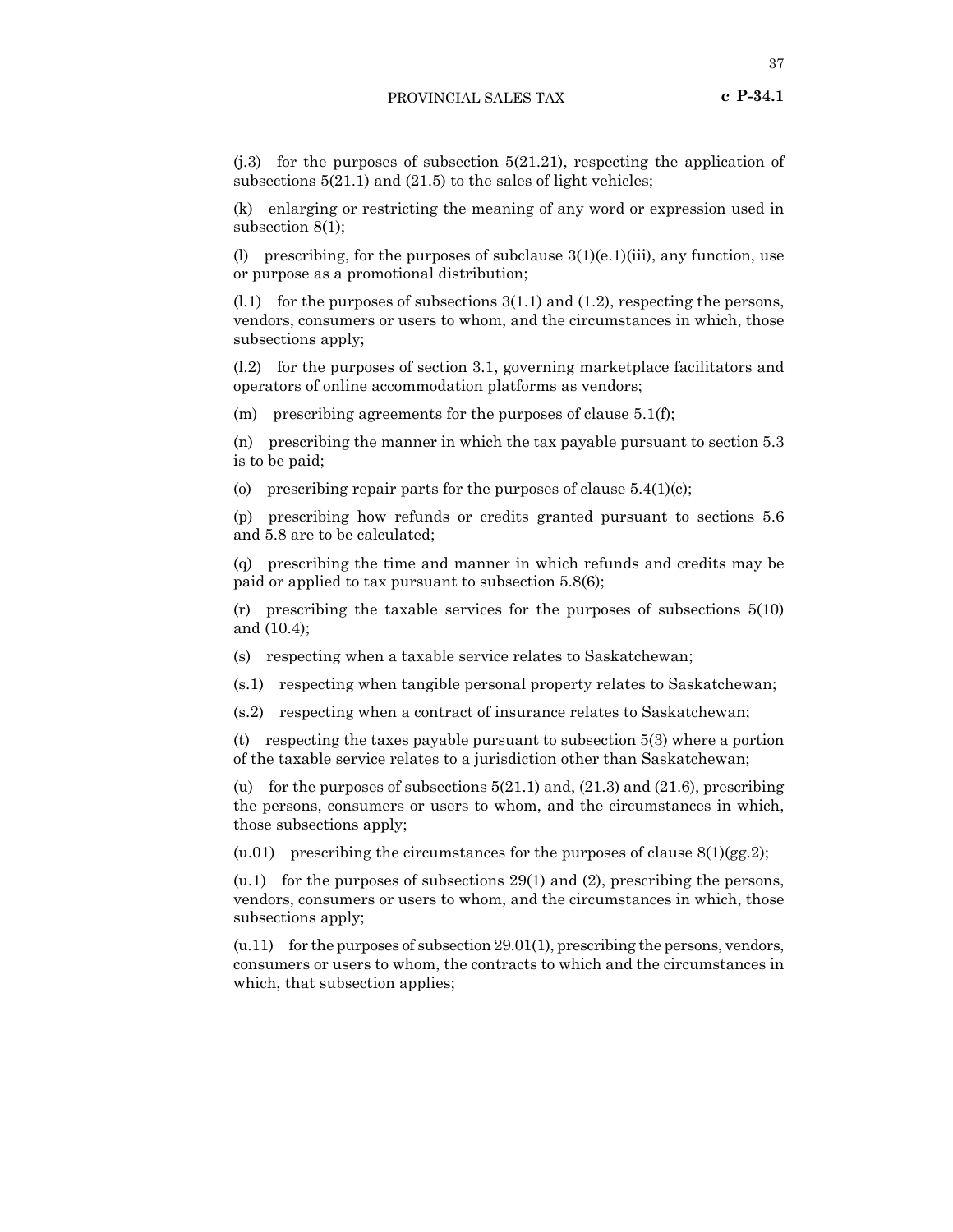$(u.2)$  for the purposes of subsection 45(11), prescribing the number of days;

(v) exempting any person from the payment of taxes pursuant to this Act and prescribing conditions under which a person is exempt from the payment of taxes.

(3) **Repealed.** 1989-90, c.54, s.5.

(4) A regulation made pursuant to this Act may be made retroactive to a day not earlier than April 1, 1969.

> R.S.S. 1978, c.E-3, s.44; 1979-80, c.48, s.8; 1983, c.40, s.5; 1984-85-86, c.63, s.4; 1989-90, c.54, s.5; 1990-91, c.4, s.7; 1996, c.46, s.6; 2000, c.41, s.12; 2017, c24, s.12; 2018, c.30, s.12; 2020, c34, s.6.

**Transitional – tax in relation to services to real property**

**45**(1) In this section:

(a) **"nominal change order"** means a change order described in subsection (2);

(b) **"value of the original contract"** means the amount of the contract for a taxable service described in subclause  $3(1)(k)(xix)$  and any tangible personal property included in the contract, including any changes to that amount made before April 1, 2017.

(2) A change order is a nominal change order if:

(a) the contract amount for the taxable services described in subclause  $(3)(1)(k)(xix)$  and any tangible personal property to be provided under the change order does not exceed 10% of the value of the original contract; and

(b) the cumulative amounts for the taxable services described in subclause  $(3)(1)(k)(xix)$  and any tangible personal property to be provided under the current and all previous change orders do not exceed 10% of the value of the original contract.

(3) With respect to a contract for a taxable service described in subclause  $3(1)(k)$ (xix) and any tangible personal property to be provided under the contract entered into before April 1, 2017, including any nominal change orders:

(a) the contractor shall pay tax on that tangible personal property used or consumed in the carrying out of the contract in accordance with this Act as if *The Provincial Sales Tax Amendment Act, 2017* were not in force; and

(b) the labour component of that service is exempt from the tax imposed by this Act.

(4) With respect to a contract for a taxable service described in subclause  $3(1)(k)(xix)$ and any tangible personal property to be provided under the contract entered into on or after April 1, 2017 and all related change orders, the user or consumer of the taxable service and tangible personal property shall pay the tax in accordance with this Act.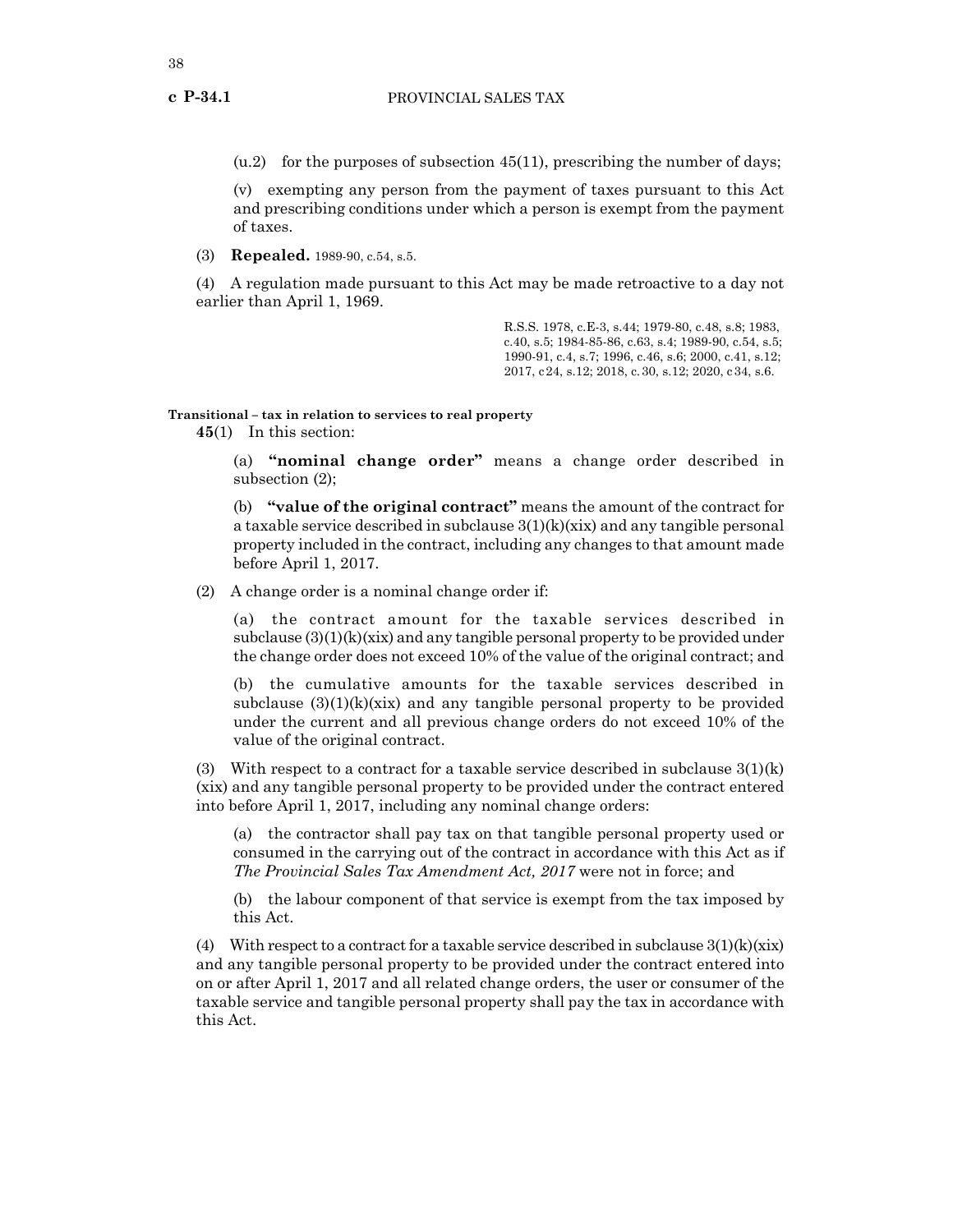(5) With respect to a contract for a taxable service described in subclause  $3(1)(k)(xix)$ that is open-ended and that was entered into before April 1, 2017, the user or consumer shall pay the tax on those services performed under that contract that are initiated after that date in accordance with this Act.

For the purposes of this section, the date a contract is entered into is:

(a) in the case of a signed contract on which consideration has been exchanged, the date the contract was signed; or

(b) in the case of a contract tendered before April 1, 2017 that had a closing date for receiving bids before April 1, 2017, for which the contract is awarded on or after April 1, 2017, and the contractor was unable to re-submit or revise its bid before the contract was awarded, the date on which the winning bid was submitted.

(7) If a contract for a taxable service described in subclause  $3(1)(k)(xix)$  is entered into before April 1, 2017 and that contract involves tangible personal property intended to be installed in conjunction with that taxable service after that date:

(a) if the tangible personal property was purchased by the contractor before April 1, 2017, the contractor shall pay tax on that tangible personal property in accordance with this Act as if *The Provincial Sales Tax Amendment Act, 2017* were not in force; or

(b) if the tangible personal property was purchased by the contractor on or after April 1, 2017, the contractor shall pay tax and account for tax on that tangible personal property pursuant to subsection 5(6) as if subsections 5(6.1) to (6.3) were not in force.

(8) Without limiting the generality of subsection (7), if a contract for a taxable service described in subclause  $3(1)(k)(xix)$  and the installation of tangible personal property is entered into before April 1, 2017 and that contract contains stages or phases that are to commence on or after that date, if the contracts for those stages or phases have not been tendered or awarded before that date, the contractor shall pay the tax on those contracts in accordance with this Act.

(9) If a contract for a taxable service described in subclause  $3(1)(k)(xix)$  is entered into on or after April 1, 2017 and that contract includes tangible personal property intended to be installed that was purchased before that date and on which the contractor has paid tax:

(a) the contractor may claim a credit for the tax paid on that tangible personal property;

(b) the credit to be claimed by the contractor may be used to reduce the tax that is collected by the contractor; and

(c) the credit to be claimed must not exceed the tax collected by the contractor.

(10) Any amount claimed by the vendor pursuant to clause (9)(b) that exceeds the tax collected is non-refundable, but may be carried forward and claimed by the vendor in a subsequent reporting period.